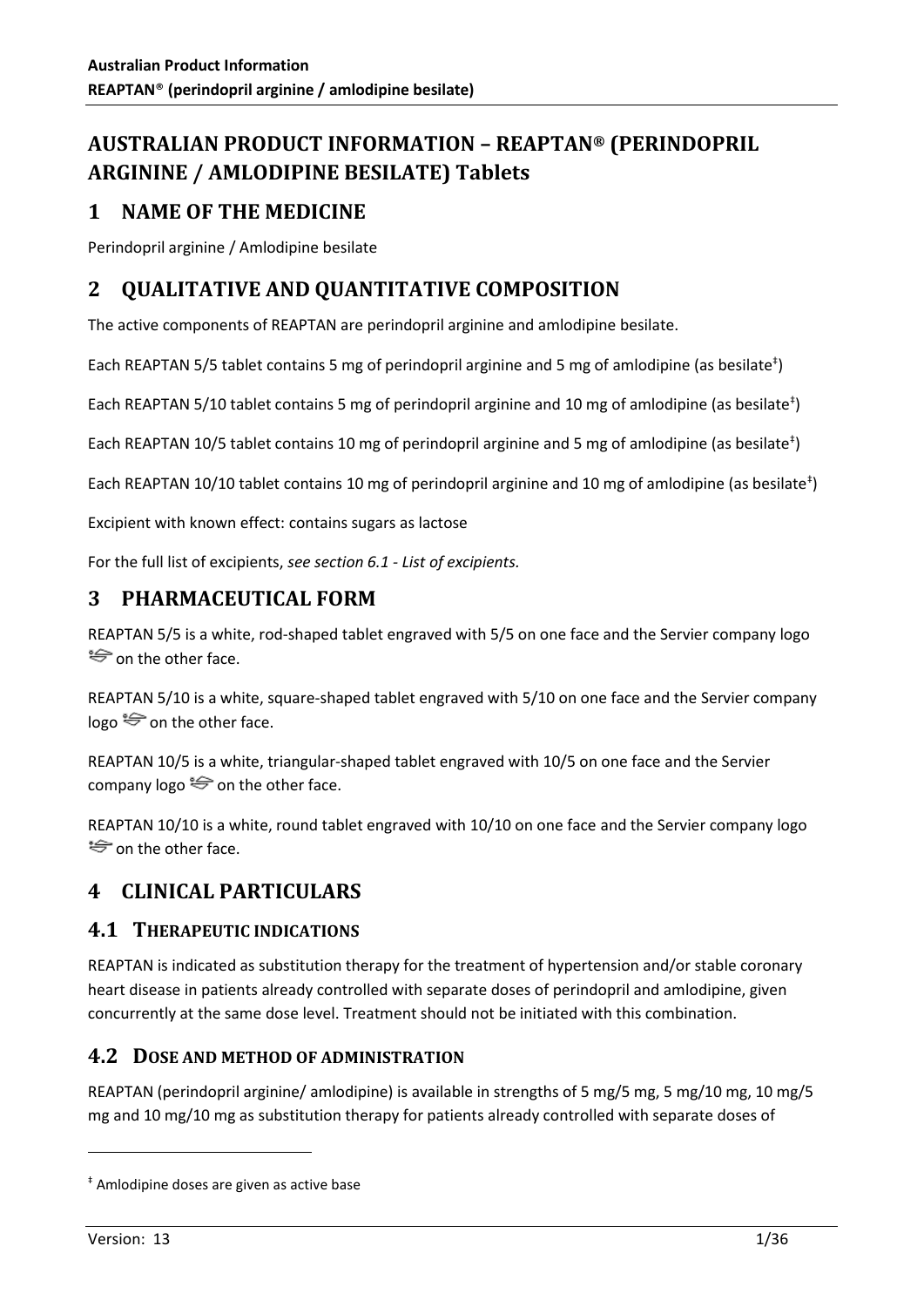perindopril (5 or 10 mg) and amlodipine (5 or 10 mg), given concurrently at the dose level as indicated in the table below. Treatment should not be initiated with this combination.

| perindopril        |          | amlodipine       |  | <b>REAPTAN</b>     |  |
|--------------------|----------|------------------|--|--------------------|--|
| arginine           | erbumine |                  |  |                    |  |
| 5 mg               | 4 mg     | 5 mg             |  | <b>REAPTAN 5/5</b> |  |
| 5 mg               | 4 mg     | 10 <sub>mg</sub> |  | REAPTAN 5/10       |  |
| 10 <sub>mg</sub>   | 8 mg     | 5 mg             |  | REAPTAN 10/5       |  |
| $10 \,\mathrm{mg}$ | 8 mg     | 10 <sub>mg</sub> |  | REAPTAN 10/10      |  |

Table 1. Dose conversion from perindopril and amlodipine to REAPTAN.

Food intake may reduce hepatic biotransformation of perindopril to perindoprilat. Recommended treatment is one tablet per day as a single dose, preferably to be taken in the morning and before a meal.

As perindopril and amlodipine may be used for different clinical indications, dose adjustments should be based on clinical judgment and the individual patient profile.

Adjustments can be made by decreasing or increasing the dose of either perindopril and/or amlodipine using separate perindopril and/or amlodipine products within the recommended dose range until clinical stability is re-established. Consult the Product Information of the individual perindopril and/or amlodipine products being used when adjusting the dose.

In the event that down-titration is required, adjustments using amlodipine 2.5 mg or a dose of perindopril equivalent to perindopril arginine 2.5 mg, as separate products should be considered until clinical stability is re-established.

# **Patients with impaired renal function and elderly patients**

Elimination of perindoprilat is decreased in the elderly and in patients with renal failure. Therefore, the usual medical follow-up will include frequent monitoring of creatinine and potassium.

Where down-titration is required *to achieve clinical stability in patients with a CrCl < 60mL/min*, adjustments using amlodipine 2.5 mg or a dose of perindopril equivalent to perindopril arginine 2.5 mg, as separate products should be considered until clinical stability is re-established. Please consult the product information of the individual perindopril or amlodipine products.

Changes in amlodipine plasma concentrations are not correlated with degree of renal impairment.

Amlodipine is not dialysable.

In elderly patients, adjustments using amlodipine and perindopril as separate products should be considered. Small, fragile or elderly individuals should be started on amlodipine 2.5 mg once daily and care should be taken when increasing the dosage of amlodipine. The initial dose of perindopril in the elderly should always be a dose equivalent to perindopril arginine 2.5 mg daily and patients should be monitored closely during the initial stages of treatment.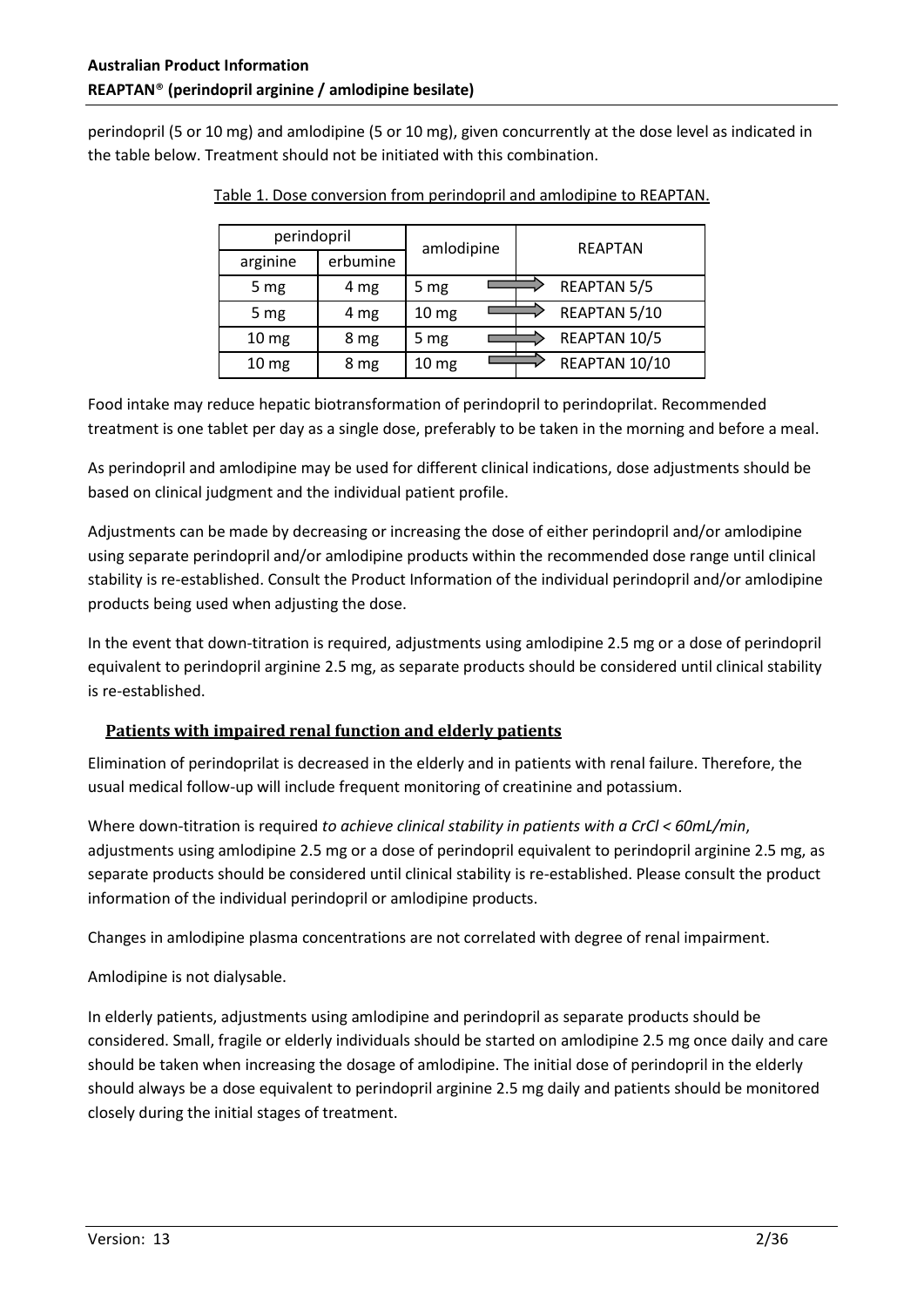#### **Patients with impaired hepatic function**

Dosage recommendations have not been established in patients with mild to moderate hepatic impairment therefore REAPTAN should be administered with caution and treatment should start at the lower end of the dosing range (*see section 4.4 - Special warnings and precautions for use* and *section 5.2 - Pharmacokinetic properties*). Dose adjustments can be made by decreasing or increasing the dose of either perindopril and/or amlodipine using separate perindopril and/or amlodipine products within the recommended dose range until an optimal starting and maintenance dose is found. Patients with hepatic impairment should be started on amlodipine 2.5 mg once daily.

# **4.3 CONTRAINDICATIONS**

#### **REAPTAN is contraindicated:**

- In patients with a history of previous hypersensitivity to either of the active ingredients; perindopril or amlodipine, ACE inhibitors, dihydropyridines or excipient ingredients present in REAPTAN
- During pregnancy and for lactating women.

All contraindications related to the individual components, as listed below, should also apply to the fixed combination of REAPTAN.

#### **Related to Perindopril component**

- In patients with bilateral or unilateral renal artery stenosis (*see section 4.4 - Special warnings and precautions for use*)
- In patients with a history of hereditary and/or idiopathic angioedema or angioedema associated with previous ACE inhibitor treatment (*see section 4.4 - Special warnings and precautions for use*)
- In patients receiving extracorporeal treatments leading to contact of blood with negatively charged surfaces such as dialysis or haemofiltration with certain high-flux membranes (e.g. polyacrylonitrile membranes such as "AN69") and low density lipoprotein apheresis with dextran sulfate due to increased risk of severe anaphylactoid reactions following treatment with ACE inhibitors. This combination should therefore be avoided, either by use of alternative antihypertensive medicines or alternative membranes (e.g. cuprophane or polysulfone (PSF)) (*see section 4.4 - Special warnings and precautions for use* and *section 4.5 - Interactions with other medicines and other forms of interactions*)
- In combination with aliskiren-containing products in patients with diabetes or renal impairment (GFR < 60 mL/min/1.73 m²) (*see section 4.4 - Special warnings and precautions for use* and *section 4.5 - Interactions with other medicines and other forms of interactions*)
- Combined use with sacubitril/valsartan fixed dose combinations- REAPTAN must not be initiated earlier than 36 hours after the last dose of sacubitril/valsartan (*see section 4.4 - Special warnings and precautions for use* and *section 4.5 - Interactions with other medicines and other forms of interactions*).

#### **Related to Amlodipine component**

- Severe hypotension.
- Shock, including cardiogenic shock.
- Obstruction of the outflow-tract of the left ventricle (e.g. high grade aortic stenosis).
- Unstable angina pectoris (excluding Prinzmetal's angina).
- Heart failure after acute myocardial infarction.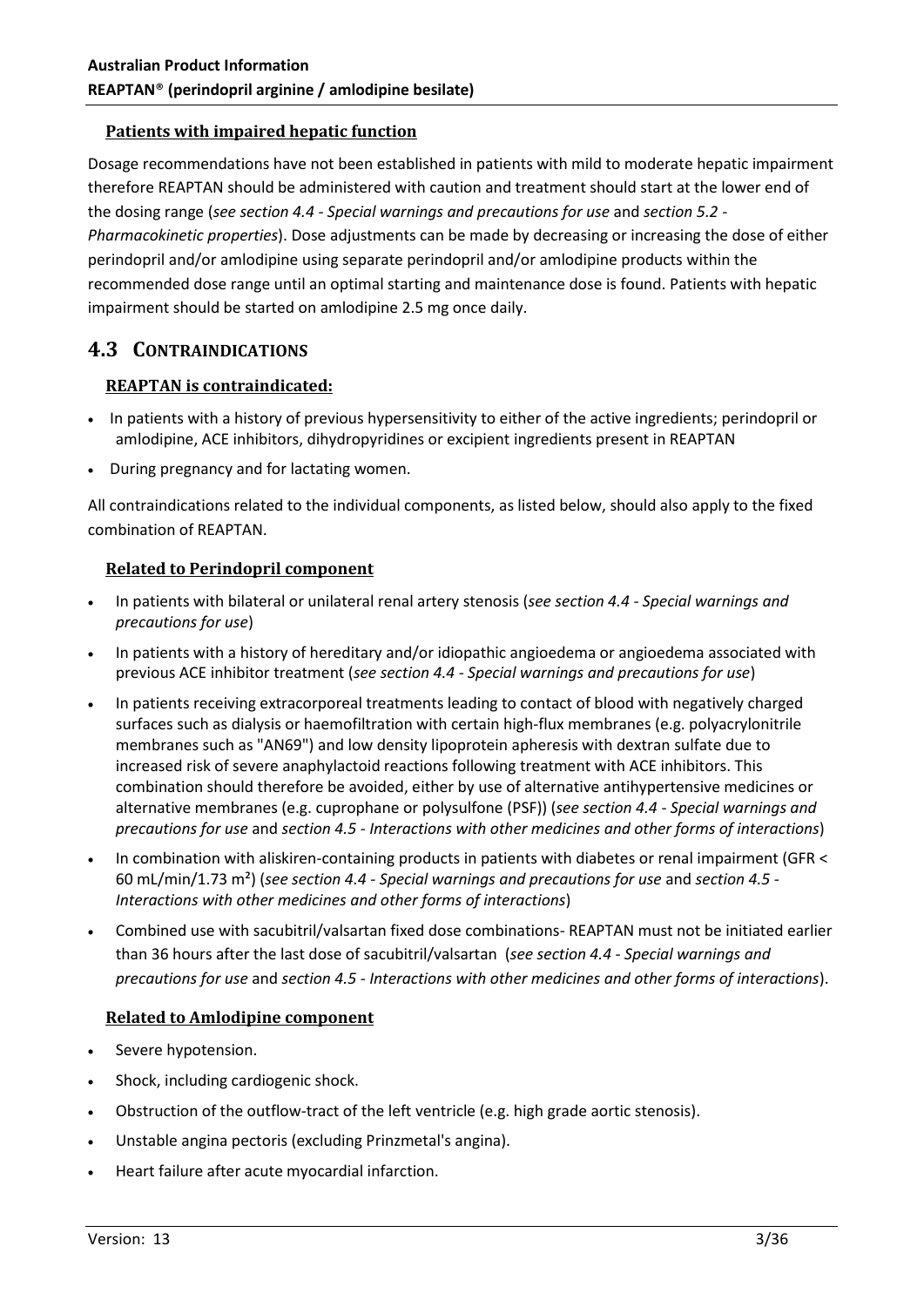# **4.4 SPECIAL WARNINGS AND PRECAUTIONS FOR USE**

# **Related to REAPTAN**

#### **Lactose intolerance**

As REAPTAN contains lactose monohydrate, patients with rare hereditary problems of galactose intolerance, glucose galactose malabsorption, or total lactase deficiency should not take REAPTAN.

## **Related to Perindopril component**

# **Hyperkalaemia**

Since ACE inhibitors reduce angiotensin II formation resulting in decreased production of aldosterone, increases in serum potassium have been observed in some patients treated with ACE inhibitors including perindopril. The effect is usually not significant in patients with normal renal function. Serum electrolytes (including sodium potassium and urea) should be measured from time to time when ACE inhibitors are given especially in combination with diuretics.

Hyperkalaemia can cause serious, sometimes fatal, arrhythmias. Risk factors for the development of hyperkalaemia include those with renal impairment, worsening of renal function, age (> 70 years), diabetes, intercurrent events, in particular dehydration, acute cardiac decompensation, metabolic acidosis and combined use with potassium-sparing diuretics (e.g. spironolactone, eplerenone, triamterene, amiloride), potassium supplements or potassium-containing salt substitutes; or those patients taking other medicines associated with increases in serum potassium (e.g. heparin, co-trimoxazole also known as trimethoprim/sulfamethoxazole, other ACE-inhibitors, angiotensin receptor blocker, acetylsalicylic acid ≥ 3 g/day, COX-2 inhibitors and other non-selective NSAIDs, immunosuppressant medicines such as ciclosporin or tacromilus). The use of potassium supplements, potassium-sparing diuretics, or potassium-containing salt substitutes particularly in patients with impaired renal function may lead to a significant increase in serum potassium. Hyperkalaemia can cause serious, sometimes fatal arrhythmias. Potassium-sparing diuretics and angiotensin-receptor blockers should be used with caution in patients receiving ACE inhibitors, and serum potassium and renal function should be monitored. Combined use of the abovementioned medicines should be used with caution in combination with ACE inhibitors. Frequent monitoring of serum potassium is needed (*see section 4.5 - Interactions with other medicines and other forms of interactions*). In some patients hyponatraemia may co-exist with hyperkalaemia.

#### **Patients with diabetes**

Glycaemic control should be closely monitored during the first month of treatment with an ACE inhibitor in patients with diabetes treated with oral medicines or insulin (*see section 4.5 - Interactions with other medicines and other forms of interactions*).

# **Lithium**

The combination of lithium and perindopril is not recommended (*see section 4.5 - Interactions with other medicines and other forms of interactions*).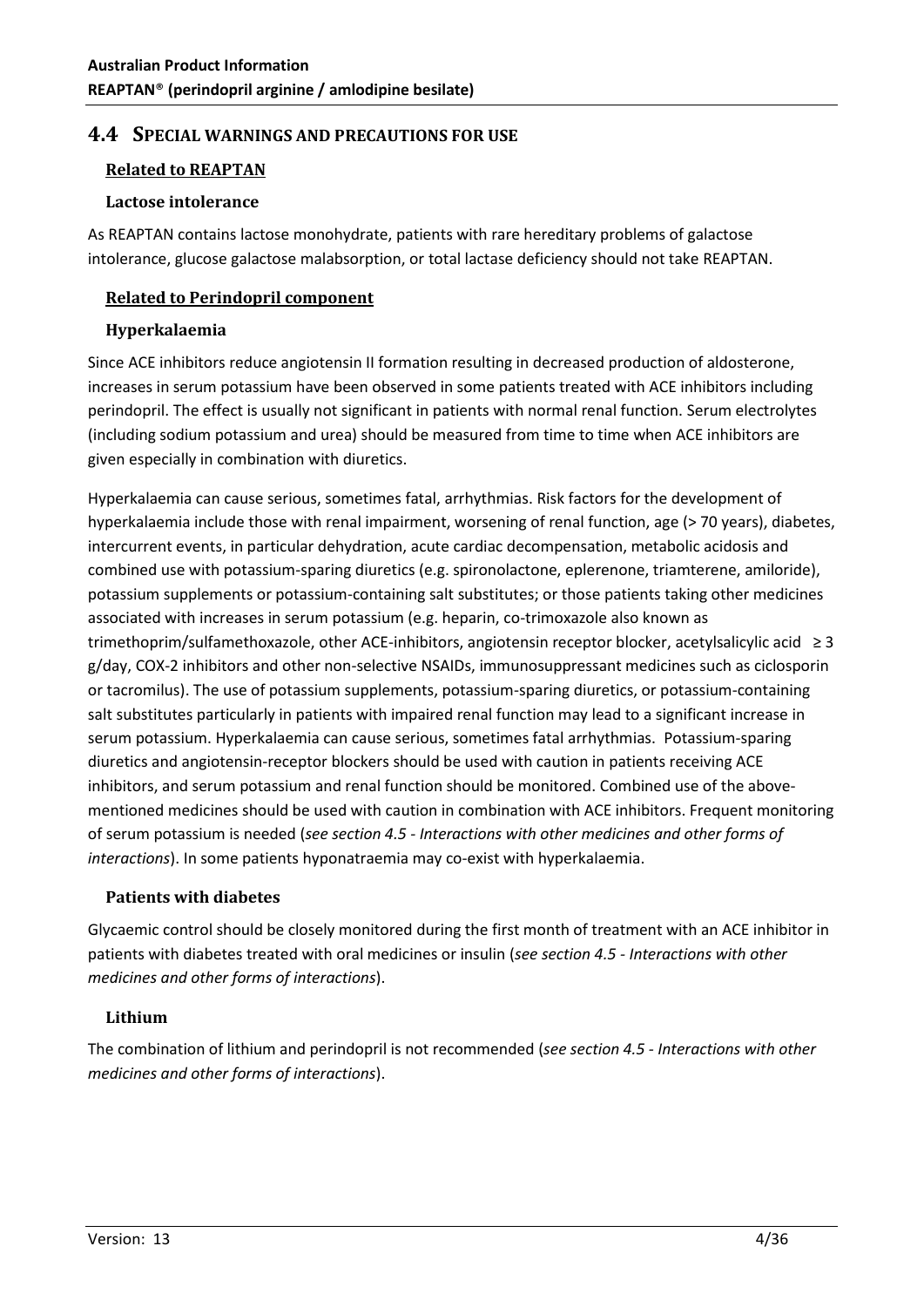# **Potassium sparing medicines, potassium supplements or potassium-containing salt substitutes**

The combination of perindopril and potassium sparing medicines, potassium supplements or potassiumcontaining salt substitutes is not recommended (*see section 4.5 - Interactions with other medicines and other forms of interactions*).

# **Dantrolene**

The combination of dantrolene and perindopril is not recommended (*see section 4.5 - Interactions with other medicines and other forms of interactions*).

#### **Angioedema**

ACE inhibitors should not be used in patients with a history of angioedema related to any other medicine as these patients may be at increased risk of angioedema while treated with an ACE inhibitor (*see section 4.3 – Contraindications*).

Life-threatening angioedema has been reported with most ACE inhibitors. The overall incidence is approximately 0.1-0.2 %. The aetiology is thought to be non-immunogenic and may be related to accentuated bradykinin activity. Usually the angioedema is non-pitting oedema of the skin mucous membrane and subcutaneous tissue.

Angioedema of the face, extremities, lips, tongue, mucous membranes, glottis and/or larynx has been reported in patients with ACE inhibitors and has been reported uncommonly with perindopril (*see section 4.8 - Adverse effects (Undesirable effects)*). This may occur at any time during treatment. In such cases treatment should be promptly discontinued and the patient carefully observed until the swelling disappears.

Where such cases have been described with other ACE inhibitors and swelling has been confined to the face and lips, the condition has generally resolved without treatment although antihistamines have been useful in relieving symptoms.

Angioedema associated with laryngeal oedema may be fatal or near fatal. In most cases symptoms occurred during the first week of treatment and the incidence appears to be similar in both sexes, or in those with heart failure or hypertension.

Where there is involvement of the tongue, glottis or larynx likely to cause airway obstruction, appropriate treatment (e.g. adrenaline (epinephrine) and oxygen) should be given promptly. Treatment of progressive angioedema should be aggressive and failing a rapid response to medical treatment, mechanical methods to secure an airway should be undertaken before massive oedema complicates oral or nasal intubation.

Patients who respond to medical treatment should be observed carefully for a possible rebound phenomenon.

The onset of angioedema associated with use of ACE inhibitors may be delayed for weeks or months.

Patients may have multiple episodes of angioedema with long symptom-free intervals.

Angioedema may occur with or without urticaria.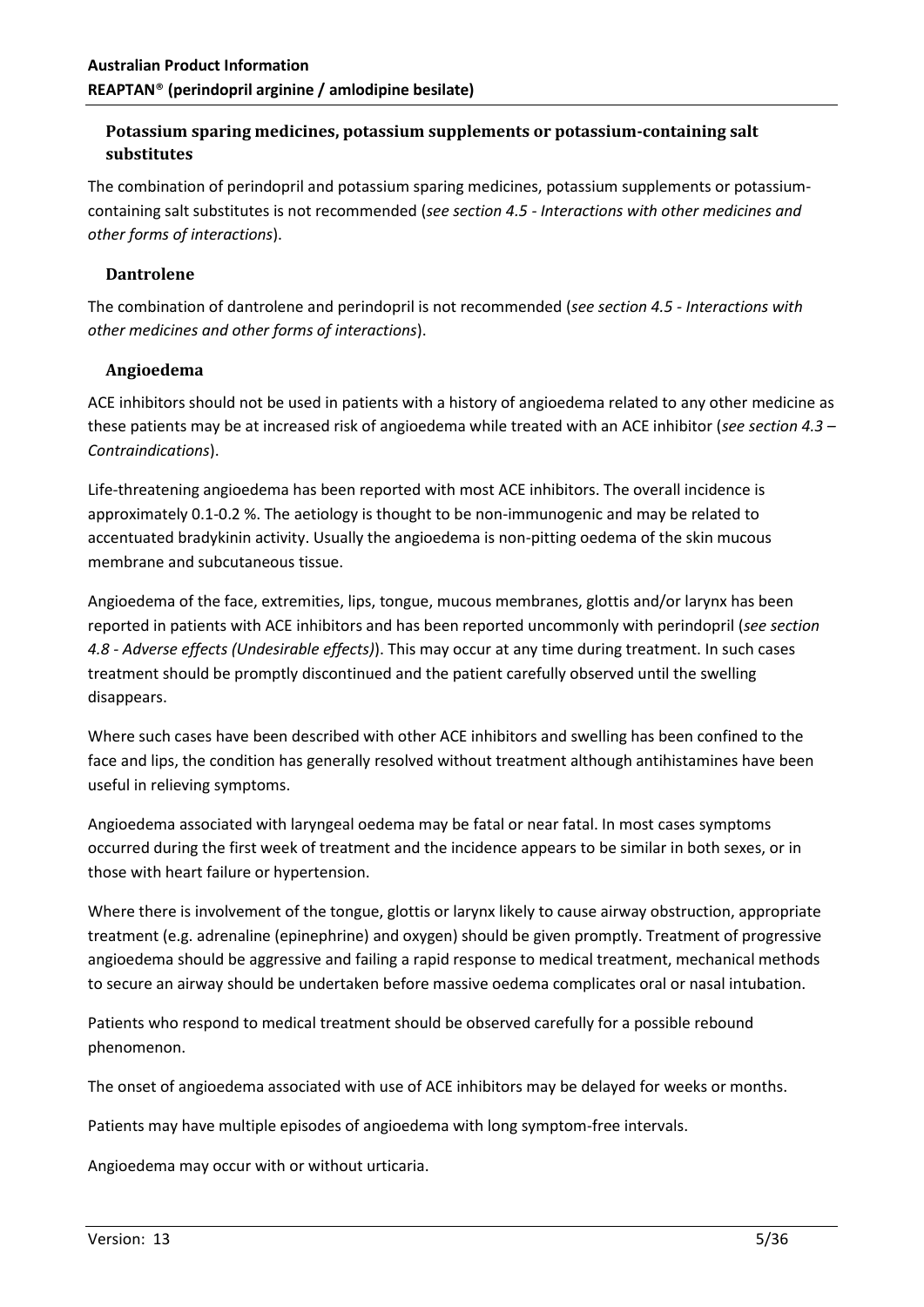Intestinal angioedema has been reported rarely in patients treated with ACE inhibitors. These patients presented with abdominal pain (with or

without nausea or vomiting); in some cases there was no prior facial angioedema and C-1 esterase levels were normal. The angioedema was diagnosed by procedures including abdominal CT scan, or ultrasound or during surgery and symptoms resolved after stopping the ACE inhibitor. Intestinal angioedema should be included in the differential diagnosis of patients on ACE inhibitors presenting with abdominal pain.

The combined use of REAPTAN with sacubitril/valsartan fixed dose combinations is contraindicated due to the increased risk of angioedema (*see section 4.3 – Contraindications*). Sacubitril/valsartan fixed dose combinations must not be initiated until 36 hours after taking the last dose of REAPTAN. If treatment with sacubitril/valsartan fixed dose combinations is stopped, REAPTAN must not be initiated until 36 hours after the last dose of sacubitril/valsartan fixed dose combination (*see section 4.3 – Contraindications* and *section 4.5 - Interactions with other medicines and other forms of interactions*).

The combined use of REAPTAN with NEP inhibitors, mammalian target of rapamycin (mTOR) inhibitors (e.g. sirolimus, everolimus, temsirolimus) and gliptins (e.g. linagliptin, saxagliptin, sitagliptin, vildagliptin, alogliptin) may lead to an increased risk of angioedema (e.g. swelling of the airways or tongue, with or without respiratory impairment) (*see section 4.5- Interactions with other medicines and other forms of interactions*). Caution should be used when commencing treatment with these above-mentioned medicines in a patient already taking an ACE inhibitor.

# **Anaphylactoid reactions during low-density lipoproteins (LDL) apheresis and haemodialysis**

Rarely, patients treated with ACE inhibitors during apheresis with dextran sulfate have experienced lifethreatening anaphylactoid reactions. These reactions were avoided by temporarily withholding ACE inhibitor treatment prior to each apheresis.

Anaphylactoid reactions have been reported in patients dialysed with high flux membranes, who are treated with an ACE inhibitor. Extracorporeal treatments leading to contact of blood with negatively charged surfaces (e.g. polyacrylonitril membranes such as "AN69") are contraindicated. If such treatment is required, consideration should be given to using a different type of dialysis membrane (e.g. cuprophane or polysulfone (PSF)) or a different class of antihypertensive medicines (*see section 4.3 – Contraindications* and *section 4.5 - Interactions with other medicines and other forms of interactions*).

# **Anaphylactic reactions during desensitisation**

Patients treated with ACE inhibitors during desensitisation treatment (e.g. hymenoptera venom) have experienced life-threatening anaphylactoid reactions. In the same patients, these reactions have been avoided when the ACE inhibitors were temporarily withheld, but they reappeared upon inadvertent rechallenge.

# **Hypotension**

Hypotension has been reported in patients commencing treatment with ACE inhibitors. Symptomatic hypotension is rarely seen in uncomplicated hypertension but is a potential consequence of perindopril use in patients with salt/volume depletion, for example, in patients vigorously treated with diuretics, in patients on dialysis, with impaired renal function, following severe diarrhoea or vomiting, in patients on dietary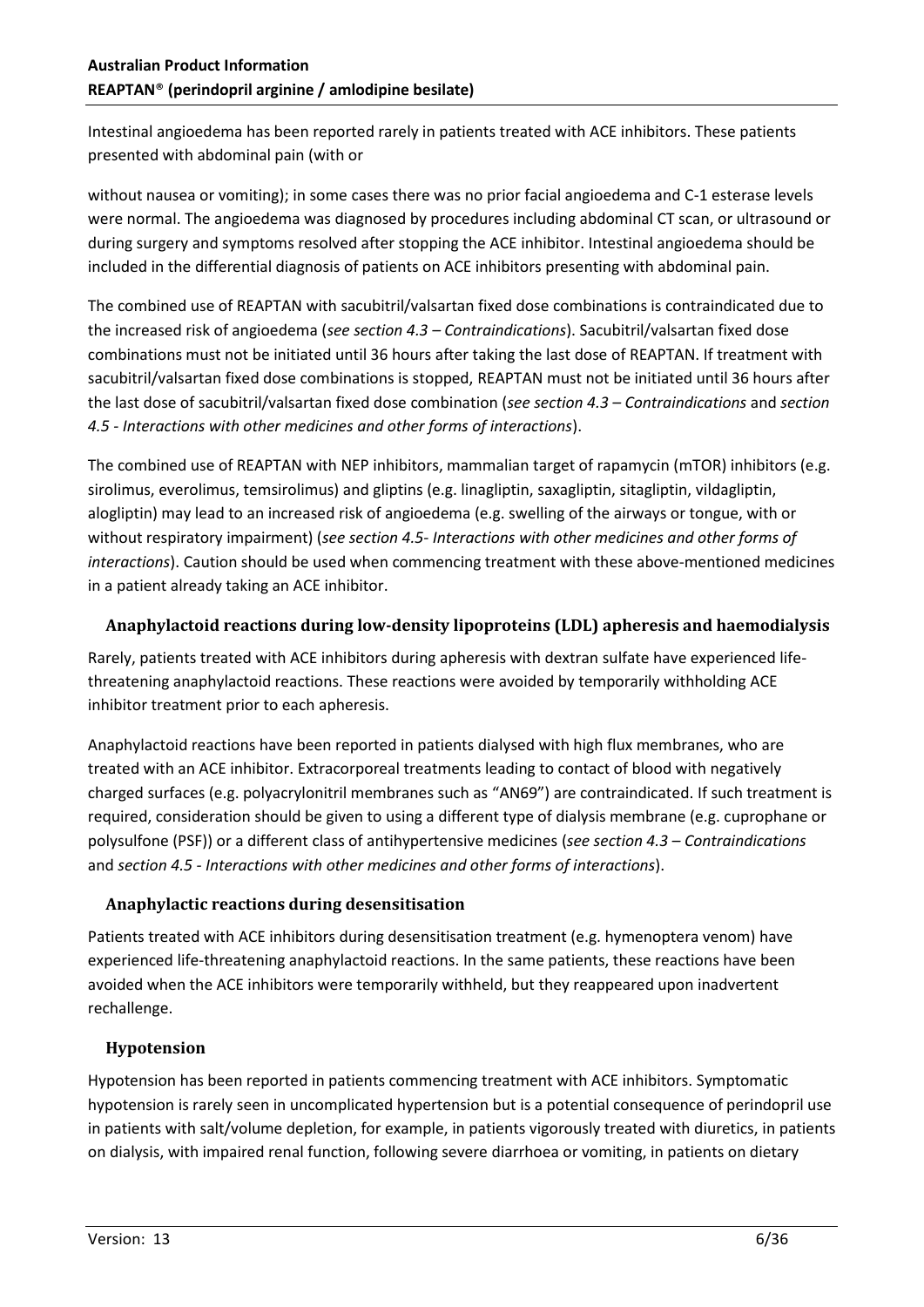restrictions or in those with severe renin-dependent hypertension (*see section 4.4 - Special warnings and precautions for use* and *section 4.8 - Adverse effects (Undesirable effects)*).

Administration of a dose of perindopril equivalent to perindopril arginine 2.5 mg to patients with mildmoderate heart failure was not associated with any significant reduction in blood pressure. In patients with symptomatic heart failure, with or without associated renal impairment, symptomatic hypotension has been observed. This is more likely to occur in those patients with severe heart failure, as reflected by the use of high doses of loop diuretics, hyponatraemia or functional renal impairment. This may be associated with syncope, neurological deficits, oliguria and/or progressive increase in blood nitrogen, and rarely with acute renal failure and/or death. Because of the potential fall in blood pressure in these patients, treatment should be started at low doses under very close supervision. Such patients should be followed closely for the first two weeks of treatment and whenever the dose is increased, or diuretic treatment is commenced or increased.

Patients with ischaemic heart or cerebrovascular disease in whom an excessive fall in blood pressure could result in myocardial infarction or cerebrovascular accident should be closely followed for the first two weeks of treatment and whenever the dose of perindopril and/or the diuretic is increased.

In some patients with congestive heart failure who have normal or low blood pressure, additional lowering of systemic blood pressure may occur with perindopril. This is anticipated and is usually not a reason to discontinue treatment. If symptomatic hypotension occurs, a reduction of dose or discontinuation of perindopril may be necessary.

If hypotension occurs, the patient should be placed in a supine position and if necessary infused with normal saline. A transient hypotensive response is not a contraindication to further doses, which can usually be given without difficulty when blood pressure has increased following volume expansion.

# **Renovascular hypertension**

If renovascular hypertension is also present, treatment should be started under close medical supervision with low doses and careful dose titration. There is an increased risk of severe hypotension and renal impairment. Since treatment with diuretics may be a contributing factor to the above, they should be discontinued and renal function should be monitored during the first weeks of perindopril treatment. Loss of renal function may occur with only minor changes in serum creatinine even in patients with unilateral renal artery stenosis.

# **Kidney transplantation**

There is no experience regarding the administration of REAPTAN in patients with a recent kidney transplantation.

#### **Hepatic failure**

Rarely, ACE inhibitors have been associated with a syndrome that starts with cholestatic jaundice and progresses to fulminant hepatic necrosis and (sometimes) death. The mechanism of this syndrome is not understood. Patients treated with ACE inhibitors who develop jaundice or marked elevations of hepatic enzymes should discontinue the ACE inhibitor and receive appropriate medical follow-up (*see section 4.8 - Adverse effects (Undesirable effects)*).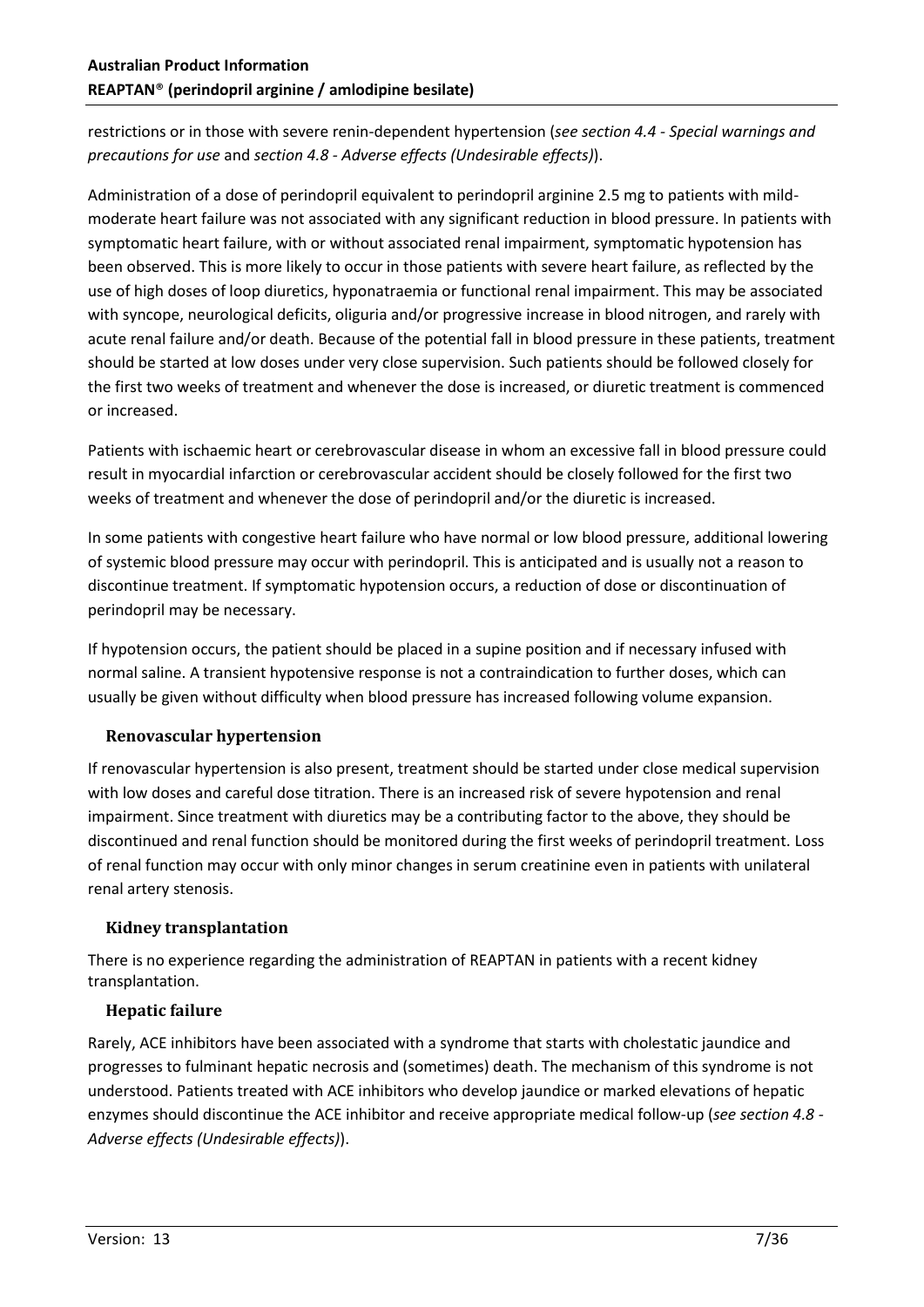### **Ethnicity**

ACE inhibitors cause a higher rate of angioedema in patients of indigenous African origin than in patients of other racial origin. As with other ACE inhibitors, perindopril may be less effective in lowering blood pressure in people of indigenous African origin than in people of other racial origin, possibly because of a higher prevalence of low-renin states in this population. It is unknown if the same observations have been made in patients of indigenous Australian origin.

#### **Patients with Diabetes**

In diabetic patients treated with oral antidiabetic agents or insulin, glycaemic control should be closely monitored during the first month of treatment with any ACE inhibitor.

#### **Cough**

A persistent dry (non-productive) irritating cough has been reported with most of the ACE inhibitors. The frequency of reports has been increasing since cough was first recognised as a class-effect of ACE inhibitor treatment with the incidence of cough varying between 2-15 % depending upon the ACE inhibitor, dose and duration of use.

The cough is often worse when lying down or at night and has been reported more frequently in women (who account for two thirds of the reported cases). Patients who cough may have increased bronchial reactivity compared with those who do not. The observed higher frequency of this side-effect in nonsmokers may be due to a higher level of tolerance of smokers to cough.

The cough is most likely due to stimulation of the pulmonary cough reflex by kinins (bradykinin) and/or prostaglandins, which accumulate because of ACE inhibition. Once a patient has developed intolerable cough, an attempt may be made to switch the patient to another ACE inhibitor; the reaction may recur, but this is not invariably the case. A change to another class of medicines may be required in severe cases.

# **Proteinuria**

Perindopril treatment has occasionally been associated with mild or transient proteinuria (< 1 gram/per 24 hours). However, in the majority of patients with pre-existing proteinuria treated with perindopril, proteinuria disappeared or remained stable. ACE inhibitors have potential to delay the progression of nephropathy in patients with diabetes or hypertension.

# **Neutropaenia/Agranulocytosis/Thrombocytopaenia/Anaemia**

Neutropaenia, agranulocytosis, thrombocytopaenia and anaemia have been reported in patients treated with an ACE inhibitor. In patients with normal renal function and no other complicating factors, neutropaenia occurs rarely. Perindopril should be used with extreme caution in patients with collagen vascular disease, immunosuppressant treatment, treatment with allopurinol or procainamide, or a combination of these complicating factors, especially if there is pre-existing renal impairment. Some of these patients developed serious infections, which in a few instances did not respond to intensive antibiotic treatment. If perindopril is used in such patients, periodic monitoring of white blood cell counts is advised and patients should be instructed to report any sign of infection (e.g. sore throat, fever).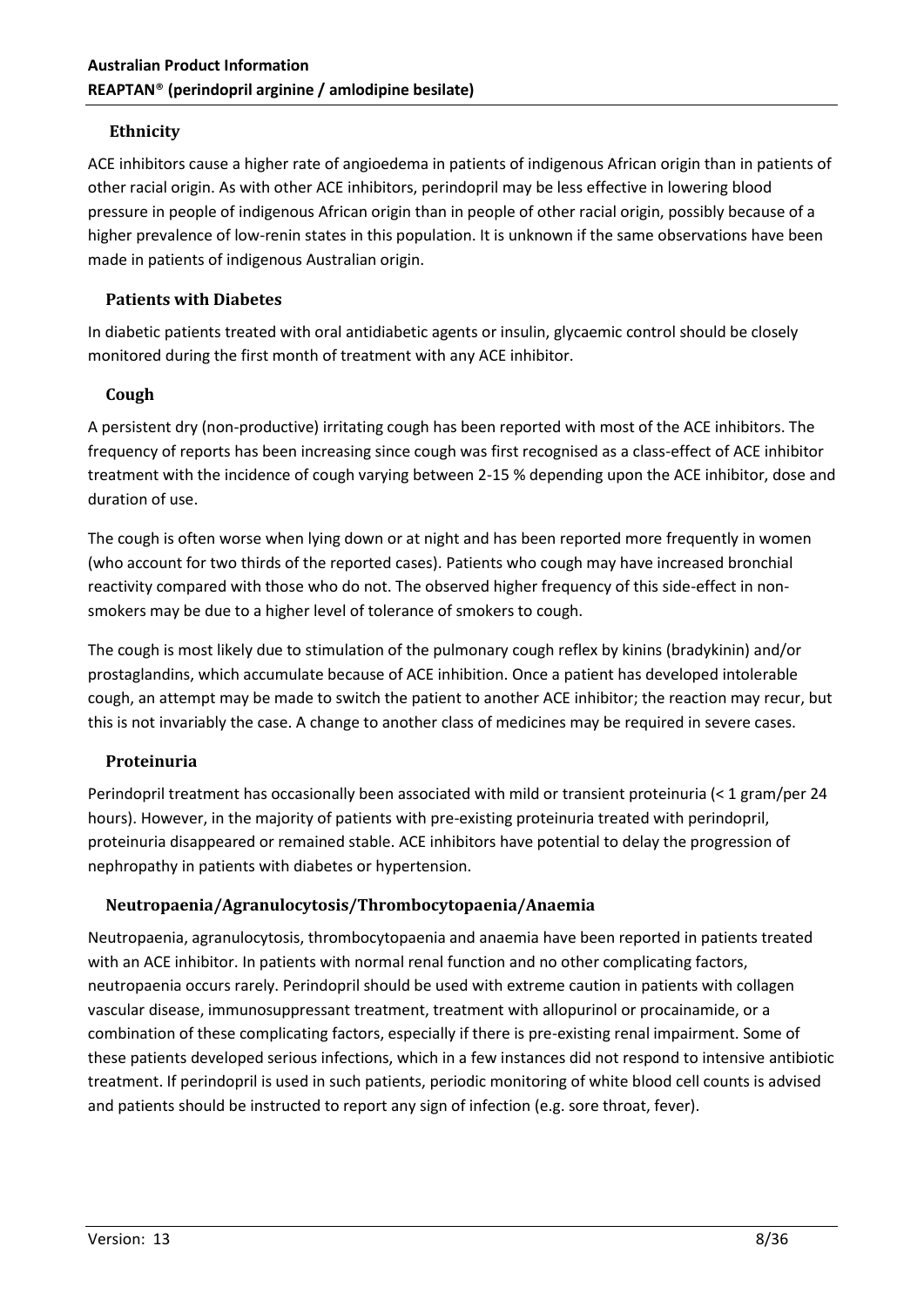## **Dermatological reactions**

Dermatological reactions characterised by maculo-papular pruritic rashes and sometimes photosensitivity has been reported with another ACE inhibitor. Rare and sometimes severe skin reactions (lichenoid eruptions, psoriasis, pemphigus like rash, rosacea, Stevens-Johnson syndrome etc.) have been reported following administration of perindopril and may therefore occur. A causal relationship is difficult to assess. Patients who develop a cutaneous reaction with one ACE inhibitor might not when switched to another medicine of the same class, but there are reports of cross-reactivity.

## **Taste disturbances (dysgeusia)**

Taste disturbances were reported to be common (prevalence up to 12.5 %) with high doses of one ACE inhibitor. The actual incidence of taste disturbance is probably low (< 0.5 %) but data are scarce and difficult to interpret. Taste disturbances with ACE inhibitors have been described as suppression of taste or a metallic sensation in the mouth. Dysgeusia usually occurs in the first weeks of treatment and may disappear in most cases within one to three months.

#### **Medicines causing renin release**

The effects of perindopril may be enhanced when administered with antihypertensive medicines which cause renin release.

#### **Dual blockade of the renin-angiotensin-aldosterone system (RAAS)**

As a consequence of inhibiting the renin-angiotensin-aldosterone system, hypotension, syncope, hyperkalaemia, and changes in renal function (including acute renal failure) have been reported in susceptible individuals, especially if combining medicinal products that affect this system. Dual blockade of the RAAS through the combined use of ACE-inhibitors, angiotensin II receptor blockers or aliskiren is therefore not recommended (*see section 4.3 – Contraindications* and *section 4.5 - Interactions with other medicines and other forms of interactions*). If dual blockade treatment is considered absolutely necessary, this should be limited to individually defined cases with frequent close monitoring of renal function, electrolytes and blood pressure.

The combination of perindopril with aliskiren is contraindicated in patients with diabetes or renal impairment (GFR < 60 mL/min/1.73m²) (*see section 4.3 – Contraindications* and *section 4.5 - Interactions with other medicines and other forms of interactions*).

ACE inhibitors and angiotensin II receptor blockers should not be used in combination in patients with diabetic nephropathy.

# **Surgery and anaesthesia**

Perindopril may block angiotensin II formation secondary to compensatory renin release in patients undergoing major surgery or during anaesthesia with medicines that produce hypotension and cause further reduction in blood pressure. Treatment should be discontinued one day prior to the surgery. Perioperative hypotension can be corrected with volume expansion.

# **Aortic or mitral valve Stenosis / hypertrophic cardiomyopathy**

There has been some concern on theoretical grounds that patients with mitral valve stenosis and obstruction in the outflow of the left ventricle such as aortic stenosis or with hypertrophic cardiomyopathy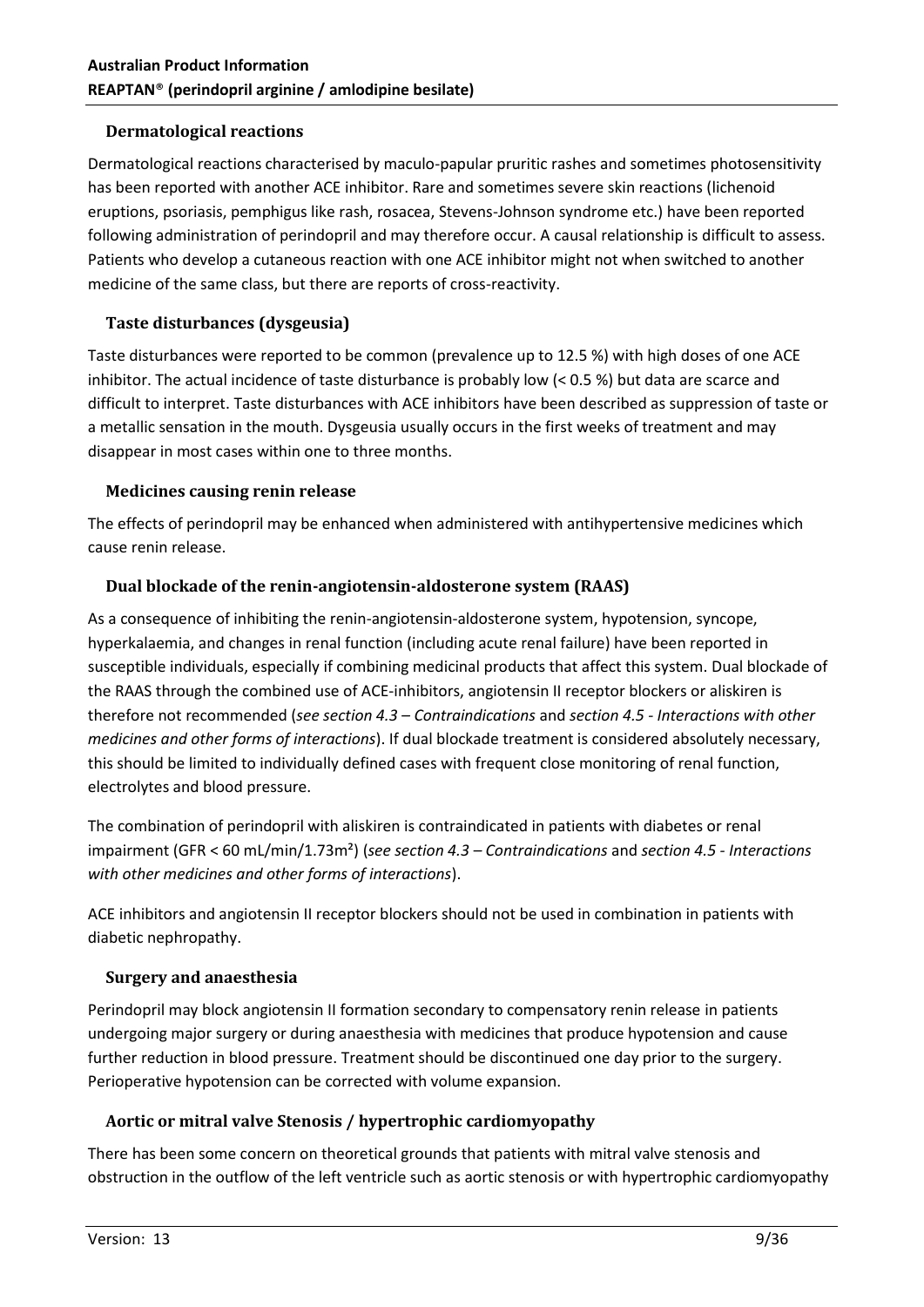might be at particular risk of decreased coronary perfusion when treated with vasodilators, including ACE inhibitors. Vasodilators may tend to drop diastolic pressure, and hence coronary perfusion pressure, without producing the concomitant reduction in myocardial oxygen demand that normally accompanies vasodilatation. The true clinical importance of this concern is uncertain.

#### **Stable coronary artery disease**

If an episode of unstable angina pectoris, regardless of severity, occurs during the first month of perindopril treatment, a careful appraisal of the benefits/risks of continuing treatment should be performed.

#### **Primary aldosteronism**

Patients with primary hyperaldosteronism will generally not respond to antihypertensive medicines acting through inhibition of the renin-angiotensin system. Therefore, treatment with REAPTAN is not recommended.

#### **Related to Amlodipine component**

#### **Increased angina**

Rarely patients, particularly those with severe obstructive coronary artery disease, have developed documented increased frequency, duration and/or severity of angina on starting calcium channel blocker treatment or at the time of dosage increase. The mechanism of this effect has not been elucidated.

#### **Outflow obstruction (Aortic Stenosis)**

Amlodipine should be used with caution in the presence of a fixed left ventricular outflow obstruction (aortic stenosis).

#### **Use in patients with congestive heart failure**

Calcium channel blockers, including amlodipine, should be used with caution in patients with congestive heart failure. In a long-term, placebo-controlled study of amlodipine in patients with NYHA III and IV heart failure of non-ischaemic aetiology, amlodipine was associated with increased reports of pulmonary oedema despite no significant difference in the incidence of worsening heart failure as compared to placebo (*see section 5.1 - Pharmacodynamic properties*).

#### **Peripheral oedema**

Mild to moderate peripheral oedema was the most common adverse event in clinical trials. The incidence of peripheral oedema was dose-dependent and ranged in frequency from 3.0 to 10.8 % in 5 to 10 mg dose range. Care should be taken to differentiate this peripheral oedema from the effects of increasing left ventricular dysfunction.

#### **Use in hepatic impairment**

# **Related to Perindopril component**

Biotransformation of perindopril to perindoprilat mainly occurs in the liver. Studies in patients with hepatic impairment have shown that kinetic parameters of perindopril were not modified by hepatic failure. With the exception of bioavailability, which was increased, kinetic parameters of perindoprilat (including Tmax) were also unchanged. The increase in bioavailability could be due to inhibition of the formation of perindopril metabolites other than perindoprilat (*see section 5.2 - Pharmacokinetic properties*). The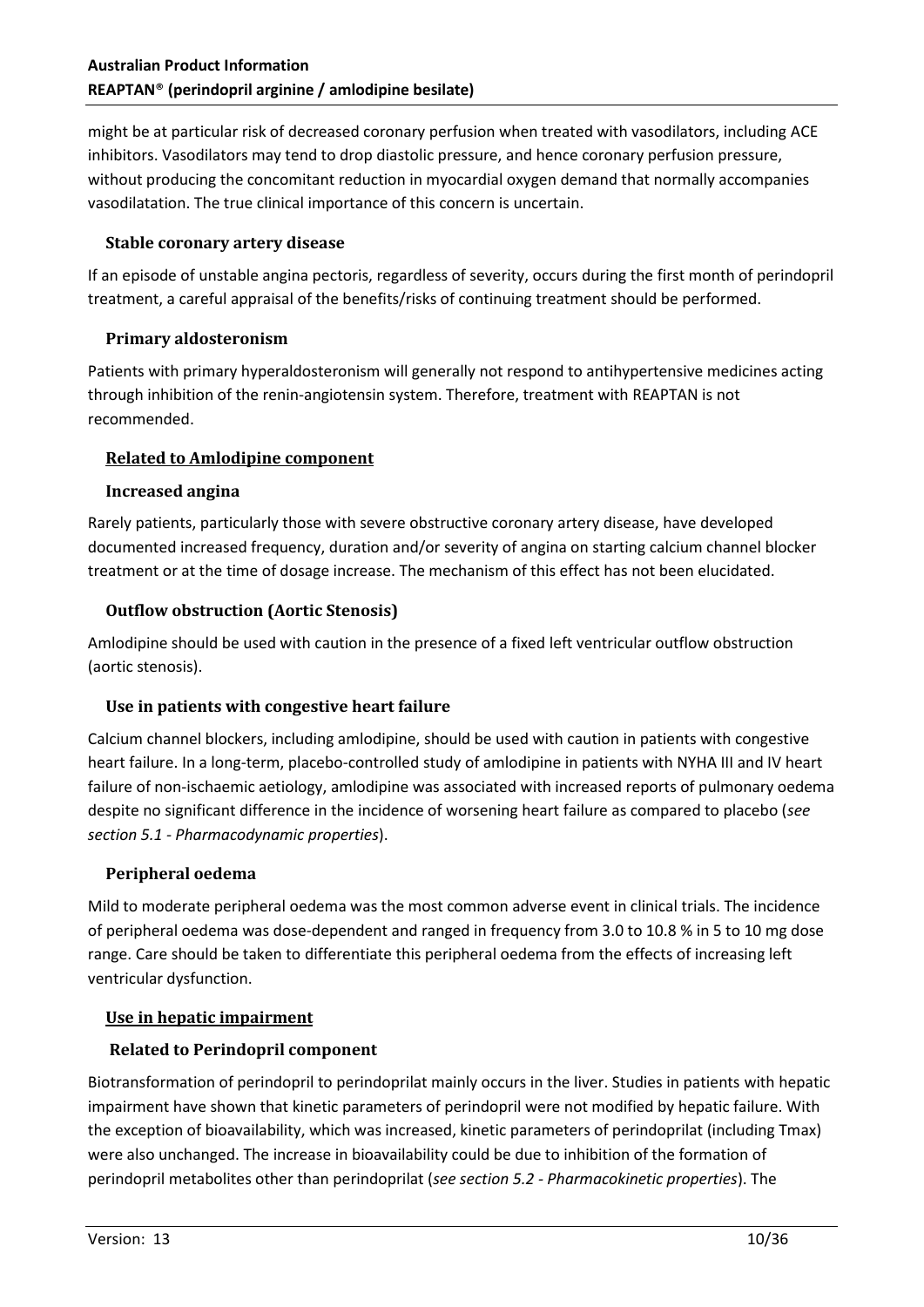administration of perindopril leads to the formation of a glucuronoconjugate derivative of perindoprilat by a hepatic first-pass effect. The kinetic parameters of perindoprilat glucuronide are not modified by hepatic failure. The small changes in the kinetics of perindoprilat do not justify the need to change the usual dose in most patients with hepatic failure.

# **Related to Amlodipine component**

There are no adequate studies in patients with liver dysfunction and dosage recommendations have not been established. In a small number of patients with mild to moderate hepatic impairment given single doses of 5 mg, amlodipine half-life has been prolonged. Worsening of liver function test values may occur. Amlodipine should, therefore, be administered with caution in these patients and careful monitoring should be performed. A lower starting dose of amlodipine may be required (*see section 4.2 - Dose and method of administration*).

# **Use in renal impairment**

# **Related to Perindopril component**

As a consequence of inhibiting the RAAS, changes in renal function may be anticipated in susceptible individuals. In patients with severe congestive heart failure whose renal function may depend on RAAS activity, treatment with ACE inhibitors may be associated with oliguria and/or progressive increase in blood nitrogen, and rarely with acute renal failure and/or death.

In patients with symptomatic heart failure, hypotension following the initiation of treatment with ACE inhibitors may lead to further impairment in renal function. Acute renal failure, usually reversible, has been reported in this situation.

ACE inhibitors should be avoided in patients with known or suspected renal artery stenosis (*see section 4.3 – Contraindications*).

In clinical studies in patients with hypertension with unilateral or bilateral renal artery stenosis, increases in blood urea, nitrogen and serum creatinine were observed in 20 % of patients. Acute renal impairment may also occur. These increases are usually reversible upon discontinuation.

Renal function may also be reduced in patients with stenosis of the artery supplying a transplanted kidney. It is believed that renal artery stenosis reduces the pressure in the afferent glomerular arteriole, and transglomerular hydrostatic pressure is then maintained by angiotensin II-induced constriction of the efferent arteriole. When an ACE inhibitor is given, the efferent arteriole relaxes, glomerular filtration pressure falls, and renal failure may result. ACE inhibitors can lead to the thrombotic occlusion of a stenosed renal artery.

Some patients with hypertension and with no apparent pre-existing renovascular disease have developed increases in blood urea, nitrogen and serum creatinine, which are usually minor and transient, particularly when perindopril has been combined with a diuretic. However, increases in blood urea, nitrogen and serum creatinine are more likely to occur in patients with pre-existing renal impairment or in those on diuretics. Dose reduction of the ACE inhibitor and/or discontinuation of the diuretic may be required.

Renal function should always be assessed (*see section 4.2 - Dose and method of administration*). In the case of renal impairment, the initial perindopril dose should be adjusted according to the patient's creatinine clearance (*see section 4.2 - Dose and method of administration*). Routine monitoring of potassium and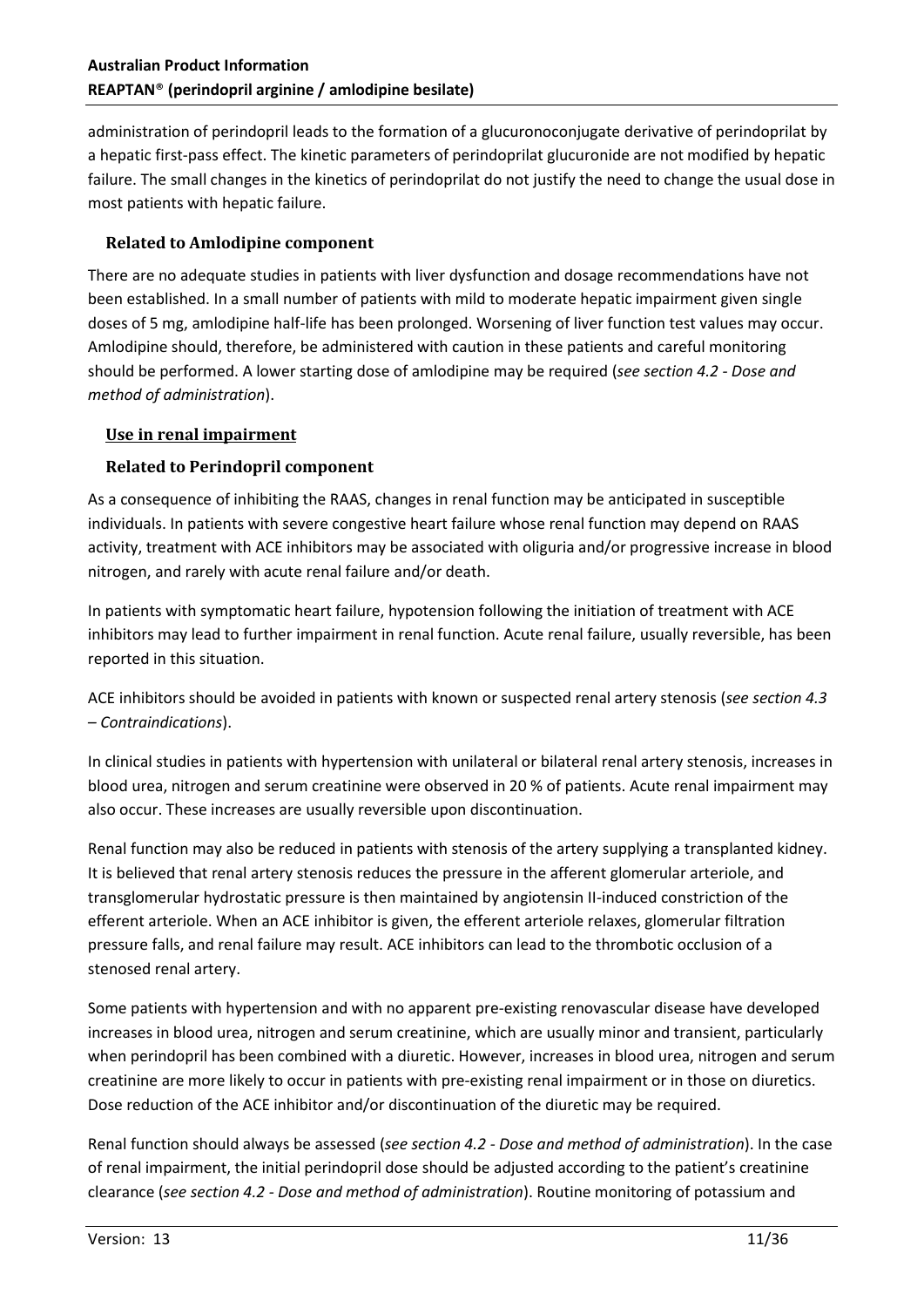creatinine are part of normal medical practice for these patients (*see section 4.8 - Adverse effects (Undesirable effects)*). If a deterioration in renal function has occurred after treatment with one ACE inhibitor, then it is likely to be precipitated by another and in these patients use of another class of antihypertensive medicines would be preferable. Patients with unilateral renal artery disease present a special problem as deterioration of function may not be apparent from measurement of blood urea and serum creatinine.

Some ACE inhibitors have been associated with the occurrence of proteinuria (up to 0.7 %) and/or decline in renal function in patients with one or more of the following characteristics: old age, pre-existing renal disease, combined use with potassium-sparing diuretics or high doses of other diuretics, limited cardiac reserve, or treatment with a non-steroidal anti-inflammatory medicine (NSAID).

Anaemia has been observed in patients who have had a kidney transplant or have been undergoing dialysis. The reduction in haemoglobin levels is more apparent as initial values were high. This effect does not seem to be dose-dependent but may be linked to the mechanism of action of angiotensin converting enzyme inhibitors. This reduction in haemoglobin is slight, occurs within one to six months, and then remains stable. It is reversible when treatment is stopped. Treatment can be continued with regular haematological testing.

Perindopril is dialysable with a clearance of 70 mL/min.

# **Related to Amlodipine component**

Amlodipine is extensively metabolised to inactive metabolites with 10 % excreted as unchanged drug in the urine. Changes in amlodipine plasma concentrations are not correlated with degree of renal impairment. Amlodipine may be used in such patients at normal doses. Amlodipine is not dialysable.

# **Use in the elderly**

# **Related to Perindopril component**

Renal impairment is commonly observed in elderly people. Care should be taken when prescribing perindopril-containing medicines to elderly patients with hypertension. The initial daily dose in the elderly should always be at a low dose or with one component only, and patients should be monitored closely during the initial stages of treatment (*see section 4.2 - Dose and method of administration*).

In a study of 91 elderly patients with a mean age of 71.9 years, a 6 % increase in serum potassium occurred in the first month of treatment and subsequently remained stable. There was no change in the group in blood urea, creatinine or creatinine clearance.

Particular care should be taken in elderly patients with congestive heart failure who have renal and/or hepatic impairment.

#### **Related to Amlodipine component**

In elderly patients (> 65 years) clearance of amlodipine is decreased with a resulting increase in AUC. In clinical trials the incidence of adverse reactions in elderly patients was approximately 6 % higher than that of younger population (< 65 years). Adverse reactions include oedema, muscle cramps and dizziness. Amlodipine should be used cautiously in elderly patients.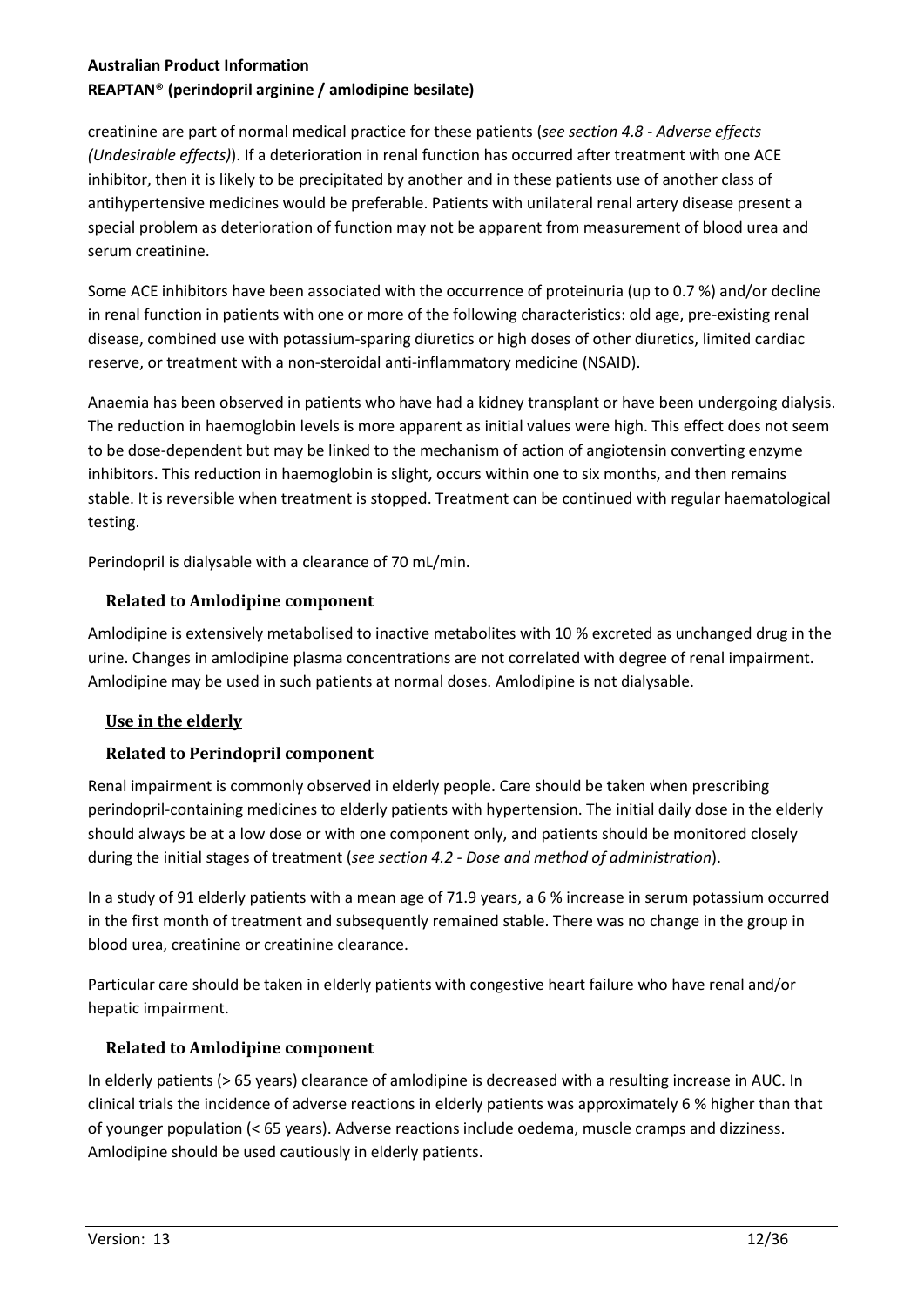#### **Paediatric use**

Use of REAPTAN in children is not recommended as no data establishing safety or effectiveness in children are available.

#### **Effects on laboratory tests**

#### **Reported with Perindopril component**

- Reduced sodium levels.
- Slight increase in urea and in plasma creatinine levels, reversible when treatment is stopped- this increase is more frequent in cases of renal artery stenosis, arterial hypertension treated with diuretics, renal impairment.
- Increased levels of potassium, usually transitory.
- Elevation of liver enzymes and serum bilirubin have been reported rarely.

#### **Reported with Amlodipine component**

Amlodipine treatment has not been associated with clinically significant changes in routine laboratory tests. Hepatic enzymes elevations: ALT, AST (mostly consistent with cholestasis) have been reported very rarely.

# **4.5 INTERACTIONS WITH OTHER MEDICINES AND OTHER FORMS OF INTERACTIONS**

#### **Shared by Perindopril and amlodipine**

# **Combined use which requires SPECIAL CARE:**

#### Baclofen

Baclofen may increase the antihypertensive effect of REAPTAN. Monitor blood pressure and renal function and adjust the dose of REAPTAN if necessary.

#### **Combined use to be taken into CONSIDERATION:**

Antihypertensive medicines (such as beta-blockers) and vasodilators Combined use of these medicines may increase the hypotensive effects of perindopril and amlodipine. Combined use with nitroglycerine and other nitrates or other vasodilators, may further reduce blood pressure and therefore should be considered with caution.

Corticosteroids, tetracosactide Reduction in antihypertensive effect (salt and water retention due to corticosteroids).

# Alpha-blockers (prazosin, alfuzosin, doxazosin, tamsulosin, terazosin)

Increased antihypertensive effect and increased risk of orthostatic hypotension.

#### Amifostine

May potentiate the antihypertensive effect of amlodipine.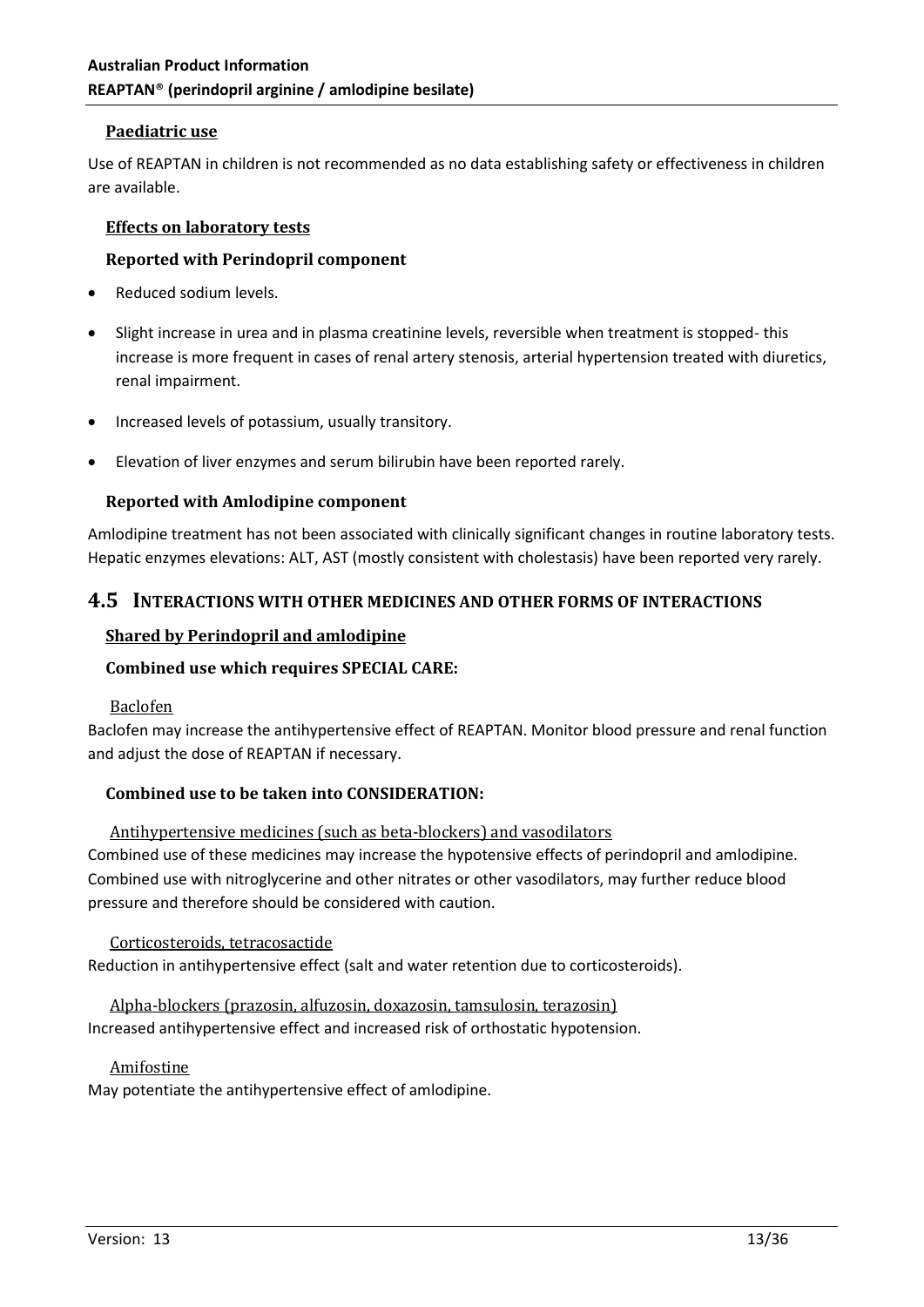# Tricyclic antidepressants/antipsychotics/anaesthetics

Combined use of certain anaesthetics, tricyclic antidepressants and antipsychotics with ACE inhibitors or amlodipine may result in further reduction of blood pressure (*see section 4.4 - Special warnings and precautions for use*).

# **Related to Perindopril component**

Clinical trial data has shown that dual blockade of the renin-angiotensin-aldosterone-system (RAAS) through the combined use of ACE-inhibitors, angiotensin II receptor blockers or aliskiren is associated with a higher frequency of adverse events such as hypotension, hyperkalaemia and decreased renal function (including acute renal failure) compared to the use of a single RAAS-acting agent (*see section 4.3 – Contraindications* and *section 4.4 - Special warnings and precautions for use*).

# **Combined use which is CONTRAINDICATED (***see section 4.3 – Contraindications and section 4.4 - Special warnings and precautions for use***):**

# Aliskiren

Patients with diabetes or renal impairment (GFR < 60 mL/min/1.73 m<sup>2</sup>), may be at risk of hypotension, syncope, stroke, hyperkalaemia and changes in renal function (including acute renal failure).

#### Extracorporeal treatments

Extracorporeal treatments leading to contact of blood with negatively charged surfaces such as dialysis or haemofiltration with certain high-flux membranes (e.g. polyacrylonitril membranes such "AN69") and low density lipoprotein apheresis with dextran sulfate are contraindicated due to increased risk of severe anaphylactoid reactions (*see section 4.3 – Contraindications* and *section 4.4 - Special warnings and precautions for use*). If such treatment is required, consideration should be given to using a different type of dialysis membrane (e.g. cuprophane or polysulfone (PSF)) or a different class of antihypertensive agent.

# Sacubitril-valsartan

The combined use of REAPTAN with sacubitril/valsartan fixed dose combinations is contraindicated as the concomitant inhibition of neprilysin and ACE may increase the risk of angioedema. Sacubitril/valsartan fixed dose combinations must not be started until 36 hours after taking the last dose of REAPTAN. REAPTAN must not be started until 36 hours after the last dose of sacubitril/valsartan fixed dose combination (*see section 4.3 – Contraindications* and *section 4.4 - Special warnings and precautions for use*)

# **Combined use which is NOT RECOMMENDED (***see section 4.4 - Special warnings and precautions for use***):**

#### Aliskiren

Patients other than those with diabetes or renal impairment may be at risk of hyperkalaemia, worsening of renal function and cardiovascular morbidity, and an increase in mortality (*see section 4.3 – Contraindications*).

# ACE inhibitor and angiotensin-receptor blocker

It is reported in the literature that in patients with established atherosclerosis, heart failure, or diabetes with end organ damage, combined use with an ACE inhibitor and an angiotensin-receptor blocker is associated with a higher frequency of hypotension, syncope, hyperkalaemia, and worsening renal function (including acute renal failure) as compared to use of a single RAAS medicine. Dual blockade (e.g. by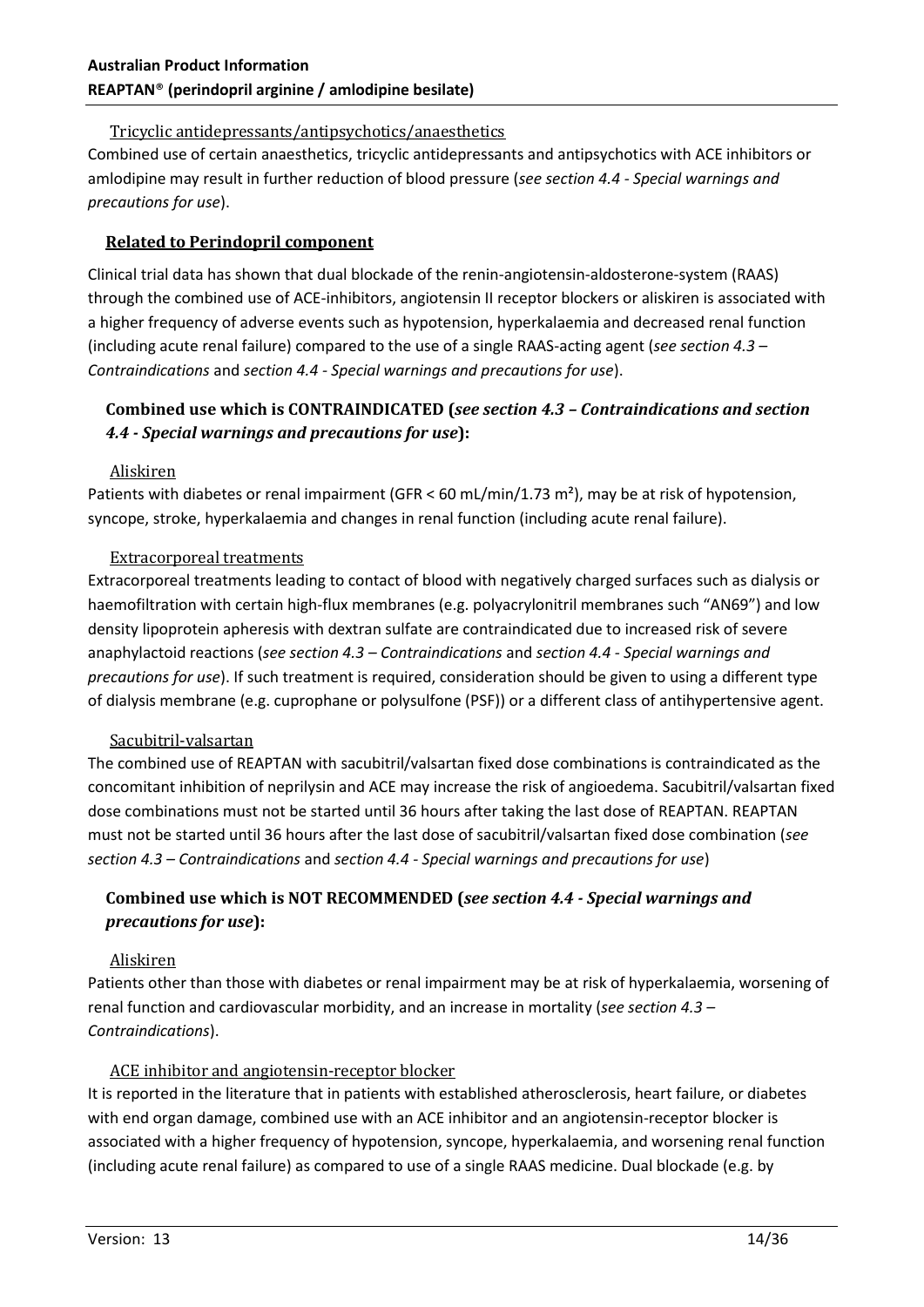combining an ACE inhibitor with an angiotensin receptor blocker) should be limited to individually defined cases with close monitoring of renal function, serum potassium, and blood pressure.

## Co-trimoxazole (trimethoprim/sulfamethoxazole)

Patients on combined treatment with co-trimoxazole (trimethoprim/sulfamethoxazole) may be at increased risk of hyperkalaemia (*see section 4.4 - Special warnings and precautions for use*).

# Potassium-sparing diuretics (e.g. triamterene, amiloride, potassium salts)

The combined use of REAPTAN and potassium sparing diuretics may result in potentially lethal hyperkalaemia especially in patients with renal impairment (additive hyperkalaemic effects). The combination of perindopril with these drugs is not recommended (*see section 4.4 Special warnings and precautions for use*). If the combination is required, it should be used with caution and with frequent monitoring of serum potassium. For use of spironolactone and eplerenone in heart failure, see *Combined use which requires SPECIAL CARE*.

# Lithium

Reversible increases in serum lithium concentrations and toxicity have been reported during combined administration of lithium with ACE inhibitors. Combined use of thiazide diuretics may increase the risk of lithium toxicity and enhance the already increased risk of lithium toxicity with ACE inhibitors. Use of perindopril with lithium is not recommended, but if the combination is necessary, careful monitoring of serum lithium levels should be performed (*see section 4.4 - Special warnings and precautions for use*).

# **Combined use which requires SPECIAL CARE:**

Non-steroidal anti-inflammatory medicines (NSAIDs) including acetylsalicylic acid ≥ 3 g/day Medicines with prostaglandin synthetase inhibitor properties (e.g. indometacin) or non-steroidal antiinflammatory drug (i.e. acetylsalicylic acid at anti-inflammatory dosage regimens, non-selective NSAIDs or COX-2 inhibitor), may diminish the antihypertensive efficacy of co-administered ACE inhibitors. However, clinical studies have not demonstrated any interaction between perindopril or indometacin or other NSAIDS. Treatment with an NSAID may lead to an increased risk of worsening of renal function, including possible acute renal failure, and an increase in serum potassium, especially in patients with poor preexisting renal function. The combination should be administered with caution, especially in the elderly. Patients should be adequately hydrated and consideration should be given to monitoring serum potassium and renal function after initiation of concomitant therapy, and periodically thereafter.

# Antidiabetic agents (insulin, hypoglycaemic sulfonamides)

Reported with captopril and enalapril. The use of ACE inhibitors may increase the hypoglycaemic effect in diabetics receiving treatment with insulin or with hypoglycaemic sulfonylureas. The onset of hypoglycaemic episodes is very rare (improvement in glucose tolerance with a resulting reduction in insulin requirements) and appeared to be more likely to occur during the first weeks of combined treatment and in patients with renal impairment.

# Non-potassium-sparing Diuretics

Patients treated with diuretics, especially those who are volume and/or salt depleted, may sometimes experience an excessive reduction of blood pressure after initiation of treatment with an ACE inhibitor. The possibility of hypotensive effects can be reduced by discontinuation of the diuretic or by increasing volume or salt intake prior to commencing treatment with a low and progressive dose of the ACE inhibitor. If it is not possible to discontinue the diuretic, the starting dose of the ACE inhibitor should be reduced. The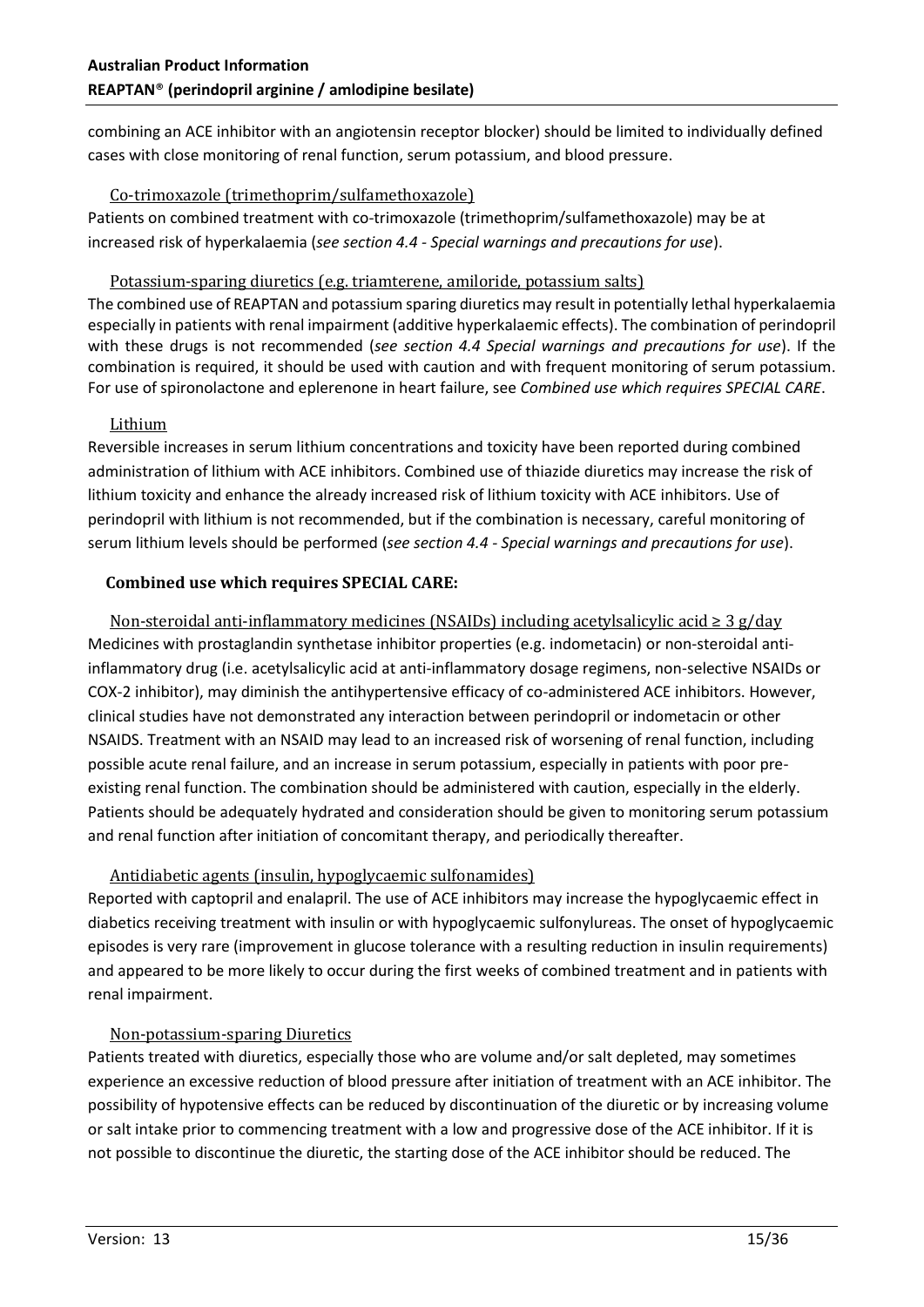patient should be closely observed for several hours following the initial dose of the ACE inhibitor and until the blood pressure has stabilised.

In arterial hypertension, when prior diuretic treatment has caused salt/volume depletion, the diuretic must be discontinued before commencing treatment with the ACE inhibitor. The ACE inhibitor must be commenced at a low dose and progressively increased prior to a non-potassium-sparing diuretic being commenced.

In diuretic-treated congestive heart failure, the ACE inhibitor should be initiated at a very low dose, possibly after reducing the dose of the non-potassium-sparing diuretic.

In all cases, renal function (creatinine levels) must be monitored during the first few weeks of ACE inhibitor treatment.

#### Potassium-sparing diuretics (eplerenone, spironolactone)

As the combination of perindopril and potassium sparing medicines (e.g. eplerenone and spironolactone), potassium supplements or potassium-containing salt substitutes is not recommended:

- Ensure patients do not have hyperkalaemia or renal impairment before commencing treatment with this combination.
- There is a risk of potentially lethal hyperkalaemia with this combination in patients treated for NYHA Class II-IV heart failure with a reduced ejection fraction, who have been previously treated with ACE inhibitors and loop diuretics. This risk is particularly high when recommendations for use of this combination have not been followed.
- Weekly monitoring of serum potassium and creatinine levels is recommended in the first month of the treatment and, monthly thereafter.

Combined use of ACE inhibitors, anti-inflammatory medicines and thiazide diuretics

The combined use of an ACE inhibiting medicine (ACE inhibitor or angiotensin receptor blocker), an antiinflammatory medicine (NSAID or COX-2 inhibitor) and a thiazide diuretic increases the risk of renal impairment. This includes use in fixed-combination products. The combination of medicines from these three classes should be used with caution particularly in elderly patients or those with pre-existing renal impairment. Combined use of these medicines should be accompanied by increased monitoring of serum creatinine, particularly at initiation.

#### Ciclosporin

Hyperkalaemia may occur during the combined use of ACE inhibitors with ciclosporin. Frequent monitoring of serum potassium is recommended.

# Heparin

Hyperkalaemia may occur during the combined use of ACE inhibitors with heparin. Frequent monitoring of serum potassium is recommended.

Mammalian target of rapamycin (mTOR) inhibitor (e.g. temsirolimus, sirolimus, everolimus) Patients on combined treatment with an ACE inhibitor and an mTOR inhibitor may be at increased risk of angioedema (*see section 4.4 - Special warnings and precautions for use*).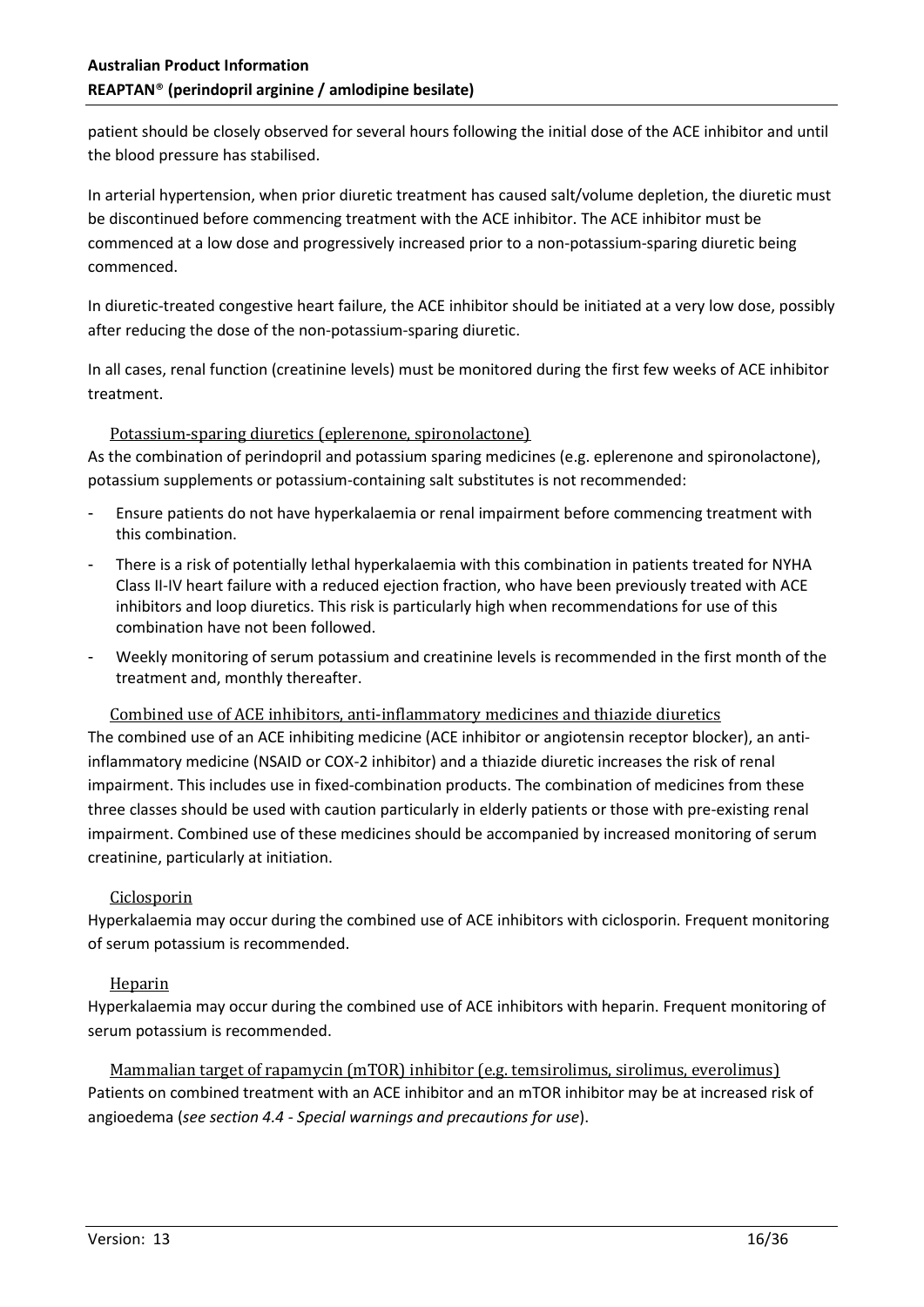# Gliptins (e.g. linagliptin, saxagliptin, sitagliptin, vildagliptin, alogliptin)

When an ACE inhibitor and a gliptin are used in combination, there is an increased risk of angioedema due to the decreased activity of the dipeptidyl peptidase IV (DPP-IV).

#### **Combined use which requires SOME CARE:**

#### Antihypertensive medicines and vasodilators

Combined use of these medicines may increase the hypotensive effects of perindopril. Combined use with nitroglycerin and other nitrates, or other vasodilators, may further reduce blood pressure.

#### Medicines Affecting Sympathetic Activity

As the sympathetic nervous system plays an important part in physiological blood pressure regulation, caution should be exercised with combined administration of a medicine with sympathetic activity and REAPTAN. Sympathomimetics may reduce the antihypertensive effects of ACE inhibitors.

#### Gold

Nitritoid reactions (symptoms include facial flushing, nausea, vomiting and hypotension) have been reported rarely in patients treated with injectable gold (sodium aurothiomalate) and ACE inhibitors including perindopril.

#### Acetylsalicylic acid, thrombolytics, beta-blockers, nitrates

Perindopril may be combined with thrombolytics, acetylsalicylic acid (when used as a thrombolytic), beta-blockers and/or nitrates.

#### Tetracycline and other medicines that interact with magnesium

The simultaneous administration of tetracycline with an ACE inhibitor may significantly reduce the absorption of tetracycline, possibly due to the magnesium content in the ACE inhibitor tablets. This interaction should be considered if co-prescribing an ACE inhibitor and tetracycline or other medicines that interact with magnesium.

#### **Related to Amlodipine component**

Amlodipine has been safely administered with thiazide diuretics, beta-blockers, angiotensin converting enzyme inhibitors, long-acting nitrates, sublingual nitroglycerine, non-steroidal anti-inflammatory medicines, antibiotics and oral hypoglycaemic medicines.

# **Combined use NOT RECOMMENDED:**

#### Dantrolene (infusion)

In animals, lethal ventricular fibrillations and CV collapse are observed after administration of verapamil, and intravenous dantrolene. By extrapolation, the combination of calcium channel blockers such as amlodipine, and dantrolene should be avoided especially in patient susceptible to malignant hyperthermia and in the management of malignant hyperthermia.

# **Combined use which requires SPECIAL CARE:**

#### CYP3A4 inducers (rifampicin, Hypericum perforatum (St John's Wort), anticonvulsant medicines i.e. carbamazepine, phenobarbitone, phenytoin, primidone)

Co-administration of known inducers of the CYP3A4 may lead to reduced plasma concentration of amlodipine due to an increase of the hepatic metabolism of amlodipine by these inducers. Caution should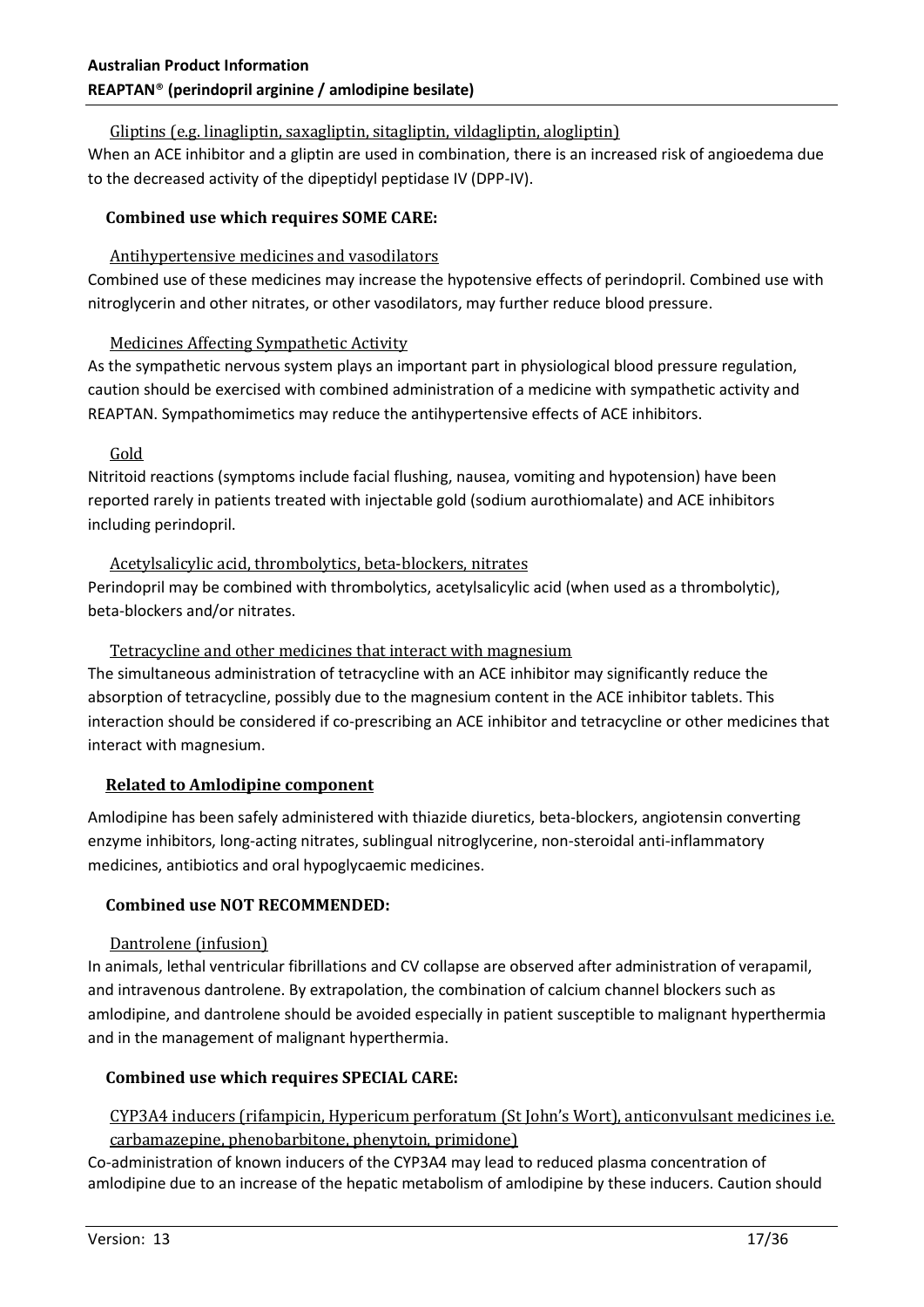be exercised with this combination and blood pressure should be monitored. The dose of amlodipine should be adjusted if necessary during and after concomitant medication particularly with strong CYP3A4 inducers (e.g. rifampicin, hypericum perforatum).

# CYP3A4 inhibitors (erythromycin in young patients, clarithromycin, verapamil or diltiazem in elderly patients)

Co-administration with strong or moderate CYP3A4 inhibitors (including but not limited to: protease inhibitors like ritonavir, azole antifungals like fluconazole and itraconazole, macrolides like erythromycin or clarithromycin, calcium channel blockers like verapamil or diltiazem) may significantly increase the plasma concentration of amlodipine and consequently its adverse effects. The clinical translation of these PK variations may be more pronounced in the older people. Caution should be exercised when combining amlodipine with strong or moderate CYP3A4 inhibitors and the dose of amlodipine should be adjusted if necessary. Clinical monitoring and dose adjustment may thus be required. There is an increased risk of hypotension in patients receiving clarithromycin with amlodipine. Close observation of patients is recommended when amlodipine is co administered with clarithromycin.

#### **Combined use which requires SOME CARE:**

Combined use of amlodipine with other medicines with antihypertensive properties may further reduce blood pressure.

# Tacrolimus

There is a risk of increased tacrolimus blood levels when co administered with amlodipine. In order to avoid toxicity of tacrolimus, administration of amlodipine in a patient treated with tacrolimus requires monitoring of tacrolimus blood levels and dose adjustment of tacrolimus when appropriate.

#### Rapamycin (mTOR) Inhibitors

mTOR inhibitors such as sirolimus, temsirolimus, and everolimus are CYP3A substrates. Amlodipine is a weak CYP3A inhibitor. With combined use of mTOR inhibitors, amlodipine may increase exposure of mTOR inhibitors.

#### **Ciclosporin**

No drug interaction studies have been conducted with ciclosporin and amlodipine in healthy volunteers or other populations with the exception of renal transplant patients, where variable increases of trough concentrations of ciclosporin were observed. Consideration should be given to monitoring ciclosporin levels in patients who have undergone renal transplantation and are treated with amlodipine, and ciclosporin dose reductions should be made as necessary.

#### Simvastatin

Co-administration of multiple doses of 10 mg of amlodipine with 80 mg simvastatin resulted in an increase in exposure to simvastatin compared to simvastatin alone. Limit the dose of simvastatin in patients on amlodipine to 20 mg daily.

# Beta-blockers used in heart failure (bisoprolol, carvedilol, metoprolol)

Risk of hypotension, heart weakness in patients with cardiac heart failure, be it latent or uncontrolled (addition of negative inotrope effect). Furthermore, the beta-blocker may minimise the sympathetic reflex in the case of excessive heamodynamic repercussion.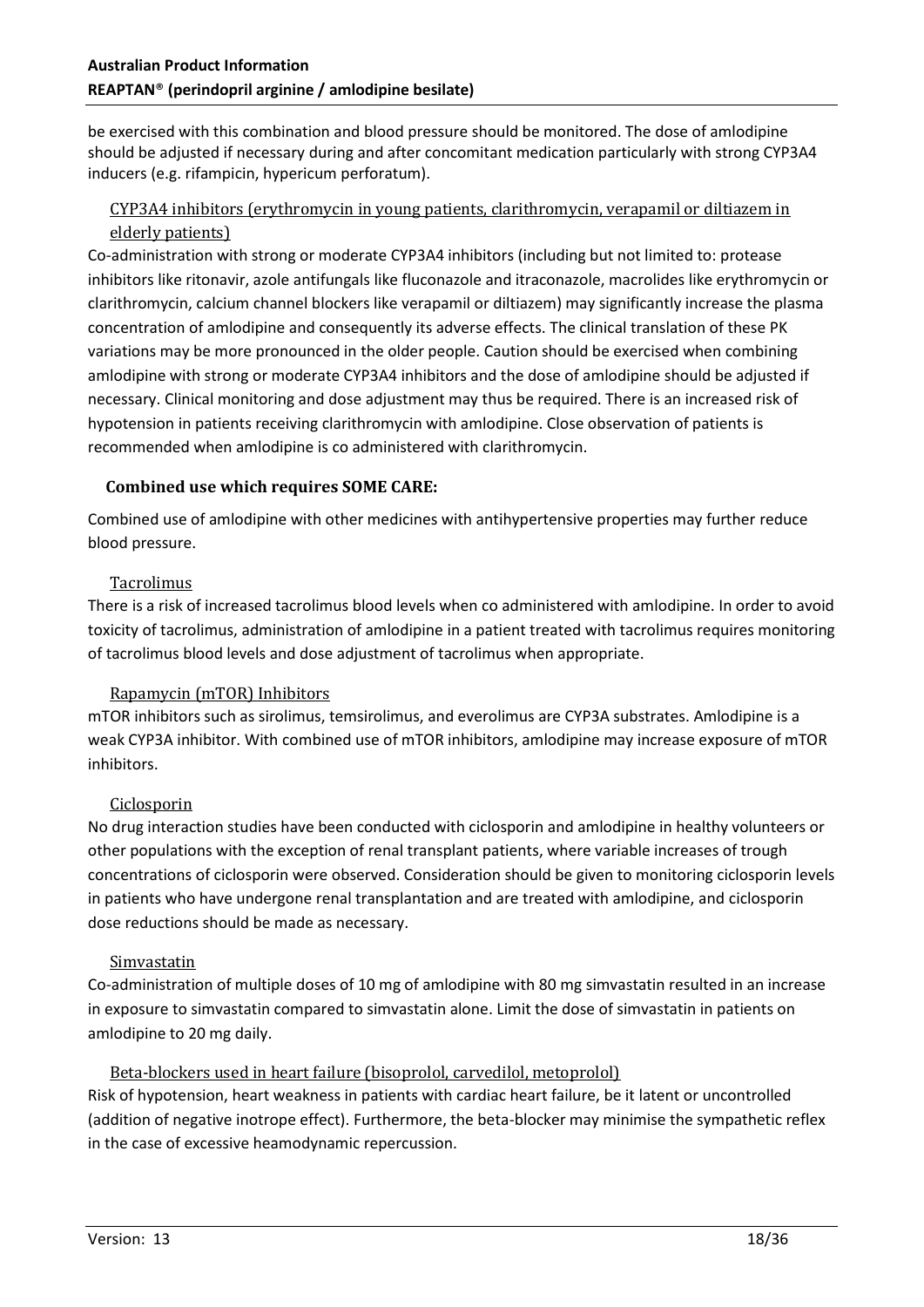### Antihypertensive medicines (such as beta-blockers) and vasodilatators

Combined use of these medicines may increase the hypotensive effects of perindopril and amlodipine. Combined use with nitroglycerine and other nitrates or other vasodilatators, may further reduce blood pressure and therefore should be considered with caution.

#### Corticosteroids, tetracosactide

Reduction in antihypertensive effect (salt and water retention due to corticosteroids).

Alpha-blockers (prazosin, tamsulosin, terazosin, alfuzosin, doxazosin) Increased antihypertensive effect and increased risk of orthostatic hypotension.

#### Amifostine

May potentiate the antihypertensive effect of amlodipine.

#### **Other combined use:**

Specific studies conducted with other medicines have shown no influence on amlodipine.

#### Cimetidine

Co-administration of amlodipine with cimetidine did not alter the pharmacokinetics of amlodipine.

#### Sildenafil

A single 100 mg dose of sildenafil in 16 patients with essential hypertension had no effect on the pharmacokinetic parameters of amlodipine. When amlodipine and sildenafil were used in combination, each medicine independently exerted its own blood pressure lowering effect.

# Aluminium/magnesium (antacid)

Co-administration of an aluminium/magnesium antacid with a single dose of amlodipine had no significant effect on the pharmacokinetics of amlodipine.

#### Grapefruit juice

Grapefruit juice is known to inhibit the cytochrome P450 system, thereby affecting the pharmacokinetics of medicines such as calcium channel blockers. In a study of 20 healthy volunteers, co-administration of 240 mL of grapefruit juice with a single oral dose of 10 mg amlodipine had no significant effect on the pharmacokinetics of amlodipine. Specific studies conducted with other medicines have shown that amlodipine has no influence on the pharmacokinetics parameters of those medicines.

# **Atorvastatin**

Co-administration of multiple doses of 10 mg amlodipine with 80 mg of atorvastatin resulted in no significant change in the steady-state pharmacokinetics parameters of atorvastatin.

# Digoxin

Co-administration of amlodipine with digoxin did not change serum digoxin levels or digoxin renal clearance in normal volunteers.

#### Warfarin

In healthy male volunteers, the co-administration of amlodipine did not significantly alter the effect of warfarin on prothrombin response time. Co-administration of amlodipine with warfarin did not change the warfarin prothrombin response time.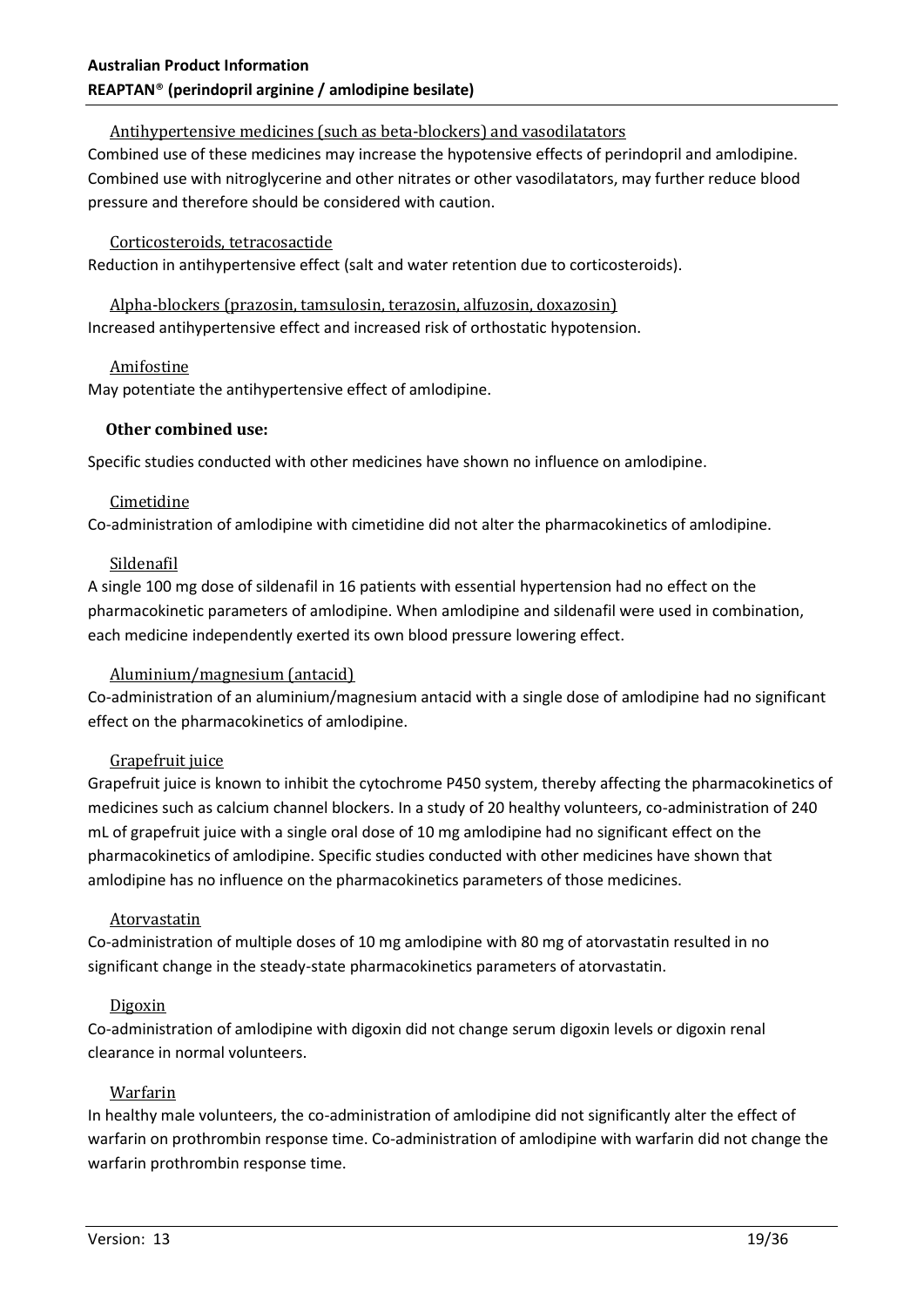## Alcohol

Single and multiple 10 mg doses of amlodipine had no significant effect on the pharmacokinetics of ethanol.

# **4.6 FERTILITY, PREGNANCY AND LACTATION**

#### **Effects on fertility**

No animal studies with REAPTAN have been performed.

#### **Related to Perindopril component**

The effects of perindopril arginine on fertility have not been investigated. Studies in rats showed no impairment of male or female fertility at oral perindopril erbumine doses up to 10 mg/kg/day.

#### **Related to Amlodipine component**

In animal studies, amlodipine did not affect fertility in rats at oral doses up to 18 mg/kg (base).

#### **Use in pregnancy**

Australian Pregnancy Categorisation: D.

# *As this combination contains an ACE-inhibitor, REAPTAN is contraindicated during pregnancy (see section 4.3 – Contraindications).*

No animal studies with REAPTAN have been performed.

REAPTAN should not be initiated during pregnancy. Patients planning pregnancy should be changed to alternative anti-hypertensive treatments which have an established safety profile for use in pregnancy. When pregnancy is diagnosed, treatment with REAPTAN should be stopped immediately, and, if appropriate, alternative treatment should be started.

#### **Related to Perindopril component**

The use of ACE inhibitors is contra-indicated during pregnancy (*see section 4.3 – Contraindications*).

As with all ACE inhibitors, perindopril should not be taken during pregnancy. Pregnancy should be excluded before starting treatment with perindopril and avoided during the treatment. Unless continued treatment with an ACE inhibitor is considered essential, patients planning pregnancy should be changed to alternative anti-hypertensive treatments which have an established safety profile for use in pregnancy. If a patient intends to become pregnant, treatment with ACE inhibitors must be discontinued and replaced by another form of treatment. If a patient becomes pregnant while on ACE inhibitors, she must immediately inform her doctor to discuss a change in medication and further management.

Perindopril or its metabolites have been shown to cross the placenta and distribute to the foetus in pregnant animals. There are no adequate and well-controlled studies of ACE inhibitors in pregnant women, but foetotoxicity is well documented in animal models. Data, however, show that ACE inhibitors cross the human placenta. Post marketing experience with all ACE inhibitors suggests that exposure *in utero* may be associated with hypotension and decreased renal perfusion in the foetus.

The ACE inhibitor class has also been associated with foetal death in utero.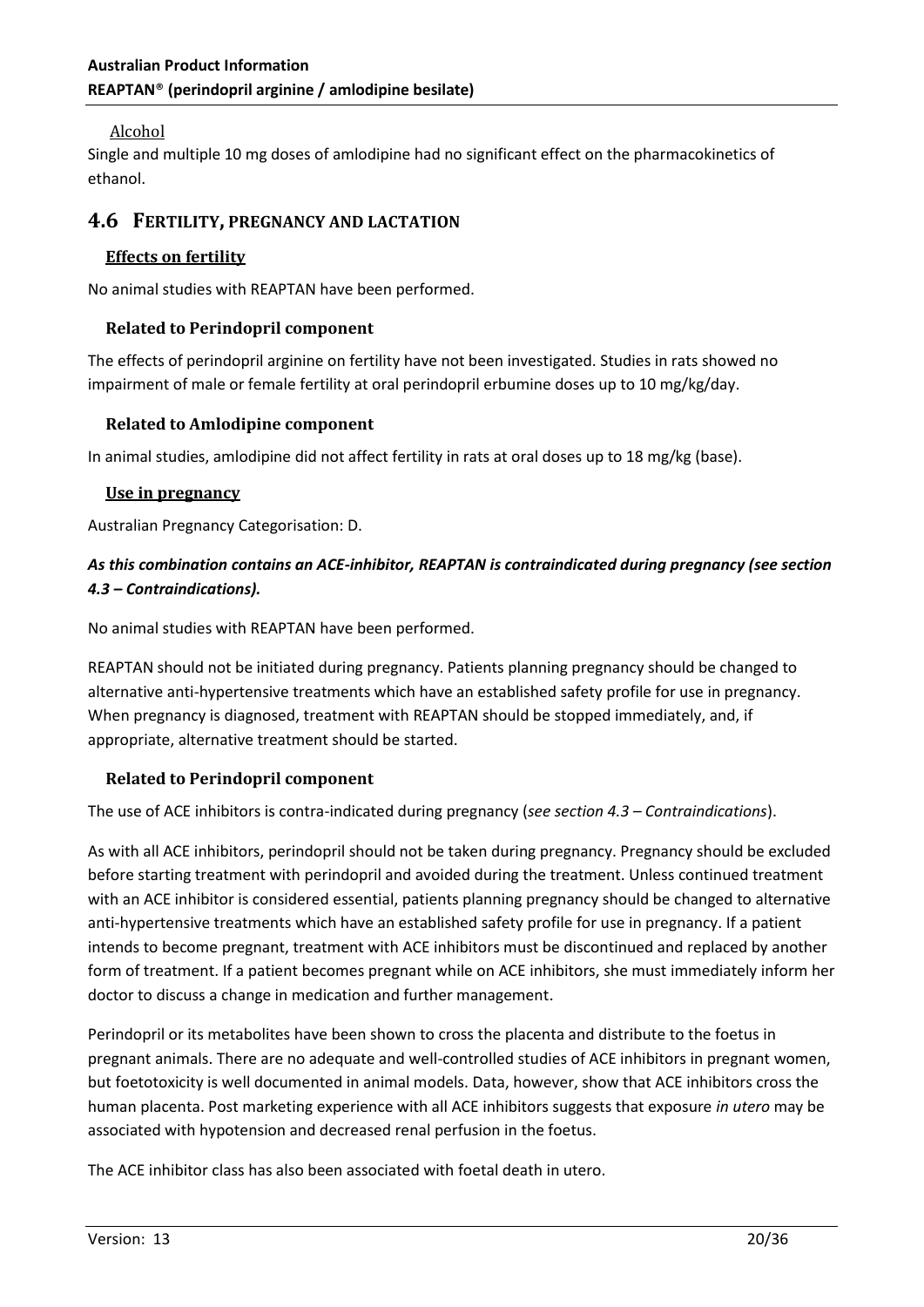Epidemiological evidence regarding the risk of teratogenicity following exposure to ACE inhibitors during the first trimester of pregnancy has not been conclusive; however a small increase in risk cannot be excluded.

A historical cohort study in over 29,000 infants born to mothers without diabetes has shown 2.7 times higher risk for congenital malformations in infants exposed to ACE inhibitors during the first trimester compared to no exposure. The risk ratios for cardiovascular and central nervous system malformations were 3.7 times (95% confidence interval 1.89 to 7.3) and 4.4 times (95% confidence interval 1.37 to 14.02) respectively, compared to no exposure.

When ACE inhibitors have been used during the second and third trimesters of pregnancy, there have been reports of foetal and neonatal toxicity, hypotension, hyperkalaemia, renal failure, skull hypoplasia, oligohydramnios and death.

Oligohydramnios has been reported, presumably resulting from decreased foetal renal function; oligohydramnios has been associated with foetal limb contractures, craniofacial deformities, hypoplastic lung development and intra-uterine growth retardation. Prematurity and patent ductus arteriosus have been reported, however it is not clear whether these events were due to ACE inhibitor exposure or to the mother's underlying disease.

Infants exposed in utero to ACE inhibitors should be closely observed for hypotension, oliguria, and hyperkalaemia. Should exposure to ACE inhibitors have occurred from the second trimester of pregnancy, ultrasound check of renal function and skull is recommended. If such complications arise, appropriate medical treatment should be initiated to support blood pressure and renal perfusion.

# **Related to Amlodipine component**

Calcium channel blockers carry the potential to produce foetal hypoxia associated with maternal hypotension. Accordingly they should not be used in pregnant women unless the potential benefit outweighs the risk to the foetus.

The safety of amlodipine in human pregnancy or lactation has not been established. Amlodipine (10 mg/kg as besilate salt, 7 mg/kg base), administered orally to rats at or near parturition induced a prolongation of gestation time, an increase in the number of stillbirths and a decreased postnatal survival.

# **Use in Lactation**

No animal studies with REAPTAN have been performed.

# **Related to Perindopril component**

Alternative treatments with better established safety profiles during breast-feeding are preferable, especially while nursing a newborn or pre-term infant.

Animal studies have shown that perindopril and its metabolites are excreted in milk during lactation, but there are no human data. It is therefore recommended that perindopril should not be given to lactating women as the possible effect on the newborn is unknown.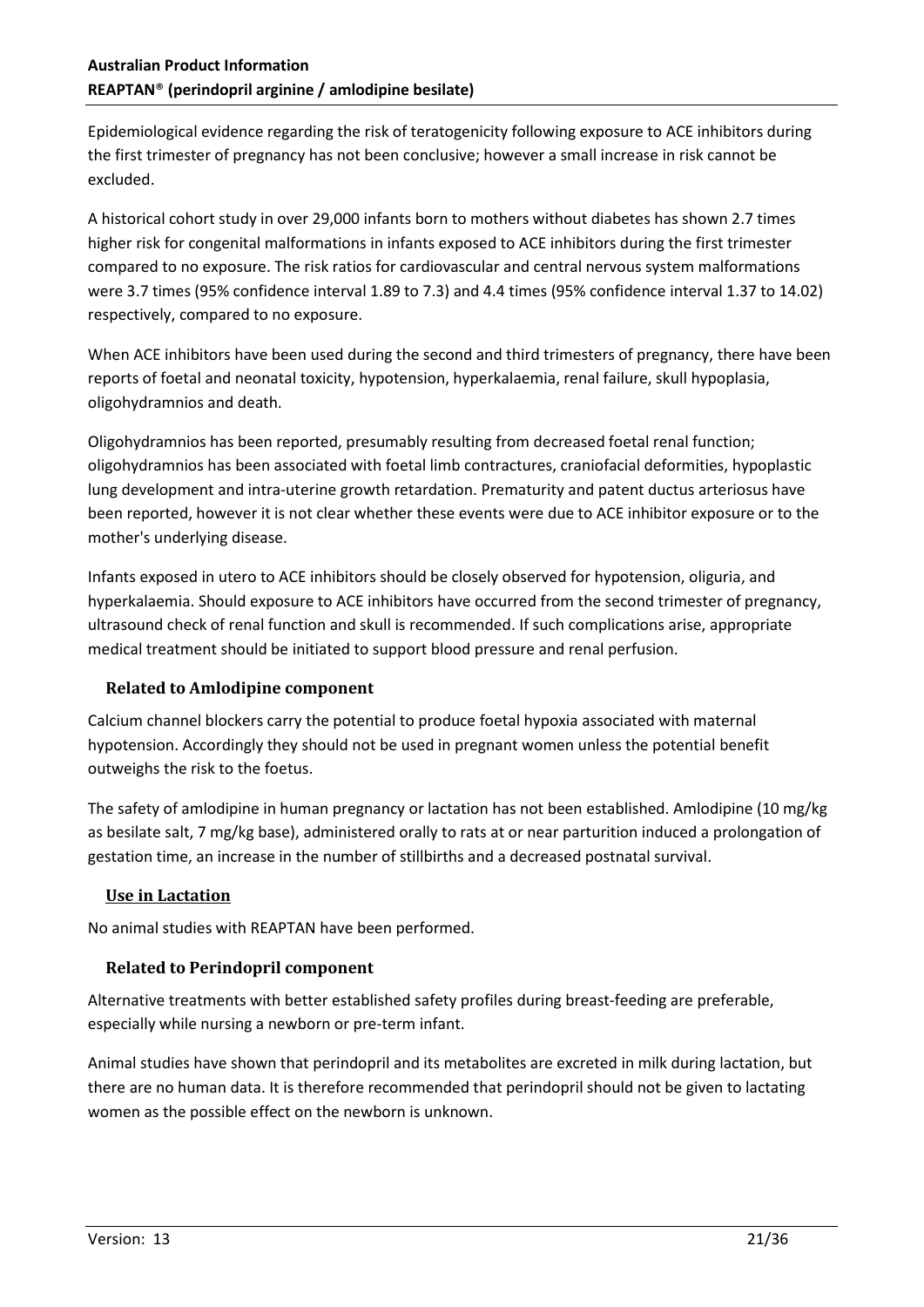#### **Related to Amlodipine component**

Amlodipine is excreted in human milk. The effect of amlodipine on infants is unknown. Breast-feeding should be discontinued during treatment with amlodipine.

# **4.7 EFFECTS ON ABILITY TO DRIVE AND USE MACHINES**

No studies on the effects of REAPTAN on the ability to drive and use machines have been performed. The antihypertensive effect in individual cases may be symptomatic. Treatment with any blood pressure lowering medicine may, therefore, affect the ability to drive, cross the road safely or operate machinery, especially at the start of treatment or when changing over from other preparations, or during concomitant use of alcohol. Amlodipine can have minor or moderate influence on the ability to drive and use machinery. If patients suffer from dizziness, headache, fatigue, weariness or nausea, the ability to react may be impaired. Caution is recommended particularly at initiation of treatment with REAPTAN.

# **4.8 ADVERSE EFFECTS (UNDESIRABLE EFFECTS)**

#### **Reporting suspected adverse effects**

Reporting suspected adverse reactions after registration of the medicinal product is important. It allows continued monitoring of the benefit-risk balance of the medicinal product. Healthcare professionals are asked to report any suspected adverse reactions at [http://www.tga.gov.au/reporting-problems.](http://www.tga.gov.au/reporting-problems)

#### **Summary of safety profile**

The most commonly reported adverse reactions with perindopril and amlodipine given separately are: oedema, somnolence, dizziness, headache (especially at the beginning of the treatment), dysgeusia, paraesthesia, visual impairment (including diplopia), tinnitus, vertigo, palpitations, flushing, hypotension (and effects related to hypotension), dyspnoea, cough, abdominal pain, nausea, vomiting, dyspepsia, change of bowel habit, diarrhoea, constipation, pruritus, rash, exanthema, joint swelling (ankle swelling), muscle spasms, fatigue, asthenia.

# **Tabulated list of adverse reactions**

Three bioequivalence studies using doses equivalent to REAPTAN 5/10, REAPTAN 10/10 and REAPTAN 10/5, and one pharmacokinetic interaction study between perindopril arginine 10 mg and amlodipine 10 mg revealed no serious adverse effects. All the reported adverse effects were mild or moderate in intensity.

The following adverse effects have been observed during clinical trials and/or post-marketing use with an amlodipine/perindopril treatment regimen; with perindopril monotherapy, and with amlodipine monotherapy and ranked under the following frequency: Very common (> 10 %); common (> 1 %, < 10 %); uncommon (> 0.1 %, < 1 %); rare (> 0.01 %, < 0.1 %), very rare (> 0.001 %, < 0.01 %), not known (cannot be estimated from the available data).

# **Table 2. Reported with amlodipine/perindopril treatment regimen (***see section 5.1 - Pharmacodynamic properties***):**

| MedDRASystem organ class    | <b>Frequency</b>         |            |                |
|-----------------------------|--------------------------|------------|----------------|
| <b>Adverse Effects</b>      | Perindopril              | Amlodipine | <b>REAPTAN</b> |
| Infections and infestations |                          |            |                |
| Conjunctivitis              | $\overline{\phantom{0}}$ | Uncommon   | -              |
| Rhinitis                    | Verv rare                | Uncommon   |                |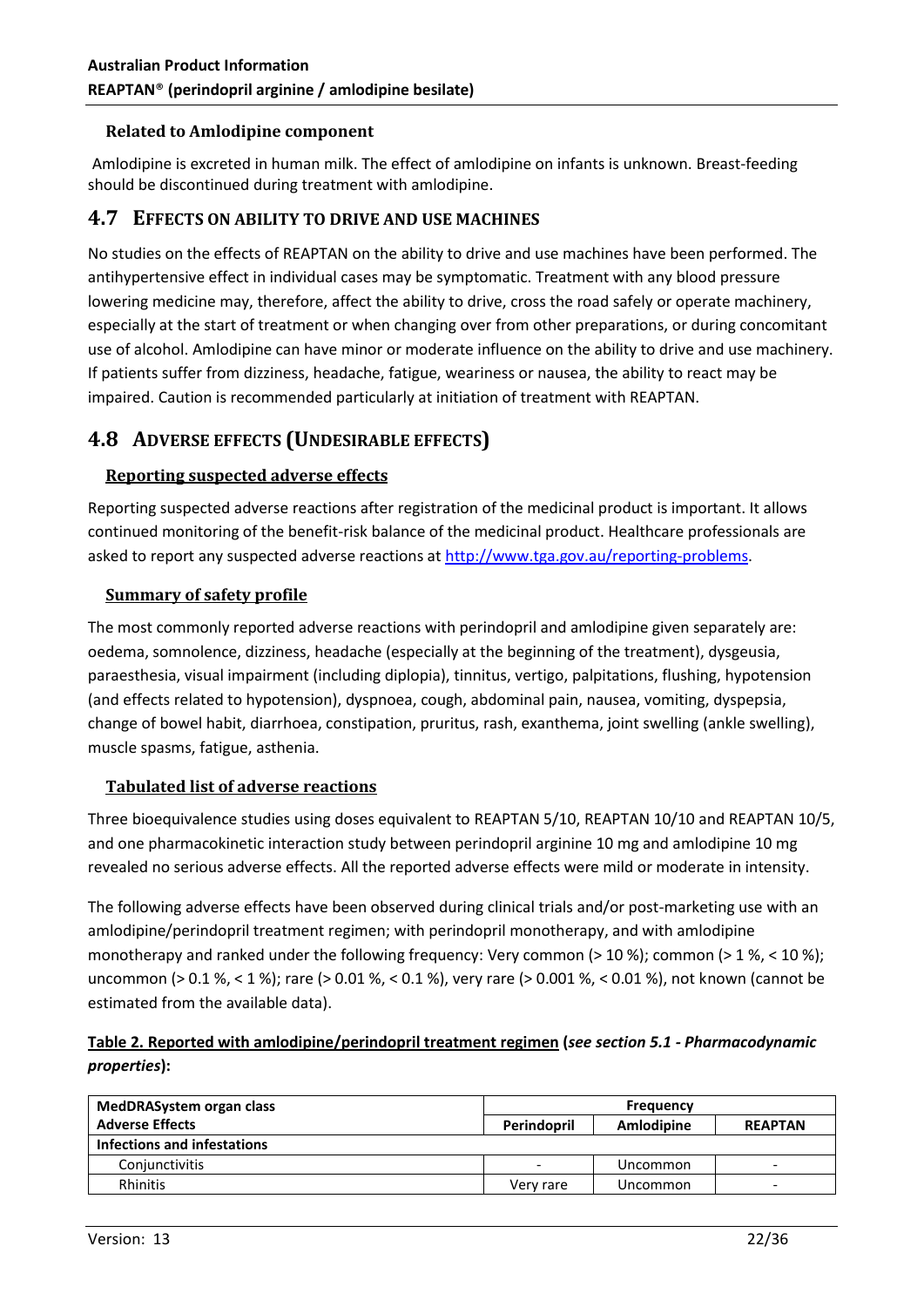# **Australian Product Information**

# **REAPTAN**® **(perindopril arginine / amlodipine besilate)**

| MedDRASystem organ class                             | <b>Frequency</b>             |                  |                              |
|------------------------------------------------------|------------------------------|------------------|------------------------------|
| <b>Adverse Effects</b>                               | Perindopril                  | Amlodipine       | <b>REAPTAN</b>               |
| <b>Blood and lymphatic system disorders</b>          |                              |                  |                              |
| Eosinophilia                                         | Uncommon#                    |                  |                              |
| Leukopenia (see section 4.4 - Special warnings and   |                              |                  |                              |
| precautions for use)                                 | Very rare                    | Uncommon         |                              |
| Agranulocytosis (see section 4.4 - Special warnings  |                              |                  |                              |
| and precautions for use)                             | Very rare                    |                  |                              |
| Pancytopenia (see section 4.4 - Special warnings and |                              |                  |                              |
| precautions for use)                                 | Very rare                    |                  |                              |
| Neutropenia (see section 4.4 - Special warnings and  |                              |                  |                              |
| precautions for use)                                 | Very rare                    | Very rare        |                              |
| Haemolytic anaemia in patients with a congenital     |                              |                  |                              |
| deficiency of G-6PDH (see section 4.4 - Special      | Very rare                    |                  |                              |
| warnings and precautions for use)                    |                              |                  |                              |
| Thrombocytopenia (see section 4.4 - Special warnings |                              | Uncommon         |                              |
| and precautions for use)                             | Very rare                    |                  |                              |
| Immune system disorders                              |                              |                  |                              |
| Hypersensitivity                                     | Uncommon                     | Uncommon         |                              |
| MedDRASystem organ class                             |                              | <b>Frequency</b> |                              |
| <b>Adverse Effects</b>                               | Perindopril                  | Amlodipine       | <b>REAPTAN</b>               |
| <b>Endocrine disorders</b>                           |                              |                  |                              |
| Syndrome of inappropriate antidiuretic hormone       | Rare                         |                  |                              |
| secretion (SIADH)                                    |                              |                  |                              |
| <b>Metabolism and nutrition disorders</b>            |                              |                  |                              |
| Hypoglycaemia (see section 4.4 - Special warnings    |                              |                  |                              |
| and precautions for use and section 4.5 -            | Uncommon <sup>#</sup>        |                  |                              |
| Interactions with other medicines and other forms    |                              |                  |                              |
| of interactions).                                    |                              |                  |                              |
| Hyperkalaemia, reversible on discontinuation (see    |                              |                  |                              |
| section 4.4 - Special warnings and precautions for   | Uncommon <sup>#</sup>        |                  |                              |
| use)                                                 |                              |                  |                              |
| Hyponatraemia (see section 4.4 - Special warnings    | Uncommon <sup>#</sup>        |                  |                              |
| and precautions for use)                             |                              |                  |                              |
| Hyperglycaemia                                       |                              | Uncommon         |                              |
| Decreased appetite                                   |                              | Uncommon         |                              |
| Increased appetite                                   |                              | Rare             | $\overline{a}$               |
| Thirst                                               |                              | Uncommon         |                              |
| <b>Psychiatric disorders</b>                         |                              |                  |                              |
| Sleep disorder                                       | Uncommon                     |                  |                              |
| Insomnia                                             |                              | Uncommon         | $\qquad \qquad \blacksquare$ |
| Mood altered                                         | Uncommon                     | Uncommon         | $\overline{a}$               |
| Depression                                           | Uncommon <sup>#</sup>        | Uncommon         | $\overline{a}$               |
| Hallucination                                        | Very rare                    |                  | $\overline{a}$               |
| <b>Nervousness</b>                                   |                              | Uncommon         |                              |
| Anxiety                                              |                              | Uncommon         | $\overline{a}$               |
| Depersonalisation                                    |                              | Uncommon         |                              |
| Apathy                                               | $\qquad \qquad \blacksquare$ | Rare             | $\overline{\phantom{0}}$     |
| Agitation                                            | $\overline{\phantom{a}}$     | Rare             | $\overline{\phantom{a}}$     |
| Nervous system disorders                             |                              |                  |                              |
|                                                      |                              |                  |                              |
| Amnesia                                              | $\qquad \qquad \blacksquare$ | Rare             |                              |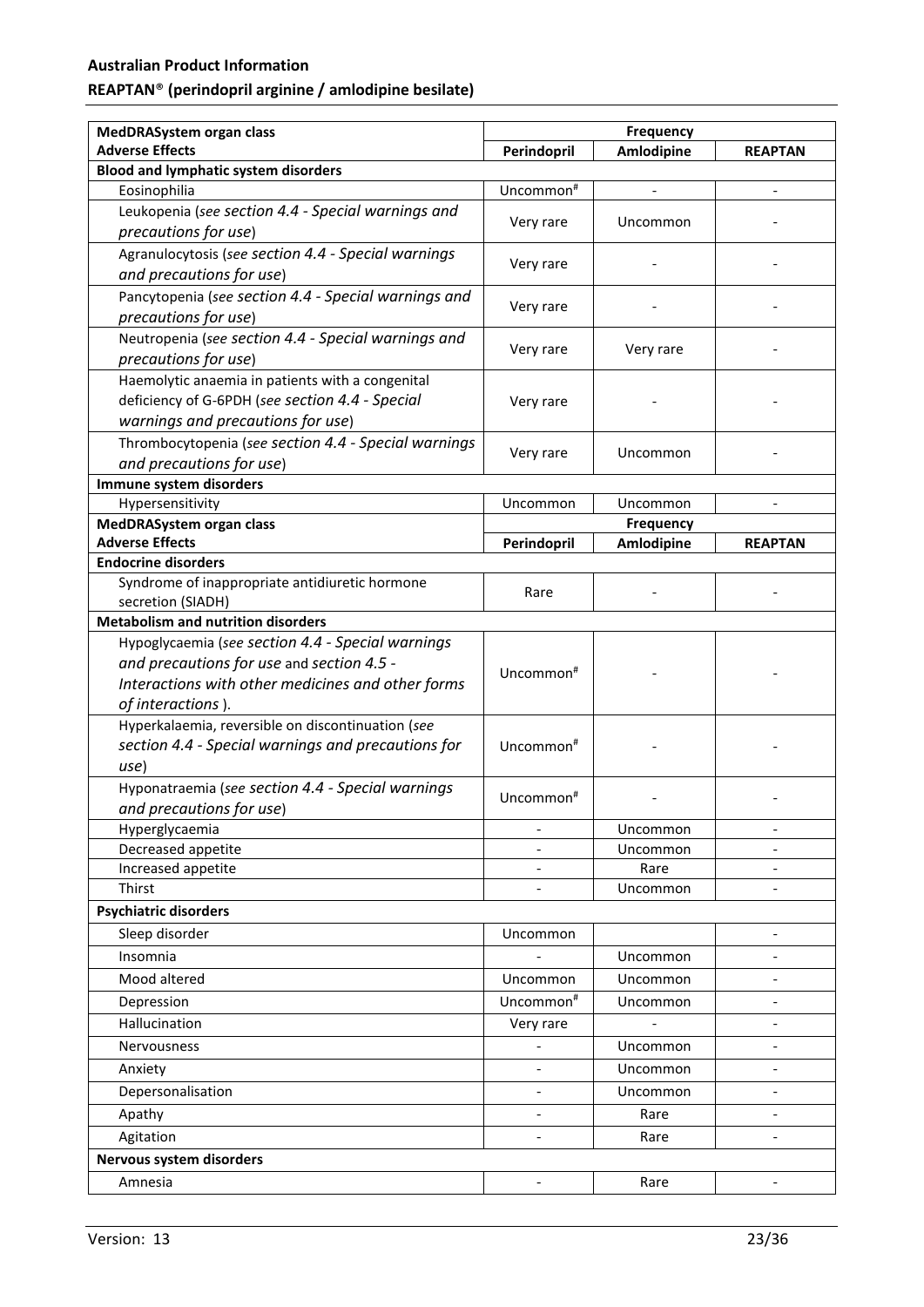| <b>MedDRASystem organ class</b>                          | <b>Frequency</b>             |                              |                          |
|----------------------------------------------------------|------------------------------|------------------------------|--------------------------|
| <b>Adverse Effects</b>                                   | Perindopril                  | Amlodipine                   | <b>REAPTAN</b>           |
| Ataxia                                                   |                              | Rare                         |                          |
| Lethargy                                                 | Common                       | Common                       | Common                   |
| Postural dizziness                                       |                              | Uncommon                     |                          |
| Somnolence (especially at the beginning of treatment)    | Uncommon <sup>#</sup>        | Common                       |                          |
| Dizziness (especially at the beginning of treatment)     | Common                       | Common                       | Very common              |
| Headache (especially at the beginning of-treatment)      | Common                       | Common                       |                          |
| Dysgeusia                                                | Common                       | Uncommon                     |                          |
| Tremor                                                   |                              | Uncommon                     |                          |
| Hypoaesthesia                                            |                              | Uncommon                     |                          |
| Paresthaesia                                             | Common                       | Uncommon                     |                          |
| <b>Drowsiness</b>                                        | Common                       |                              | $\overline{a}$           |
| Syncope                                                  | Uncommon <sup>#</sup>        | Uncommon                     | $\overline{a}$           |
| Confusional state                                        | Very rare                    | Rare                         | $\overline{a}$           |
| Hypertonia                                               |                              | Rare                         |                          |
| Neuropathy peripheral                                    |                              | Uncommon                     |                          |
| Cerebrovascular accident possibly secondary to           |                              |                              |                          |
| excessive hypotension in high-risk patients (see section | Very rare                    |                              |                          |
| 4.4 - Special warnings and precautions for use)          |                              |                              |                          |
| Extrapyramidal disorder (extrapyramidal syndrome)        |                              | Not known                    |                          |
| <b>MedDRASystem organ class</b>                          |                              | <b>Frequency</b>             |                          |
| <b>Adverse Effects</b>                                   | Perindopril                  | Amlodipine                   | <b>REAPTAN</b>           |
| Nervous system disorders continued                       |                              |                              |                          |
| Migraine                                                 | $\frac{1}{2}$                | Rare                         | $\overline{a}$           |
| Parosmia                                                 |                              | Rare                         |                          |
| <b>Eye disorders</b>                                     |                              |                              |                          |
| Visual impairment                                        | Common                       | Common                       | $\overline{\phantom{a}}$ |
| Diplopia                                                 |                              | Common                       |                          |
| Eye pain                                                 | $\qquad \qquad \blacksquare$ | Uncommon                     | $\overline{a}$           |
| MedDRASystem organ class                                 |                              | Frequency                    |                          |
| <b>Adverse Effects</b>                                   | Perindopril                  | Amlodipine                   | <b>REAPTAN</b>           |
| Eye disorders continued                                  |                              |                              |                          |
| Dry eye                                                  | $\overline{\phantom{a}}$     | Rare                         | $\overline{a}$           |
| Accommodation disorder                                   | $\overline{\phantom{a}}$     | Rare                         | $\overline{a}$           |
| <b>Ear and labyrinth disorders</b>                       |                              | Rare                         | $\overline{\phantom{a}}$ |
| Tinnitus                                                 | Common                       | Uncommon                     | $\overline{a}$           |
| Vertigo                                                  | Common                       | Uncommon                     | Common                   |
| <b>Cardiac disorders</b>                                 |                              |                              |                          |
| Bradycardia                                              |                              | $\overline{a}$               | Uncommon                 |
| Cardiac failure                                          | $\overline{\phantom{a}}$     | Rare                         | $\overline{a}$           |
| Heart rate irregular                                     |                              | Rare                         |                          |
| Extrasystoles                                            | $\overline{a}$               | Rare                         |                          |
| Chest pain                                               | $\overline{\phantom{a}}$     | $\qquad \qquad \blacksquare$ | Common                   |
| <b>Vascular disorders</b>                                |                              |                              |                          |
| Flushing                                                 | Common                       | Common                       | $\overline{\phantom{0}}$ |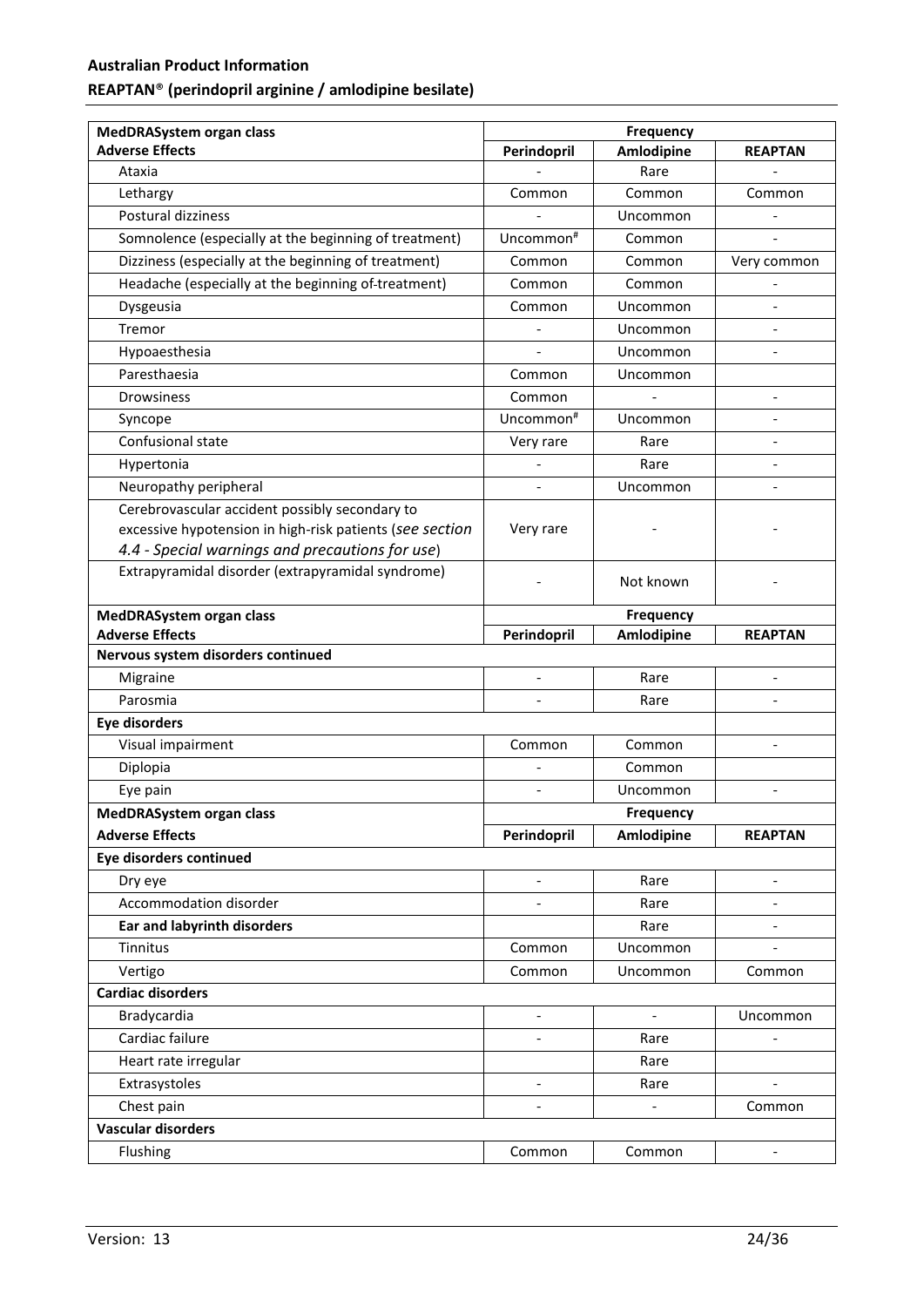| <b>MedDRASystem organ class</b>                            | <b>Frequency</b> |                   |                          |
|------------------------------------------------------------|------------------|-------------------|--------------------------|
| <b>Adverse Effects</b>                                     | Perindopril      | <b>Amlodipine</b> | <b>REAPTAN</b>           |
| Hypotension (and effects related to hypotension) (see      |                  |                   |                          |
| section 4.4 - Special warnings and precautions for         | Common           | Uncommon          |                          |
| use)                                                       |                  |                   |                          |
| Vasculitis                                                 | Common           | Uncommon          | $\overline{a}$           |
| Peripheral circulatory failure                             | Common           |                   | $\overline{a}$           |
| Cold and clammy skin                                       |                  | Rare              |                          |
| Peripheral coldness                                        | Uncommon         | Uncommon          | Uncommon                 |
| Peripheral ischaemia                                       |                  | Uncommon          |                          |
| Orthostatic hypotension                                    |                  | Uncommon          |                          |
| Raynaud's phenomenon                                       | Not known        |                   |                          |
| Respiratory, thoracic and mediastinal disorders            |                  |                   |                          |
| Dyspnoea                                                   | Common           | Common            | Common                   |
| Cough (see section 4.4 - Special warnings and              |                  |                   |                          |
| precautions for use)                                       | Common           | Uncommon          | Very common              |
| Bronchospasm                                               | Uncommon         |                   |                          |
| Eosinophilic pneumonia                                     | Very rare        |                   |                          |
| Epistaxis                                                  | Common           | Uncommon          |                          |
| Discomfort on exertion                                     | Common           |                   |                          |
| <b>MedDRASystem organ class</b>                            | <b>Frequency</b> |                   |                          |
| <b>Adverse Effects</b>                                     | Perindopril      | Amlodipine        | <b>REAPTAN</b>           |
| <b>Gastrointestinal disorders</b>                          |                  |                   |                          |
| Gingival hyperplasia                                       | $\overline{a}$   | Uncommon          | $\overline{a}$           |
| Abdominal pain                                             | Common           | Common            |                          |
| Nausea                                                     | Common           | Common            |                          |
| Vomiting                                                   | Common           | Uncommon          |                          |
| Dyspepsia                                                  | Common           | Common            |                          |
| Changes of bowel habits                                    |                  | Common            | $\overline{a}$           |
| Dry mouth                                                  | Common           | Uncommon          | $\overline{a}$           |
| Diarrhoea                                                  | Common           | Common            | Common                   |
| Constipation                                               | Common           | Common            |                          |
| Pancreatitis                                               | Very rare        | Uncommon          |                          |
| Gastritis                                                  |                  | Rare              |                          |
| Epigastric pain                                            | Common           |                   | $\overline{a}$           |
| Dysphagia                                                  |                  | Uncommon          | $\overline{\phantom{0}}$ |
| Flatulence                                                 |                  | Uncommon          | $\overline{a}$           |
| <b>Hepato-biliary disorders</b>                            |                  |                   |                          |
| Hepatitis (see section 4.4 - Special warnings and          | Very rare        | Rare              |                          |
| precautions for use)                                       |                  |                   |                          |
| Hepatitis either cytolitic or cholestatic (see section 4.4 |                  |                   |                          |
| - Special warnings and precautions for use)                | Very rare        |                   |                          |
| Hepatic enzymes increased (mostly consistent with          |                  |                   |                          |
| cholestasis)                                               |                  | Very rare         |                          |
| Jaundice                                                   |                  | Rare              |                          |
| Skin and subcutaneous tissue disorders                     |                  |                   |                          |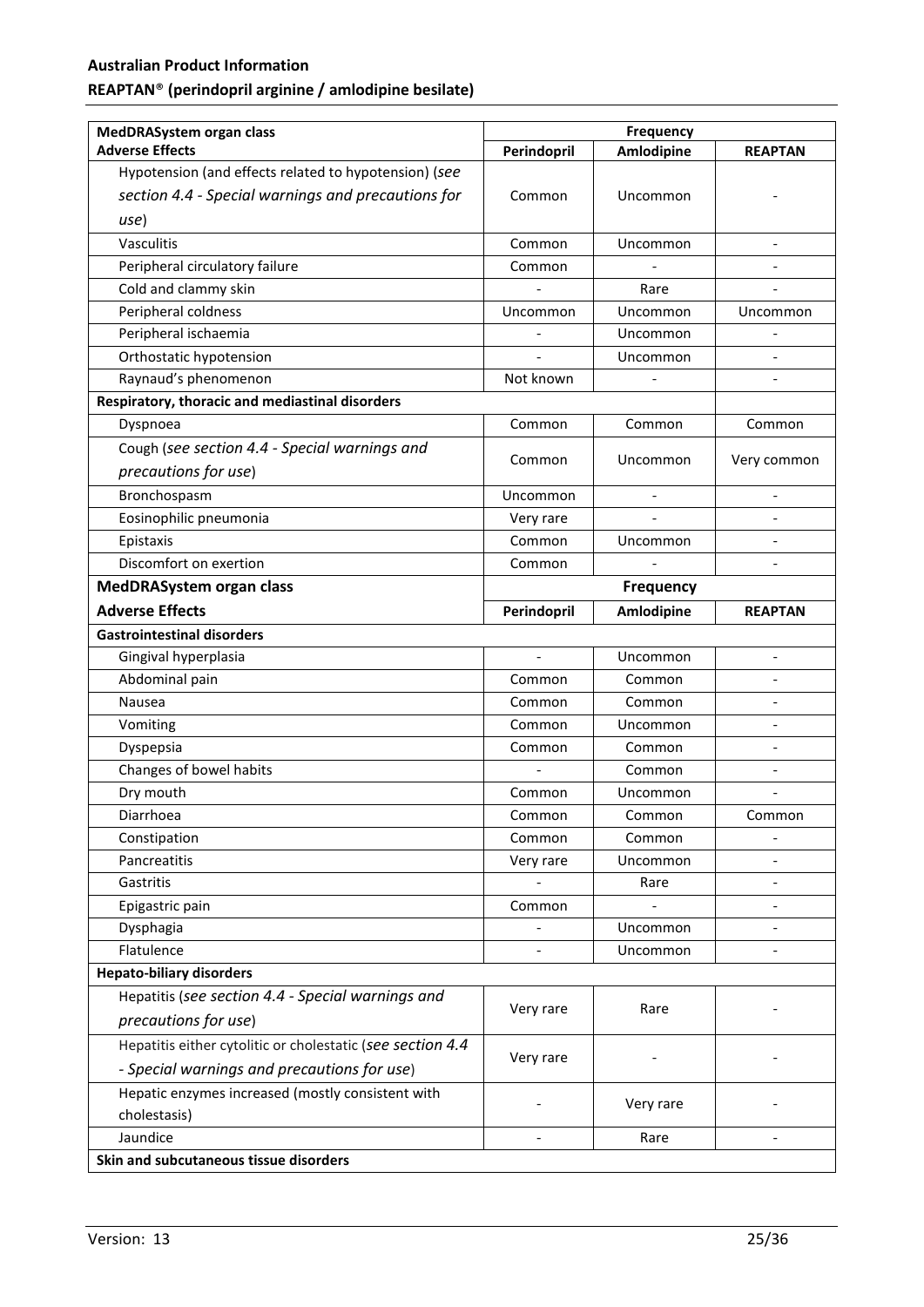| <b>MedDRASystem organ class</b>                       | <b>Frequency</b>         |                       |                              |
|-------------------------------------------------------|--------------------------|-----------------------|------------------------------|
| <b>Adverse Effects</b>                                | Perindopril              | <b>Amlodipine</b>     | <b>REAPTAN</b>               |
| Angioedema of face, extremities, lips, mucous         |                          |                       |                              |
| membranes, tongue, glottis and/or larynx (see section | Uncommon                 | Uncommon              |                              |
| 4.4 - Special warnings and precautions for use)       |                          |                       |                              |
| Quincke's oedema                                      | $\overline{a}$           | Very rare             | $\qquad \qquad \blacksquare$ |
| Erythema multiforme                                   | Very rare                | Rare                  |                              |
| Alopecia                                              |                          | Uncommon              | $\overline{a}$               |
| Purpura                                               | $\overline{\phantom{a}}$ | Uncommon              |                              |
| Skin discolouration                                   |                          | Uncommon              |                              |
| Hyperhidrosis                                         | Uncommon                 | Uncommon              | $\overline{\phantom{a}}$     |
| Pruritus                                              | Common                   | Uncommon <sup>^</sup> | $\overline{\phantom{a}}$     |
| Rash erythematous                                     |                          | Uncommon              |                              |
| Urticaria (see section 4.4 - Special warnings and     |                          |                       |                              |
| precautions for use)                                  | Uncommon                 | Uncommon              |                              |
| Photosensitivity reactions                            | Uncommon <sup>#</sup>    | Very rare             | $\overline{a}$               |
| Pemphigoid                                            | Uncommon <sup>#</sup>    |                       |                              |
|                                                       |                          |                       |                              |
| Psoriasis aggravation                                 | Rare <sup>#</sup>        |                       |                              |
| Stevens-Johnson syndrome                              |                          | Very rare             | $\overline{a}$               |
| Toxic epidermal necrolysis                            |                          | Not known             |                              |
| <b>Dermatitis Exfoliative</b>                         |                          | Very rare             |                              |
| <b>Dermatitis</b>                                     |                          | Rare                  |                              |
| Eczema                                                | Uncommon <sup>#</sup>    | $\overline{a}$        | Common                       |
| <b>MedDRASystem organ class</b>                       |                          | <b>Frequency</b>      |                              |
|                                                       |                          |                       |                              |
| <b>Adverse Effects</b>                                | Perindopril              | <b>Amlodipine</b>     | <b>REAPTAN</b>               |
| Skin and subcutaneous tissue disorders continued      |                          |                       |                              |
| Rash                                                  | Common                   | Uncommon              |                              |
| Rash maculopapular                                    | $\overline{a}$           | Uncommon              | $\overline{a}$               |
| Dry skin                                              |                          | Rare                  |                              |
| Exanthema                                             | Common                   | Uncommon              | $\overline{a}$               |
| Musculoskeletal and connective tissue disorders       |                          |                       |                              |
| Joint swelling (ankle swelling)                       |                          | Common                | Very common                  |
| Arthralgia                                            | Uncommon <sup>#</sup>    | Uncommon              |                              |
| Myalgia                                               | Uncommon <sup>#</sup>    | Uncommon              |                              |
| Muscle spasms                                         | Common                   | Common^               | $\qquad \qquad \blacksquare$ |
|                                                       |                          | Uncommon              | $\overline{a}$               |
| Back pain                                             |                          | Rare                  | $\overline{a}$               |
| Muscular weakness                                     | $\overline{\phantom{a}}$ |                       | $\overline{a}$               |
| Osteoarthritis                                        |                          | Uncommon              |                              |
| Muscle twitching                                      |                          | Rare                  |                              |
| <b>Renal and urinary disorders</b>                    |                          |                       |                              |
| Renal failure                                         | Uncommon                 |                       |                              |
| Renal failure acute kidney injury                     | Rare <sup>#</sup>        |                       |                              |
| Micturition disorder, pollakiuria, nocturia           |                          | Uncommon              | $\overline{a}$               |
| Dysuria                                               |                          | Rare                  |                              |
| Anuria/Oliguria                                       | Rare <sup>#</sup>        |                       | $\overline{a}$               |
| <b>Reproductive system and Breast disorders</b>       |                          |                       |                              |
| Erectile dysfunction<br>Gynaecomastia                 | Uncommon                 | Uncommon<br>Uncommon  | Common                       |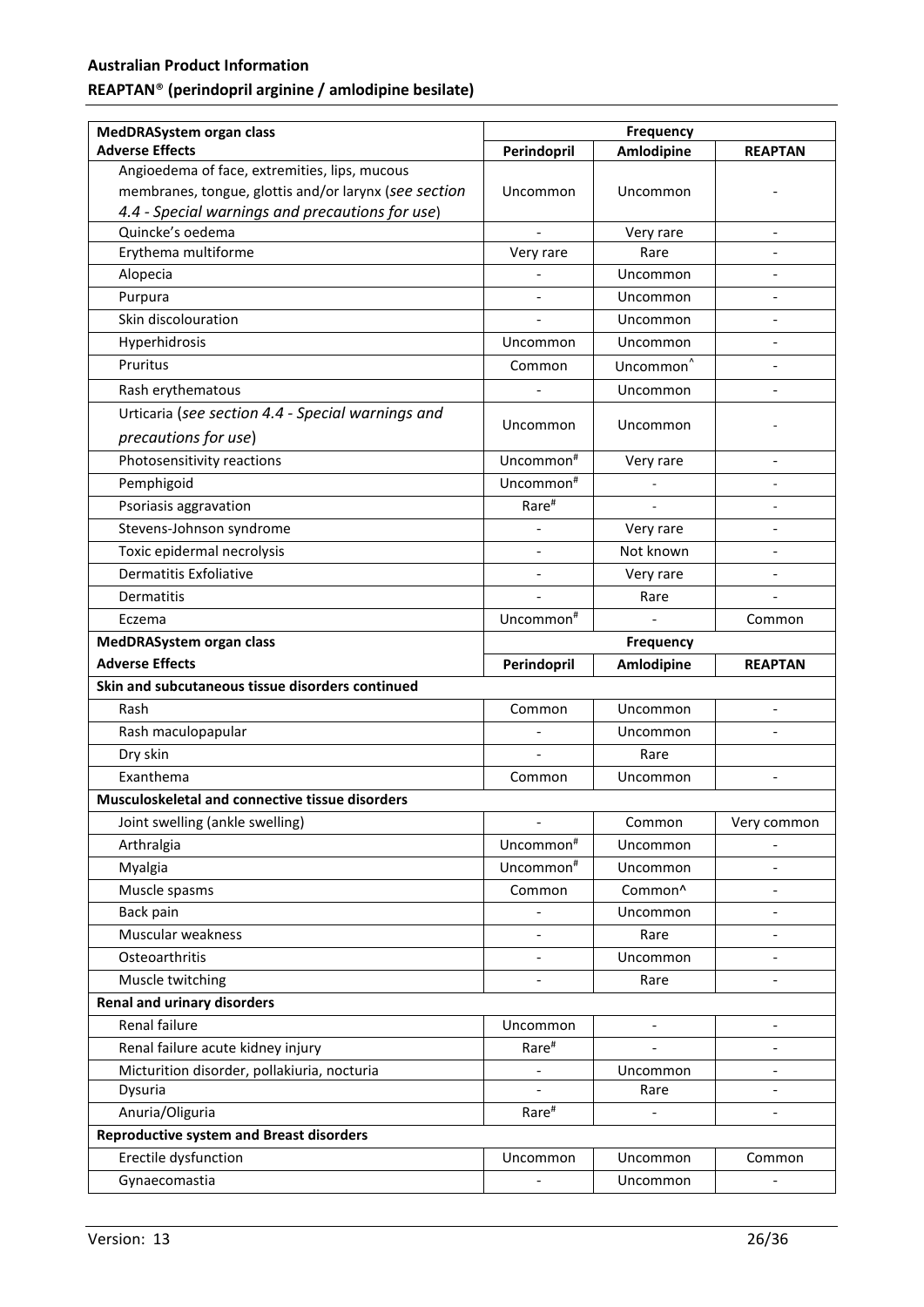# **Australian Product Information**

#### **REAPTAN**® **(perindopril arginine / amlodipine besilate)**

| MedDRASystem organ class                                                                                           | <b>Frequency</b>      |                     |                          |
|--------------------------------------------------------------------------------------------------------------------|-----------------------|---------------------|--------------------------|
| <b>Adverse Effects</b>                                                                                             | Perindopril           | Amlodipine          | <b>REAPTAN</b>           |
| Sexual dysfunction (male <sup>^</sup> and female)                                                                  |                       | Uncommon            |                          |
| General disorders and administration site conditions                                                               |                       |                     |                          |
| Oedema                                                                                                             |                       | Very common         |                          |
| Oedema peripheral                                                                                                  | Uncommon <sup>#</sup> | Common              | Very common              |
| Fatigue                                                                                                            |                       | Common              | Common                   |
| Atypical chest pain                                                                                                | Uncommon <sup>#</sup> | Uncommon            | Common                   |
| Asthenia                                                                                                           | Common                | Common <sup>^</sup> |                          |
| Pain                                                                                                               |                       | Uncommon            |                          |
| Malaise                                                                                                            | Uncommon <sup>#</sup> | Uncommon            | $\overline{\phantom{a}}$ |
| Pyrexia                                                                                                            | Uncommon <sup>#</sup> |                     |                          |
| Chills                                                                                                             |                       | Uncommon            |                          |
| Investigations                                                                                                     |                       |                     |                          |
| Weight gain                                                                                                        |                       | Uncommon            |                          |
| Weight decrease                                                                                                    |                       | Uncommon            |                          |
| Blood urea increased                                                                                               | Uncommon <sup>#</sup> |                     | $\overline{\phantom{a}}$ |
| <b>Blood creatinine increased</b>                                                                                  | Uncommon <sup>#</sup> |                     |                          |
| Blood bilirubin increased                                                                                          | Rare                  |                     |                          |
| Hepatic enzyme increased                                                                                           | Rare                  |                     |                          |
| Haemoglobin decreased and haematocrit decreased<br>(see section 4.4 - Special warnings and precautions<br>for use) | Very rare             |                     |                          |

| MedDRASystem organ class                       |              | <b>Frequency</b>         |                |
|------------------------------------------------|--------------|--------------------------|----------------|
| <b>Adverse Effects</b>                         | Perindopril  | Amlodipine               | <b>REAPTAN</b> |
| Injury, Poisoning and Procedural Complications |              |                          |                |
| Fall                                           | Uncommon $*$ | $\overline{\phantom{a}}$ |                |

# Frequency calculated from clinical trials for adverse effects detected from spontaneous report

^ These events occurred in less than 1 % of patients in placebo-controlled trials, but the incidence of these adverse effects was between 1 % and 2 % in all multiple dose studies.

#### **Withdrawals**

In total 56 of 1,275 patients studied (4.4 %) stopped treatment because of adverse reactions. In a specific study of 632 patients in which 36 (5.7 %) patients withdrew because of adverse events, a plausible or probable relationship with perindopril treatment was considered to exist in 19 (3 %) cases.

# **4.9 OVERDOSE**

# *For information on the management of overdose, contact the Poison Information Centre on 131126 (Australia).*

There is no information on overdosage with REAPTAN in humans.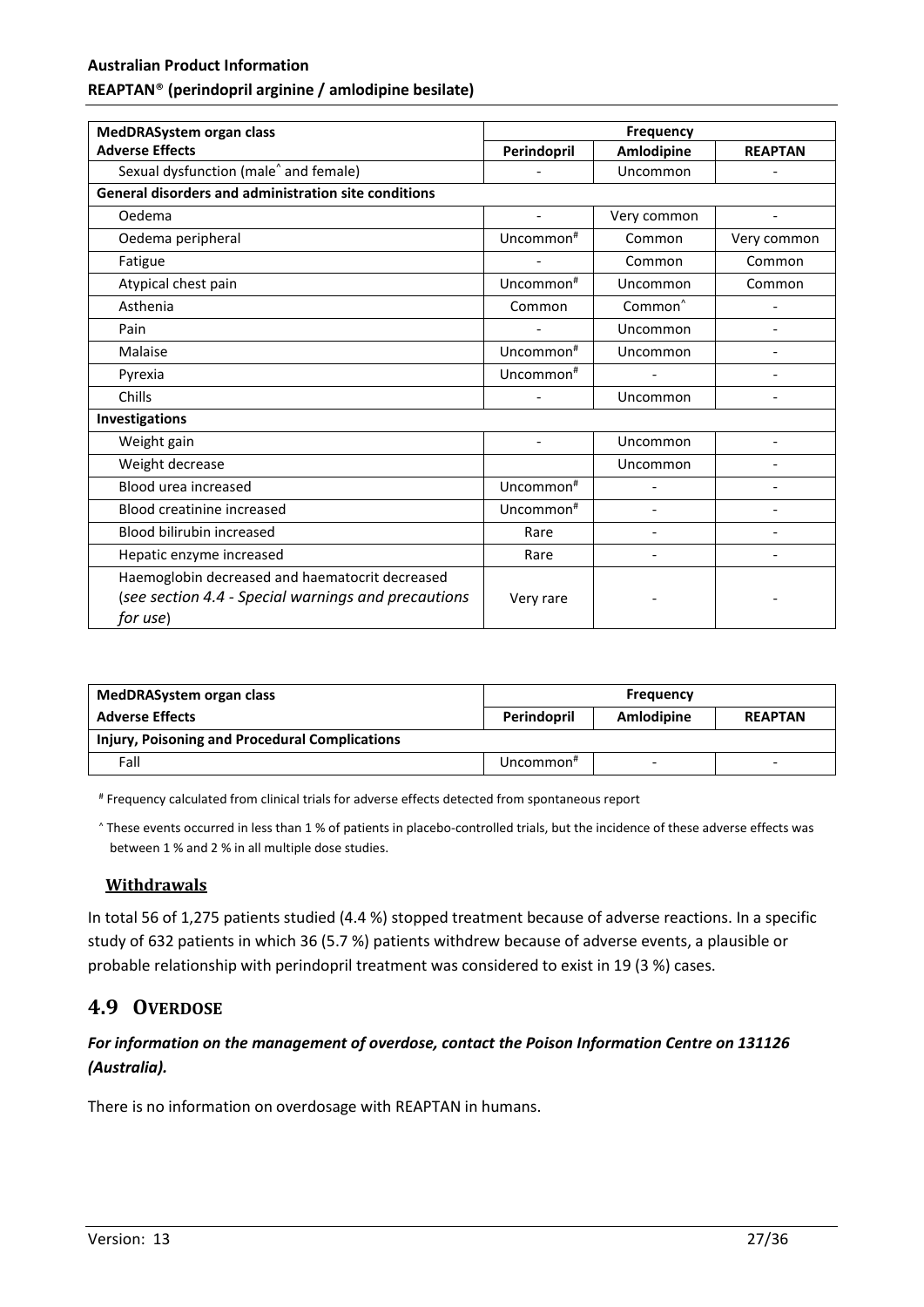# **Related to perindopril component**

Limited data are available for overdosage in humans. Symptoms associated with overdosage of ACE inhibitors may include hypotension, circulatory shock, electrolyte disturbances, renal failure, hyperventilation, tachycardia, palpitations, bradycardia, dizziness, anxiety, and cough. The recommended treatment of overdosage is intravenous infusion of normal saline solution. If hypotension occurs, the patient should be placed in the shock position. If available, treatment with Angiotensin II infusion and/or intravenous catecholamines may also be considered. Perindopril may be removed from the general circulation by haemodialysis (*see section 4.4 - Special warnings and precautions for use)*. Vital signs, serum electrolytes and creatinine concentrations should be monitored continuously. Pacemaker therapy is indicated for treatment resistant bradycardia.

# **Related to amlodipine component**

Available data suggest that overdosage might be expected to cause excessive peripheral vasodilation with marked hypotension and possibly a reflex tachycardia. Dysrhythmias may occur following overdose with any calcium antagonists. Hypotension and bradycardia are usually seen within one to five hours following overdose. Hypotension can persist for longer than 24 hours despite treatment. Cardiac rhythm disturbances have been noted to persist for up to seven days. Marked and probably prolonged systemic hypotension up to and including shock with fatal outcome have been reported. If massive overdose should occur, active cardiac and respiratory monitoring should be instituted. Frequent blood pressure measurements are essential. Should hypotension occur, cardiovascular support including elevation of the extremities and the judicious administration of fluids should be initiated. If hypotension remains unresponsive to these conservative measures, administration of vasopressors (such as phenylephrine), should be considered with attention to circulating volume and urine output. Intravenous calcium may help to reverse the effects of calcium entry blockade. Administration of activated charcoal to healthy volunteers immediately or up to two hours after ingestion of amlodipine 10 mg has been shown to significantly decrease amlodipine absorption. In patients who are not fully conscious or have impaired gag reflex, consideration should be given to administering activated charcoal via nasogastric tube once the airway is protected. Ipecac-emesis is not recommended since haemodynamic instability and CNS depression may rapidly develop. Since amlodipine is highly protein-bound, dialysis is not likely to be of benefit.

# **5 PHARMACOLOGICAL PROPERTIES**

# **5.1 PHARMACODYNAMIC PROPERTIES**

#### **Mechanism of action**

# **Pharmacology of Perindopril**

Perindopril (prodrug) following hydrolysis to perindoprilat, inhibits angiotensin converting enzyme (ACE) both in vitro and in vivo. It is thought that ACE inhibitors reduce blood pressure by inhibiting the enzyme which catalyses the conversion of angiotensin I to angiotensin II. Decreased plasma angiotensin II leads to increased plasma renin activity and a decrease in aldosterone. In addition to its effects on circulating ACE, perindopril binds to and inhibits tissue converting enzyme, predominantly in the kidney and vascular wall. The contribution of this mechanism to the overall antihypertensive effect of perindopril is unknown. Animal studies have demonstrated reversal of vascular hypertrophy and an improvement in the ratio of elastin to collagen in the vessel wall. Studies in man have demonstrated an improvement in the visco-elastic properties of large vessels and in compliance. Studies in animals and humans suggest that specific and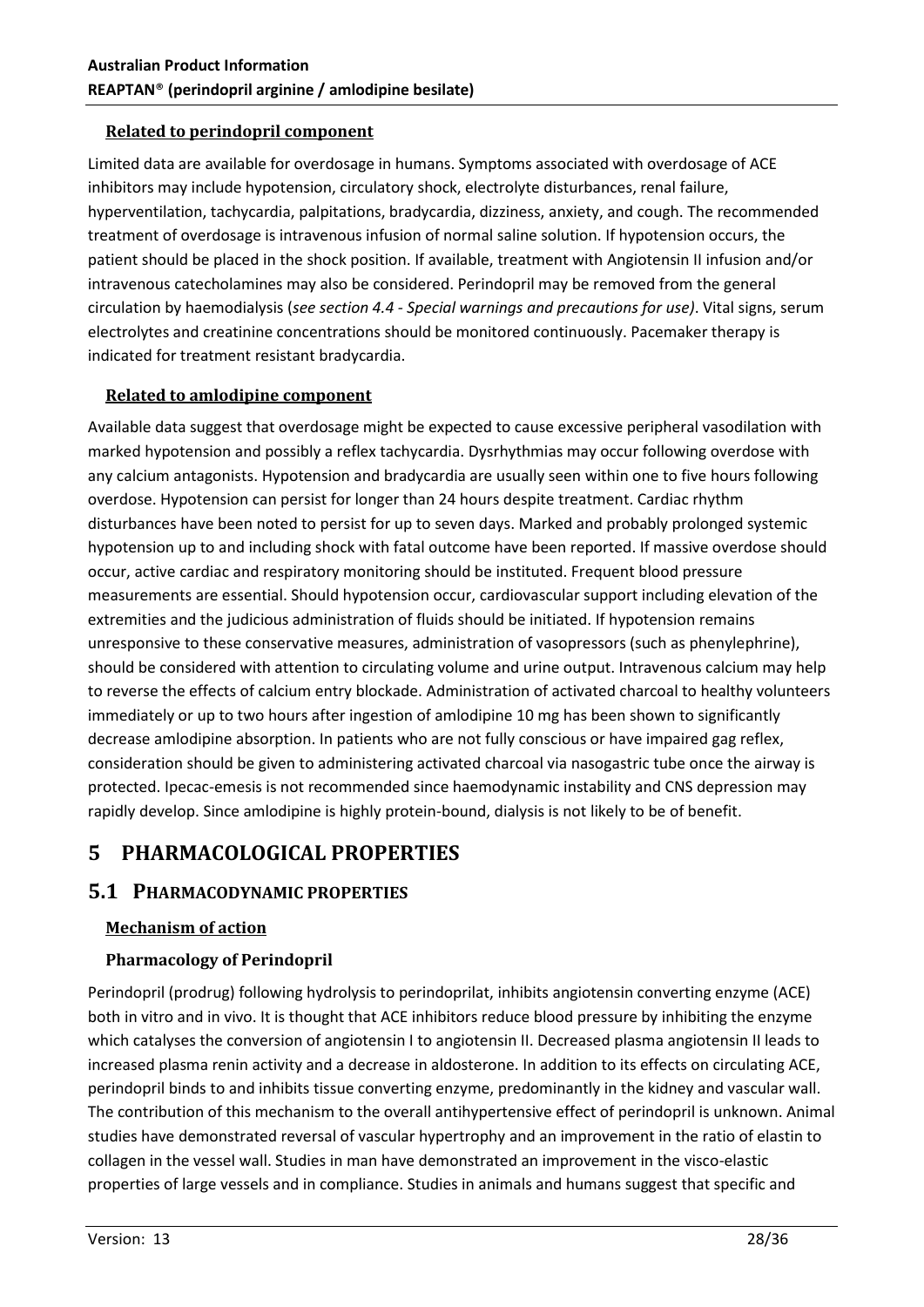competitive suppression of the renin-angiotensin-aldosterone system (RAAS) is the main mechanism by which blood pressure is reduced. However, antihypertensive activity has also been observed in patients with low renin activity. Perindopril may also inhibit the degradation of the potent vasodepressor peptide, bradykinin, and this action may contribute to its antihypertensive action. Perindopril appears to reduce peripheral resistance and may influence arterial compliance.

Studies carried out in animal models of hypertension have shown that perindopril is a specific competitive angiotensin I converting enzyme inhibitor. The administration of perindopril to patients with essential hypertension results in a reduction in supine and standing blood pressure without any significant effect on heart rate. Abrupt withdrawal of perindopril has not been associated with a rebound rise in blood pressure. Single dose studies have demonstrated that peak inhibition of ACE activity and peak reduction in blood pressure occurs four to six hours after administration. The durations of these effects are dose related and at the recommended dose range, both effects have been shown to be maintained over a 24-hour period.

In haemodynamic studies carried out in animal models of hypertension, blood pressure reduction after perindopril administration was accompanied by a reduction in peripheral arterial resistance and improved arterial wall compliance. In studies carried out in patients with essential hypertension the reduction in blood pressure was accompanied by a reduction in peripheral resistance with no change, or a small increase in renal blood flow and no change in glomerular filtration rate. An increase in the compliance of large arteries was also observed. When perindopril is administered together with a thiazide-type diuretic, the antihypertensive activity of perinodpril may be potentiated in some patients, and this effect is evident after four weeks of treatment. Perindopril, like other ACE inhibitors, may compensate for thiazide-induced hypokalaemia.

In one study of 48 patients in which low-dose perindopril equivalent to perindopril arginine 2.5 mg was compared with correspondingly low doses of enalapril (2.5 mg) or captopril (6.25 mg) in patients with congestive heart failure, significantly different blood pressure responses were noted. Blood pressure fell significantly with captopril and enalapril following the first dose. However, whilst perindopril inhibited plasma ACE comparably with enalapril, the blood pressure changes were insignificant and similar to placebo for up to ten hours of regular observation. Data regarding possibility of a late hypotensive response are not available for perindopril.

# **Pharmacology of Amlodipine**

Amlodipine is a calcium ion influx inhibitor (slow channel blocker or calcium ion antagonist) and inhibits the transmembrane influx of calcium ions into cardiac and vascular smooth muscle.

Experimental data suggest that amlodipine binds to both dihydropyridine and non-dihydropyridine binding sites. The contractile processes of cardiac muscle and vascular smooth muscle are dependent upon the movement of extracellular calcium ions into these cells through specific ion channels. Amlodipine inhibits calcium ion influx across cell membranes selectively, with a greater effect on vascular smooth muscle cells than on cardiac muscle cells. Negative inotropic effects can be detected *in vitro* but such effects have not been seen in intact animals at therapeutic doses. Serum calcium concentration is not affected by amlodipine. Within the physiologic pH range, amlodipine is an ionized compound (pKa=8.6), and its kinetic interaction with the calcium channel receptor is characterised by a gradual rate of association and dissociation with the receptor binding site, resulting in a gradual onset of effect.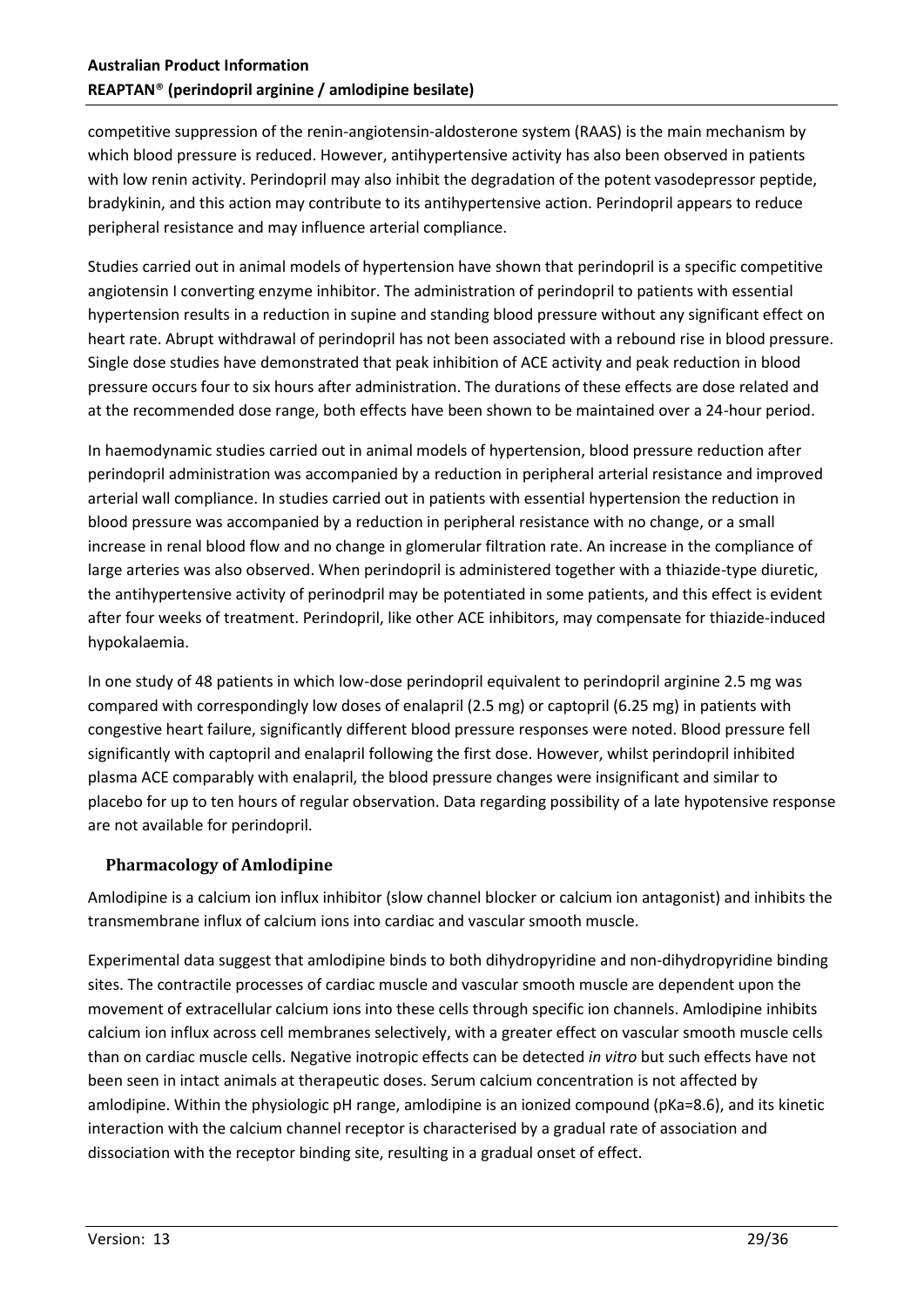Amlodipine is a peripheral arterial vasodilator that acts directly on vascular smooth muscle to cause a reduction in peripheral vascular resistance and reduction in blood pressure. The precise mechanism by which amlodipine relieves angina has not been fully determined but amlodipine reduces the total ischaemic burden by the following two actions:

- Amlodipine dilates peripheral arterioles and thus reduces the total peripheral resistance (afterload) against which the heart works. Since the heart rate remains stable, this unloading of the heart reduces myocardial energy consumption and oxygen requirements.
- Amlodipine has been shown to block constriction in main coronary arteries and coronary arterioles, induced by calcium, potassium, adrenaline, serotonin and thromboxane A2 analogue both in normal and in ischaemic regions.

Following administration of therapeutic doses to patients with hypertension, Amlodipine produces vasodilation resulting in a reduction of supine and standing blood pressures. These decreases in blood pressure are not accompanied by a significant change in heart rate or plasma catecholamine levels with chronic dosing.

With chronic once daily oral administration, antihypertensive effectiveness is maintained for at least 24 hours. Plasma concentrations correlate with effect in both young and elderly patients.

Amlodipine has shown no harmful effect on lipid levels and is suitable for use in patients with asthma, diabetes and gout.

As with other calcium channel blockers, haemodynamic measurements of cardiac function at rest and during exercise (or pacing) in patients with normal ventricular function treated with amlodipine have generally demonstrated a small increase in cardiac index without significant influence on dP/dt or on left ventricular end diastolic pressure or volume. In haemodynamic studies, amlodipine has not been associated with a negative inotropic effect when administered in the therapeutic dose range to intact animals and man, even when co-administered with beta-blockers to man. Similar findings, however, have been observed in normal or well-compensated patients with heart failure with medicines possessing significant negative inotropic effects.

In patients with hypertension and normal renal function, therapeutic doses of amlodipine resulted in a decrease in renal vascular resistance and an increase in glomerular filtration rate and effective renal plasma flow without change in filtration fraction or proteinuria.

# **Clinical trials**

Clinical trials using REAPTAN consist of three bioequivalence studies and a pharmacokinetic interaction study (*see section 5.2 - Pharmacokinetic properties*).

No other clinical trials have been conducted with REAPTAN, including trials to assess its long-term effects on cardiovascular morbidity or mortality. However the effects of the individual components of REAPTAN have been assessed in clinical trials as detailed below. The combined use of perindopril and amlodipine has been studied in patients with hypertension who have additional cardiovascular risk factors in the Anglo-Scandinavian Cardiac Outcomes Trial-Blood Pressure Lowering Arm (ASCOT-BPLA).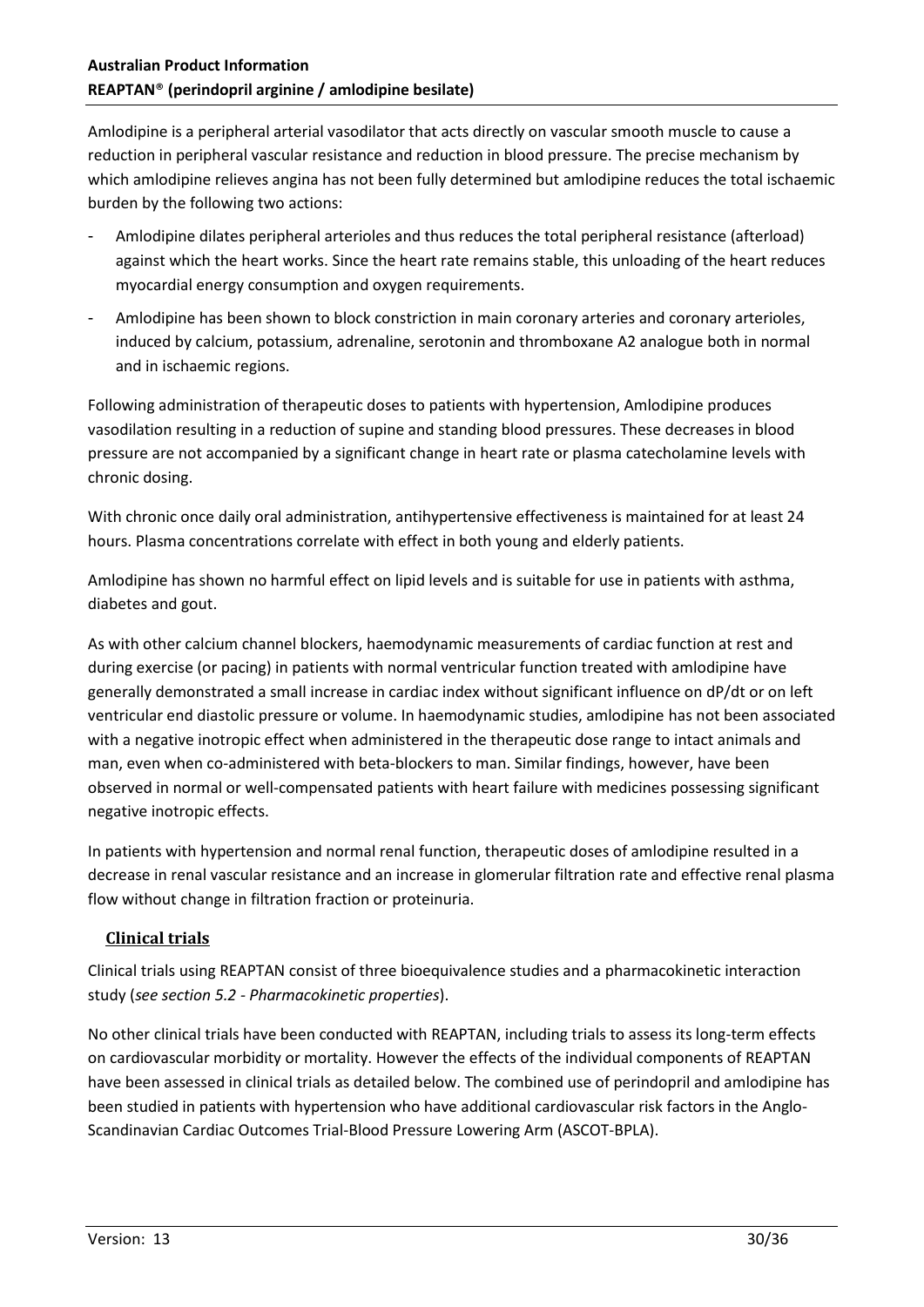# **Clinical Trials of Perindopril**

## Stable coronary artery disease

The effects of perindopril were compared to placebo in patients with stable coronary artery disease with no clinical signs of heart failure. The EUROPA (**EU**ropean trial on **R**eduction **O**f cardiac events with **P**erindopril in stable coronary **A**rtery disease) study was a multicentre, international, randomised, double blind, placebo-controlled clinical trial lasting four years. 12,218 patients aged over 18 were randomised: 6,110 patients to high dose perindopril, equivalent to perindopril arginine 10 mg and 6,108 patients to placebo.

The primary endpoint was the composite of cardiovascular mortality, non-fatal myocardial infarction, and/or cardiac arrest with successful resuscitation.

The trial population had evidence of coronary artery disease documented by previous myocardial infarction at least three months before screening, coronary revascularisation at least six months before screening, angiographic evidence of stenosis (at least 70 % narrowing of one or more major coronary arteries), or positive stress test in men with a history of chest pain.

Study medication was added to conventional treatment, including medication used for the management of hyperlipidaemia, hypertension and diabetes mellitus. Patients randomised to perindopril were initiated on doses of perindopril equivalent to perindopril arginine 2.5 mg or perindopril arginine 5 mg for two weeks, and then titrated up to a dose of perindopril equivalent to perindopril arginine 10 mg during the two following weeks. A dose of perindopril equivalent to perindopril arginine 10 mg was then maintained for the whole duration of the study. If this dose was not well tolerated, it could be reduced to a dose of perindopril equivalent to perindopril arginine 5 mg once daily.

Most of the patients also received platelet inhibitors, lipid-lowering medicines and beta-blockers. At the end of the study, the proportions of patients on these combined medicines were 91 %, 69 % and 63 % respectively.

The reduction in the primary composite endpoint was mainly due to a reduction in the number of non-fatal myocardial infarctions. There was no significant reduction in the rate of cardiovascular mortality or total mortality in patients taking perindopril compared to those taking placebo.

After a mean follow-up of 4.2 years, treatment with a dose of perindopril equivalent to perindopril arginine 10 mg once daily resulted in a significant relative risk reduction of 20 % (95 % CI: 9-29) in the primary combined endpoint: 488 patients (8.0 %) reported events in the perindopril group compared to 603 patients (9.9 %) in the placebo group (p = 0.0003). Improvements in the primary composite endpoint achieved statistical significance after three years of continuous treatment on perindopril.

# **Clinical Trials of Amlodipine**

# Electrophysiologic Effects

Amlodipine does not change sinoatrial nodal function or atrioventricular conduction in intact animals or man. In patients with chronic stable angina, intravenous administration of 10 mg of amlodipine and a further 10 mg of amlodipine after a 30-minute interval produced peripheral vasodilation and afterload reduction, but did not significantly alter A-H and H-V conduction and sinus node recovery time after pacing. Similar results were obtained in patients receiving amlodipine and beta-blockers in combination. In clinical studies in which amlodipine was administered in combination with beta-blockers to patients with either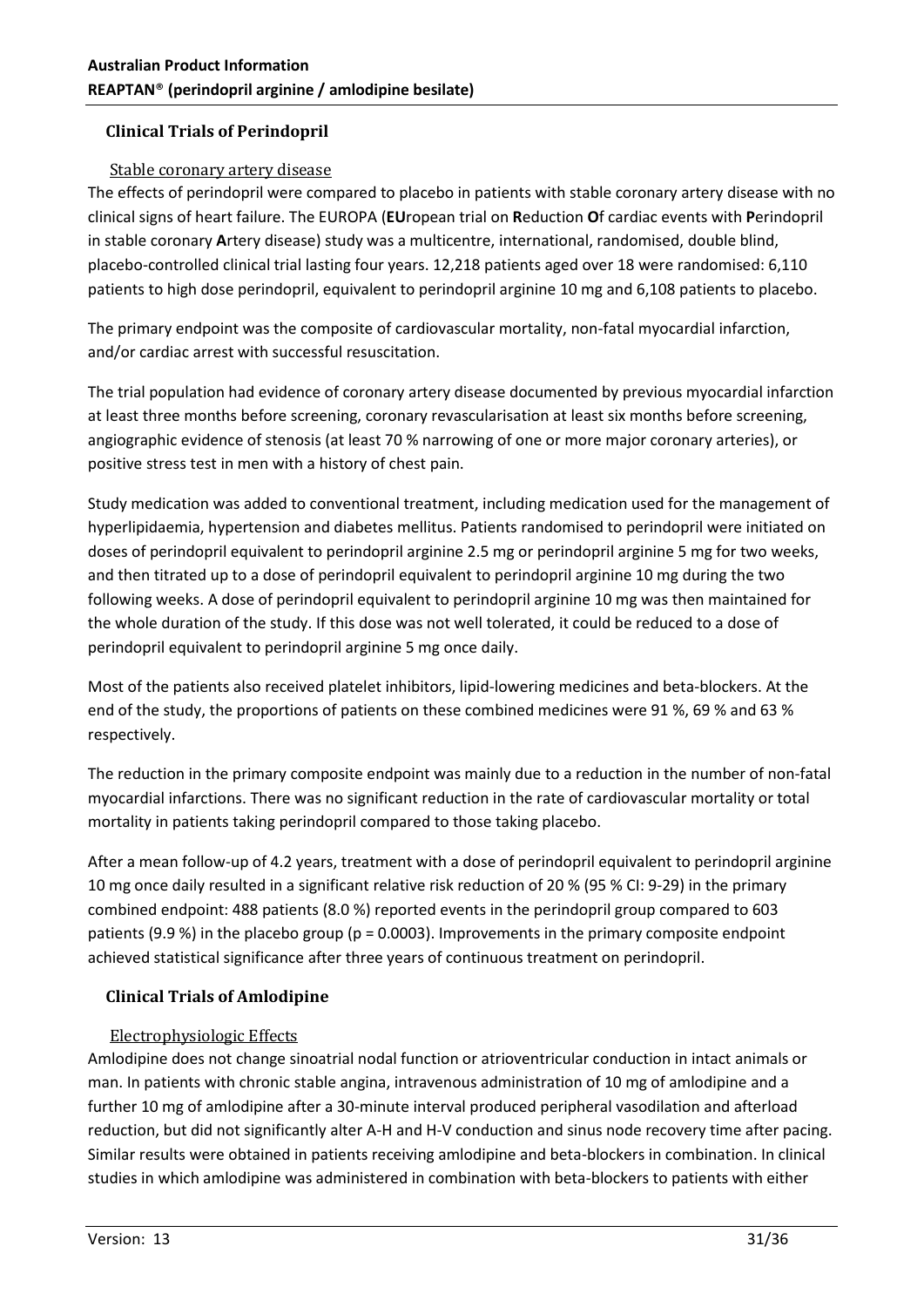hypertension or angina, no adverse events on electrocardiographic parameters were observed. In clinical trials with angina patients alone, amlodipine treatment did not alter electrocardiographic intervals or produce higher degrees of AV block.

#### Effects in Hypertension

In patients with hypertension once daily dosing provides clinically significant reductions of blood pressure in both the supine and standing positions throughout the 24-hour interval post dose. Due to the slow onset of action, acute hypotension is not a feature of amlodipine administration. The blood pressure effect is maintained over the 24-hour dosing interval, with little difference in peak and trough effect. Tolerance has not been demonstrated in patients studied for up to one year. Effects on diastolic pressure were similar in young and older patients. The effect on systolic pressure was greater in older patients, perhaps because of greater baseline systolic pressure.

#### Effects in Chronic Stable Angina

In patients with angina, once daily administration of amlodipine increases total exercise time to angina onset and total work time to 1 mm ST segment depression and decreases both angina attack frequency and nitroglycerine tablet consumption. The sustained efficacy of amlodipine in angina patients has been demonstrated over long-term dosing. In patients with angina there were no clinically significant reductions in blood pressure (4/1 mmHg) or changes in heart rate (+0.3 bpm).

#### Studies In Patients With Congestive Heart Failure

Amlodipine (5-10 mg per day) has been studied in a placebo-controlled trial of 1,153 patients with NYHA Class III or IV heart failure on stable doses of ACE inhibitor, digoxin and diuretics. Follow-up was at least six months, with a mean of about 14 months. There was no effect on the primary endpoint of the study of allcause mortality and cardiac morbidity (as defined by life-threatening arrhythmia, acute myocardial infarction, or hospitalisation for worsened heart failure), or on NYHA classification or symptoms of heart failure.

Amlodipine has been compared to placebo in four eight-to-twelve-week studies of patients with NYHA class II/III heart failure, involving a total of 697 patients. In these studies, efficacy in regard to the primary and secondary endpoints was not demonstrated and there was no evidence of worsened heart failure based on measures of exercise tolerance, NYHA classification, symptoms, or LVEF (*see section 4.4 - Special warnings and precautions for use)*.

# **5.2 PHARMACOKINETIC PROPERTIES**

# **Pharmacokinetics of REAPTAN**

Three studies have demonstrated bioequivalence between one tablet of the fixed combination of perindopril / amlodipine and the co-administration of one tablet of perindopril plus one tablet of amlodipine, at dose ranges equivalent to REAPTAN 5/10, REAPTAN 10/5 and REAPTAN 10/10.

The results of these studies were similar across the different doses and demonstrated that the rate and extent of absorption of perindopril and amlodipine in REAPTAN are not significantly different, respectively, from the rate and extent of absorption of perindopril and amlodipine in individual tablet formulations.

A pharmacokinetic interaction study between perindopril arginine 10 mg and amlodipine 10 mg revealed that the extent and rate of bioavailability of perindopril, perindoprilat and amlodipine are similar for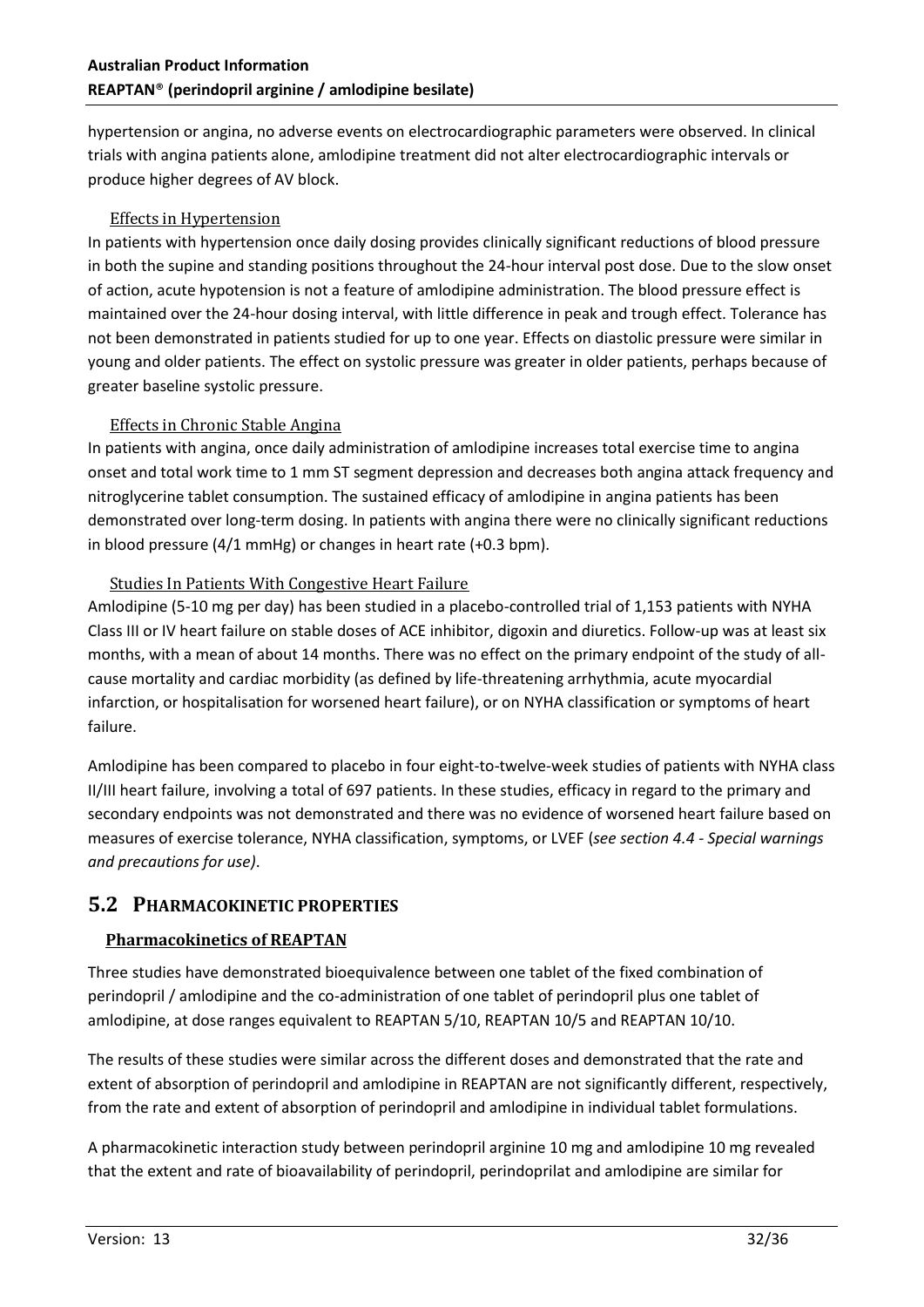perindopril arginine 10 mg or amlodipine 10 mg administered alone or within a co-administration. No pharmacokinetic interaction exists between these two formulations.

# **Pharmacokinetics of Perindopril**

#### **Absorption**

Following oral administration, perindopril is rapidly absorbed with bioavailability of 24 %. Elimination is rapid, occurring predominantly via the urine. Plasma half-life is approximately one hour. Bioavailability of the active metabolite perindoprilat is approximately 27 %.

#### **Distribution**

Peak plasma concentrations of perindoprilat occur three to four hours after oral administration of perindopril. When perindopril is administered chronically, steady state perindoprilat concentration is reached within four days, and perindoprilat does not accumulate.

#### **Metabolism**

Apart from perindoprilat, the administration of perindopril leads to the formation of five other metabolites, all of which are inactive and exist in very low quantities. One of these is the glucuronoconjugate of perindoprilat, which is formed by a hepatic first-pass effect. This effect does not appear to have any influence on the kinetics of perindoprilat. Food intake may reduce hepatic biotransformation to perindoprilat.

#### **Excretion**

Protein binding of perindoprilat is 20 %, principally to angiotensin converting enzyme. Perindoprilat binds to plasma and tissue ACE, and free perindoprilat is eliminated through the urine. The terminal half-life of the unbound fraction is approximately 17 hours. The elimination of perindoprilat is reduced in elderly patients and in patients with cardiac and renal failure

# **Pharmacokinetics of Amlodipine**

#### **Absorption**

After oral administration of therapeutic doses, amlodipine is well absorbed with peak blood levels between six to twelve hours post-dose. This may reflect significant initial uptake by the liver, followed by a phase of redistribution. This interval is shorter (two to eight hours) in patients with hepatic impairment. Absolute bioavailability has been estimated to be between 64 and 90 %.

# **Distribution**

*In vitro* studies have shown that approximately 97.5 % of circulating amlodipine is bound to plasma proteins.

# **Metabolism**

Amlodipine is extensively metabolised by the liver to inactive metabolites with 10 % of the parent compound and 60 % of metabolites excreted in the urine.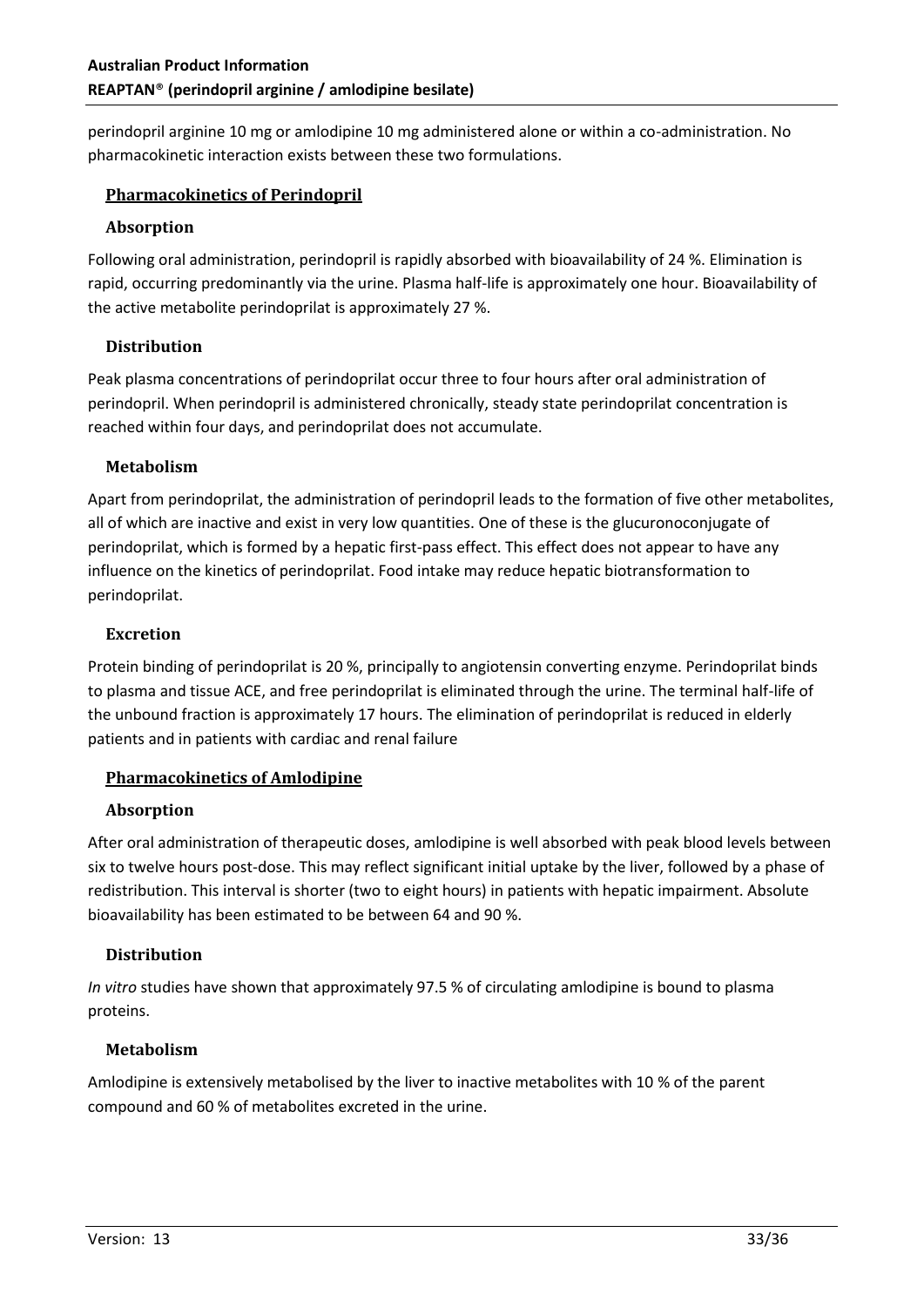#### **Excretion**

The bioavailability of amlodipine is not altered by the presence of food. The volume of distribution is approximately 20 L/kg. The terminal plasma elimination half-life is about 35-50 hours and is consistent with once daily dosing. Steady state plasma levels are reached after seven to eight days of consecutive dosing. In elderly patients with hypertension (mean age 69 years) there was a decrease in clearance of amlodipine from plasma as compared to young volunteers (mean age 36 years) with a resulting increase in the area under the curve (AUC) of about 60 %.

# **5.3 PRECLINICAL SAFETY DATA**

# **Genotoxicity**

No genotoxicity studies of perindopril in combination with amlodipine have been conducted.

# **Related to Perindopril component**

Results from a broad set of assays for gene mutation and chromosomal damage with perindopril suggest no genotoxic potential at clinical doses.

Perindopril showed no evidence of genotoxicity potential in assays for gene mutation (Ames reverse mutation test, mouse lymphoma thymidine kinase assay), chromosomal damage (mouse micronucleus test, Chinese hamster bone marrow cells in vivo, human lymphocytes in vitro) and other genotoxic effects (gene conversion assay in *Saccharomyces cerevisiae*, unscheduled DNA synthesis in rat hepatic cells).

#### **Related to Amlodipine component**

In animal studies, amlodipine had no teratogenic effects in rats (18 mg/kg) or rabbits (10 mg/kg).

# **Carcinogenicity**

No carcinogenicity or genotoxicity studies of perindopril in combination with amlodipine have been conducted.

# **Related to Perindopril component**

No evidence of carcinogenic activity was observed in mice and rats when perindopril erbumine was administered via drinking water at levels up to 7.5 mg/kg/day for two years.

At least one ACE inhibitor has caused an increase in the incidence of oxyphilic renal tubular cells and oncocytomas in rats. The potential of the ACE inhibitor class to cause this effect in man is unknown. Moreover, the progression of oxyphilic cells to oncocytomas is rare in humans and when this occurs, it is considered as benign.

# **Related to Amlodipine component**

The carcinogenic potential of amlodipine has not been fully elucidated. Amlodipine did not induce any tumours when tested in rats at oral doses up to 2.5 mg/kg. This dose gave rise to plasma levels that are similar to those achieved clinically.

# **6 PHARMACEUTICAL PARTICULARS**

# **6.1 LIST OF EXCIPIENTS**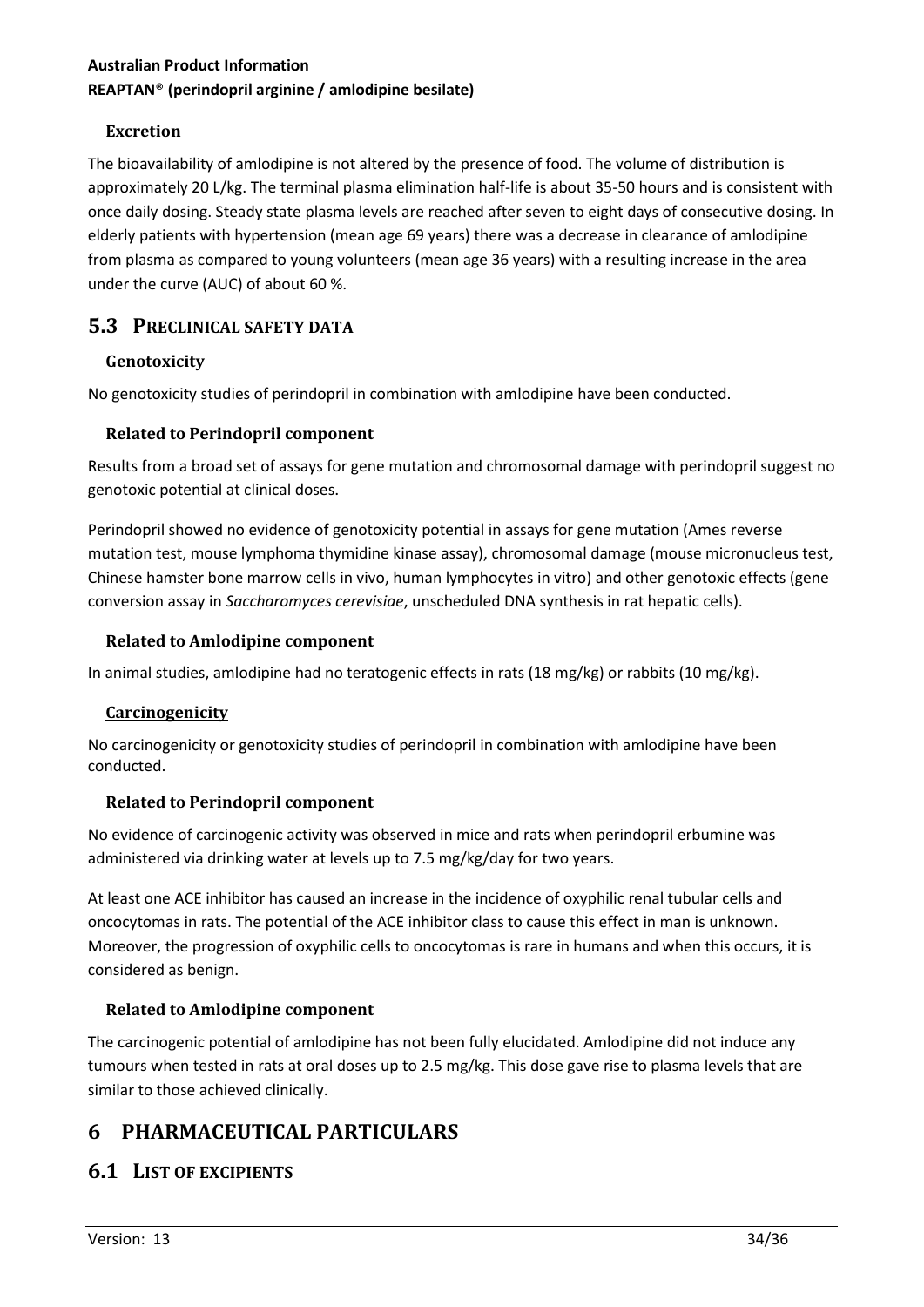- Lactose monohydrate
- Microcrystalline cellulose
- Colloidal anhydrous silica
- Magnesium stearate

# **6.2 INCOMPATIBILITIES**

*Incompatibilities were either not assessed or not identified as part of the registration of this medicine*.

# **6.3 SHELF LIFE**

3 years.

# **6.4 SPECIAL PRECAUTIONS FOR STORAGE**

Store in a dry place below 25 °C. Keep the container tightly closed and protect from light.

# **6.5 NATURE AND CONTENTS OF CONTAINER**

Thirty (30) tablets supplied in a white HDPE bottle equipped with a white induction-sealed child resistantclosure and desiccant sachets. REAPTAN 5/5 only, is also supplied in a 10-tablet bottle.

# **6.6 SPECIAL PRECAUTIONS FOR DISPOSAL**

In Australia, any unused medicine or waste material should be disposed of by taking it to your local pharmacy.

# **6.7 PHYSICOCHEMICAL PROPERTIES**

# **Perindopril arginine**

Perindopril arginine has the chemical name, L-arginine (2*S*,3a*S*,7a*S*)-1-[(2*S*)-2-[[(1*S*)-1-

(ethoxycarbonyl)butyl]amino] propanoyl]octahydro-1H-indole-2-carboxylate. It is a dipeptide monoacid monoester with a perhydroindole group and no sulfydryl radical. Perindopril arginine is a white powder, readily soluble in purified water, slightly soluble in 95% ethanol and practically insoluble in chloroform. Perindopril has five asymmetric centres. The drug is synthesised stereoselectively so that it is a single enantiomer (all S stereochemistry).

# **Chemical structure**



# **CAS number**

#### 612548-45-5